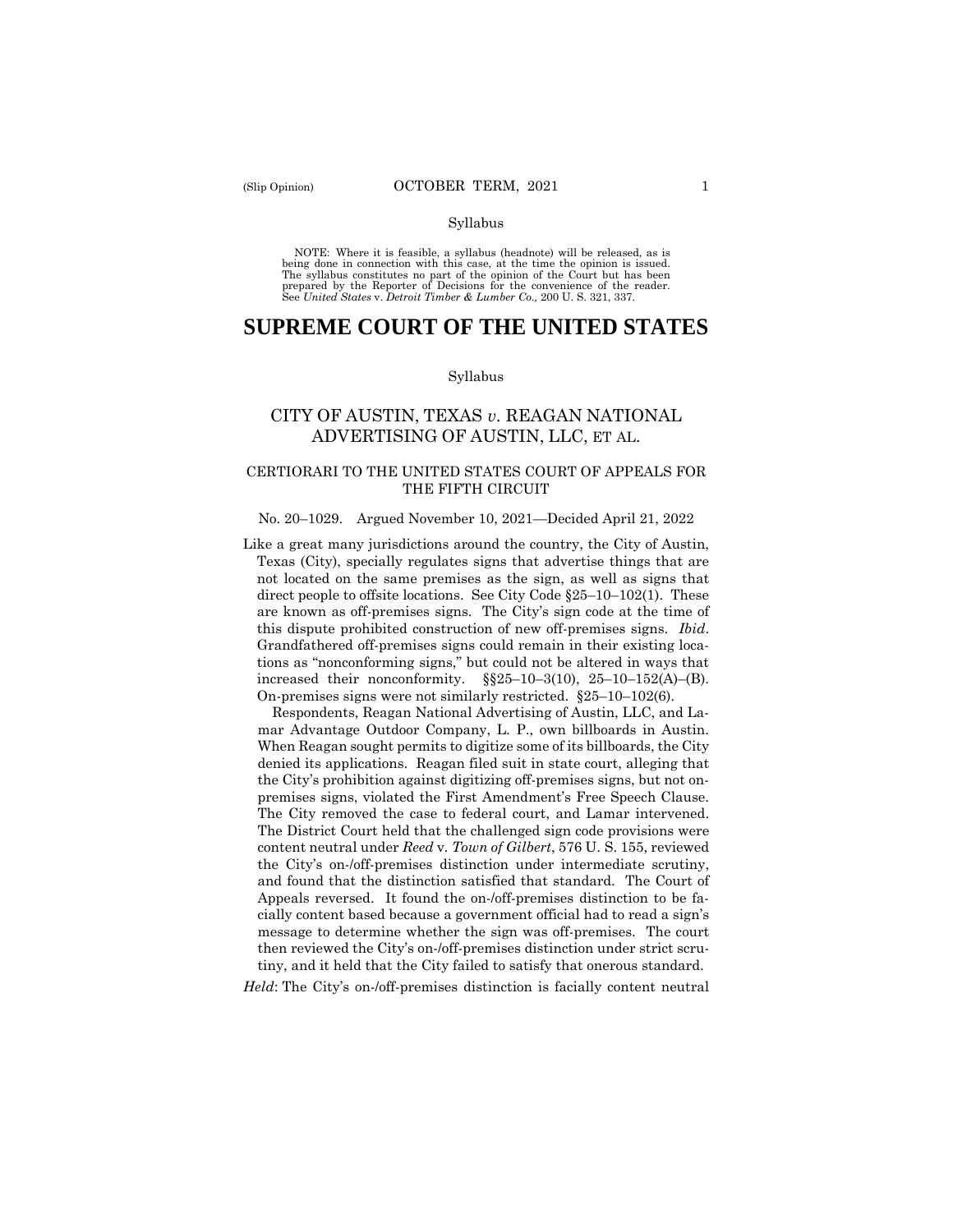## 2 CITY OF AUSTIN *v.* REAGAN NAT. ADVERTISING OF AUSTIN, LLC Syllabus

under the First Amendment. Pp. 6–14.

(a) *Reed* held that a regulation of speech is content based under the First Amendment if it "target[s] speech based on its communicative content," *i.e.*, if it "applies to particular speech because of the topic discussed or the idea or message expressed." 576 U. S., at 163. The Court of Appeals' interpretation of *Reed*—to mean that a regulation cannot be content neutral if its application requires reading the sign at issue—is too extreme an interpretation of this Court's precedent. Pp. 6– 12.

 matters only to the extent that it informs the sign's relative location. (1) In *Reed*, the town of Gilbert, Arizona, adopted a comprehensive sign code that applied distinct size, placement, and time restrictions to 23 different categories of signs, giving more favorable treatment to some categories (such as ideological signs or political signs) and less favorable treatment to others (such as temporary directional signs relating to religious events, educational events, or other similar events). The Court rejected the contention that the restrictions were content neutral because they did not discriminate on the basis of particular viewpoints, reasoning that "a speech regulation targeted at specific subject matter is content based even if it does not discriminate among viewpoints within that subject matter." 576 U. S., at 169. Unlike the sign code in *Reed*, the City's sign ordinances here do not single out any topic or subject matter for differential treatment. A sign's message Thus, the City's on-/off-premises distinction is more like ordinary time, place, or manner restrictions, which do not require the application of strict scrutiny. Cf. *Frisby* v. *Schultz,* 487 U. S. 474, 482. Pp. 6–8.

(2) This Court's precedents and doctrines have consistently recognized that restrictions on speech may require some evaluation of the speech and nonetheless remain content neutral. Most relevant here, the First Amendment allows for regulations of solicitation, and speech must be read or heard to determine whether it entails solicitation. See *Heffron* v. *International Soc. for Krishna Consciousness, Inc.,* 452 U. S. 640. Moreover, the Court has previously understood distinctions between on-premises and off-premises signs to be content neutral. See *Suffolk Outdoor Advertising Co.* v. *Hulse*, 439 U. S. 808 (order dismissing appeal); *Members of City Council of Los Angeles* v. *Taxpayers for Vincent*, 466 U.S. 789. Underlying these cases and others is a rejection of the view that *any* examination of speech or expression inherently triggers heightened First Amendment concern. Rather, contentbased regulations are those that discriminate based on "the topic discussed or the idea or message expressed." *Reed*, 576 U. S., at 171. Pp. 8–10.

(3) Reagan's counterargument relies primarily on a sentence in *Reed* recognizing that "[s]ome facial distinctions based on a message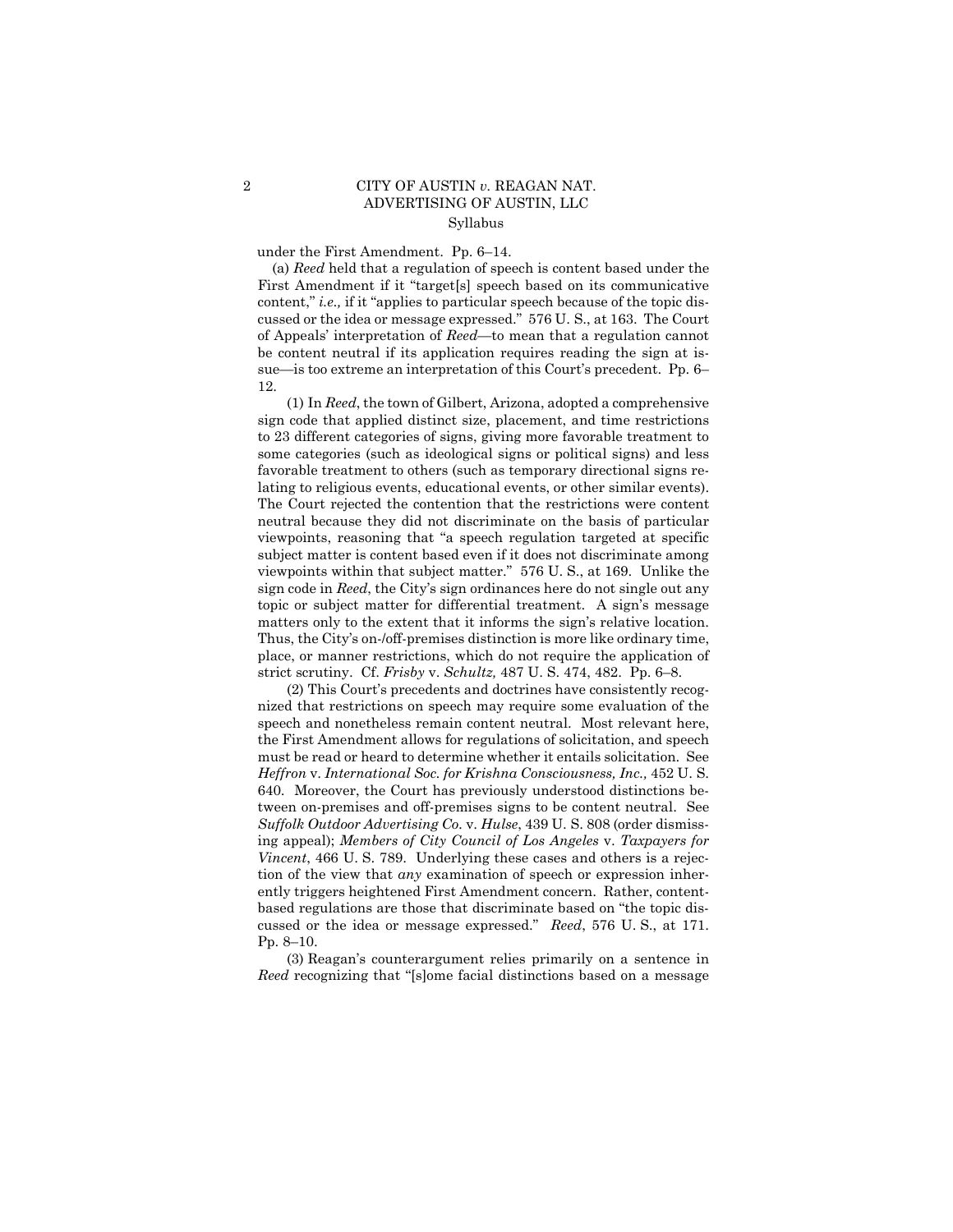#### Syllabus

are obvious, defining regulated speech by particular subject matter, and others are more subtle, defining regulated speech by its function or purpose." 576 U. S., at 163. Reagan contends that the City's sign code defines off-premises signs on the basis of function or purpose and is therefore content based and subject to strict scrutiny. This stretches *Reed*'s "function or purpose" language too far. *Reed* held that subtler forms of content discrimination cannot escape classification as content based simply because they swap an obvious subject-matter distinction for a function or purpose proxy. That does not mean that any classification that considers function or purpose is *always* content based. Reagan's reading of *Reed* would contravene numerous precedents and cast doubt on the Nation's history of regulating off-premises signs. Pp. 11–12.

(b) This Court's determination that the City's on-/off-premises distinction is facially content neutral does not end the First Amendment inquiry. Evidence that an impermissible purpose or justification underpins a facially content-neutral restriction may mean that the restriction is nevertheless content based. Moreover, to survive intermediate scrutiny, a restriction on speech or expression must be " 'narrowly tailored to serve a significant governmental interest." *Ward* v. *Rock Against Racism,* 491 U. S. 781, 791. Because the Court of Appeals did not address these issues, the Court leaves them for remand and expresses no view on the matters. Pp. 13–14.

972 F. 3d 696, reversed and remanded.

SOTOMAYOR, J., delivered the opinion of the Court, in which ROBERTS, C. J., and BREYER, KAGAN, and KAVANAUGH, JJ., joined. BREYER, J., filed a concurring opinion. ALITO, J., filed an opinion concurring in the judgment in part and dissenting in part. THOMAS, J., filed a dissenting opinion, in which GORSUCH and BARRETT, JJ., joined.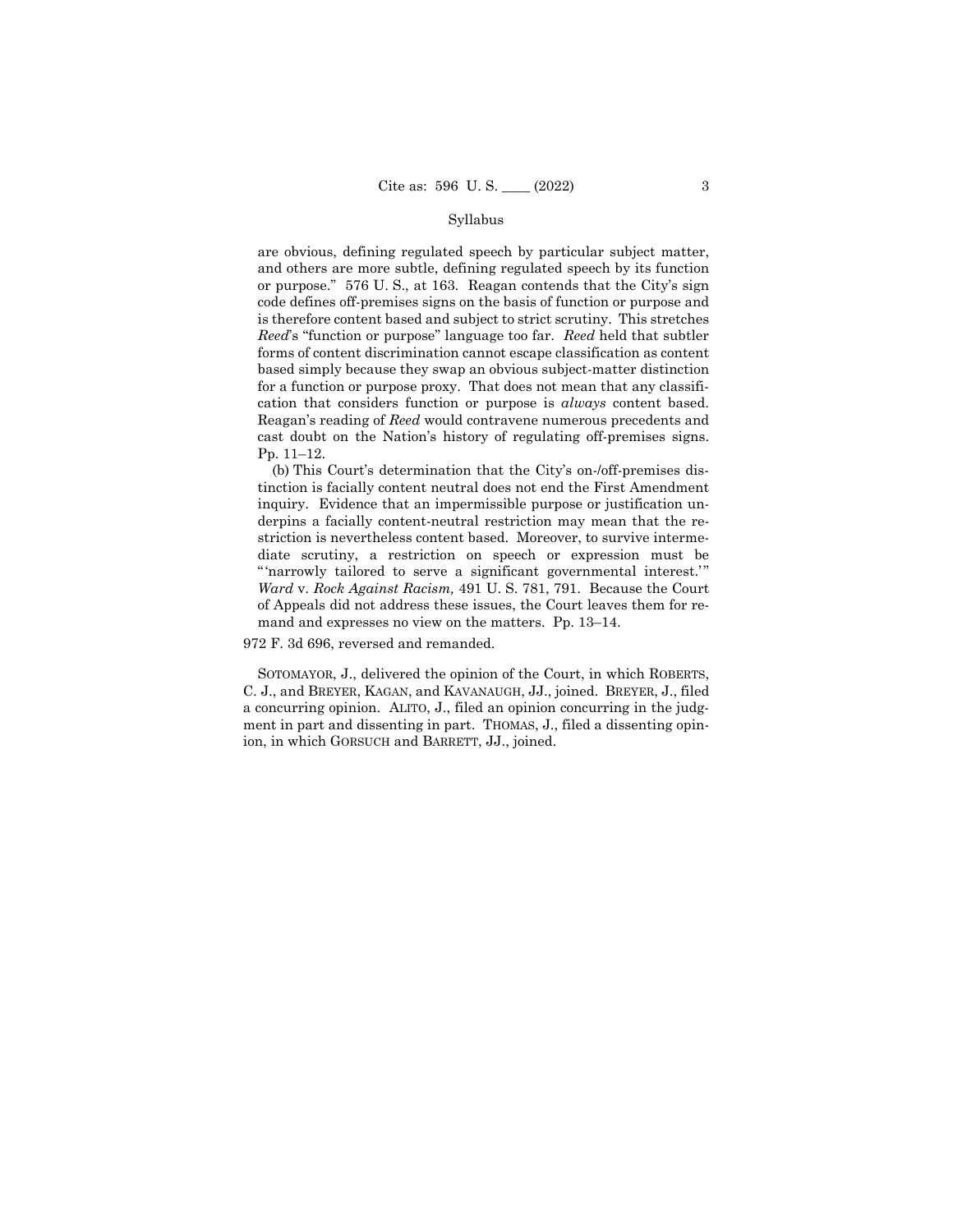#### Opinion of the Court

 NOTICE: This opinion is subject to formal revision before publication in the preliminary print of the United States Reports. Readers are requested to notify the Reporter of Decisions, Supreme Court of the United States, Wash-ington, D. C. 20543, of any typographical or other formal errors, in order that corrections may be made before the preliminary print goes to press.

### $\frac{1}{2}$  ,  $\frac{1}{2}$  ,  $\frac{1}{2}$  ,  $\frac{1}{2}$  ,  $\frac{1}{2}$  ,  $\frac{1}{2}$  ,  $\frac{1}{2}$ **SUPREME COURT OF THE UNITED STATES**

#### $\frac{1}{2}$  ,  $\frac{1}{2}$  ,  $\frac{1}{2}$  ,  $\frac{1}{2}$  ,  $\frac{1}{2}$  ,  $\frac{1}{2}$ No. 20–1029

# CITY OF AUSTIN, TEXAS, PETITIONER *v.*  REAGAN NATIONAL ADVERTISING OF AUSTIN, LLC, ET AL.

## ON WRIT OF CERTIORARI TO THE UNITED STATES COURT OF APPEALS FOR THE FIFTH CIRCUIT

### [April 21, 2022]

## JUSTICE SOTOMAYOR delivered the opinion of the Court.

Like thousands of jurisdictions around the country, the City of Austin, Texas (City), regulates signs that advertise things that are not located on the same premises as the sign, as well as signs that direct people to offsite locations. These are known as off-premises signs, and they include, most notably, billboards. The question presented is whether, under this Court's precedents interpreting the Free Speech Clause of the First Amendment, the City's regulation is subject to strict scrutiny. We hold that it is not.

## I A

American jurisdictions have regulated outdoor advertisements for well over a century. See C. Taylor & W. Chang, The History of Outdoor Advertising Regulation in the United States, 15 J. of Macromarketing 47, 48 (Spring 1995). By some accounts, the proliferation of conspicuous patent-medicine advertisements on rocks and barns prompted States to begin regulating outdoor advertising in the late 1860s. *Ibid.*; F. Presbrey, The History and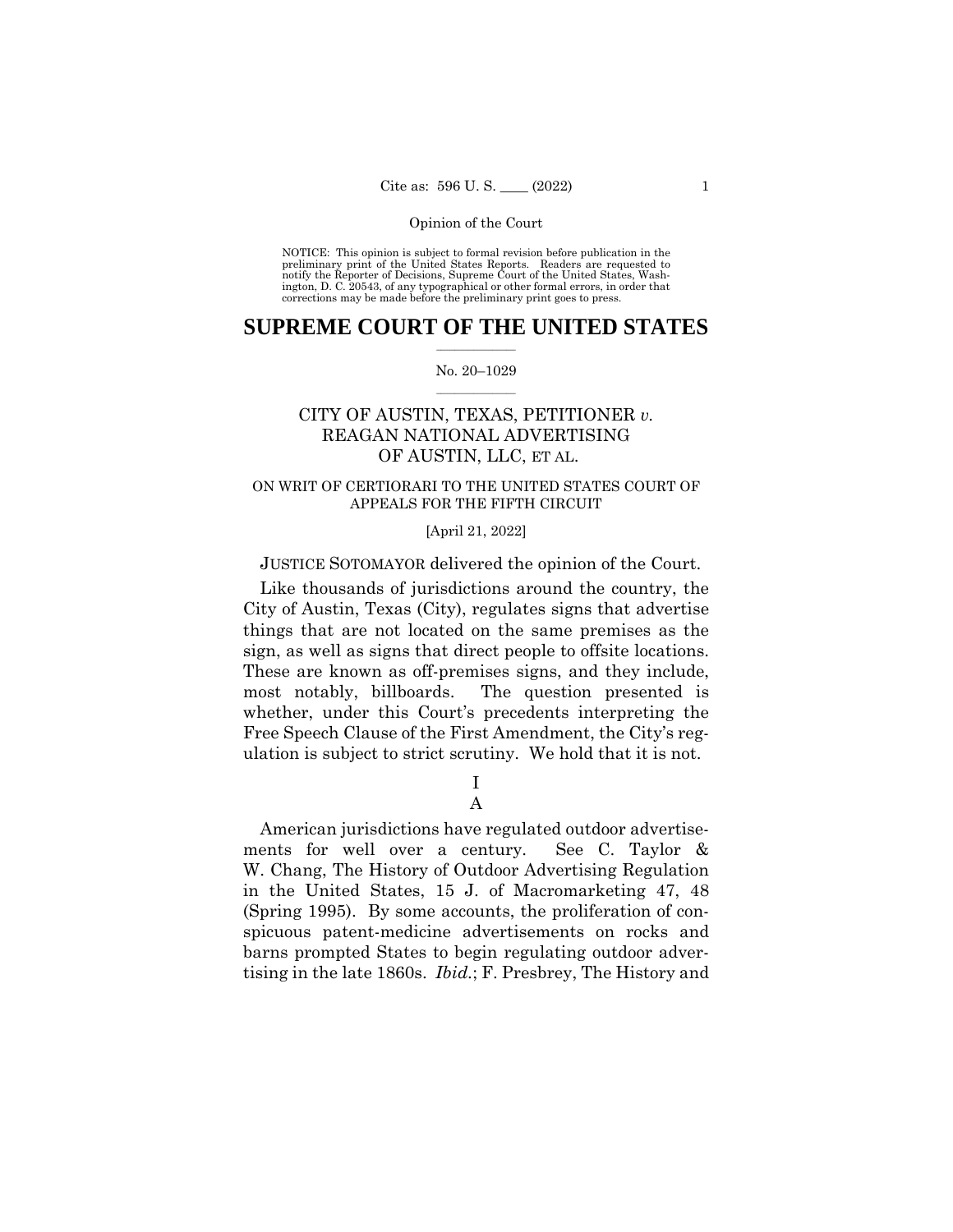## 2 CITY OF AUSTIN *v.* REAGAN NAT. ADVERTISING OF AUSTIN, LLC Opinion of the Court

Development of Advertising 500–501 (1929). As part of this regulatory tradition, federal, state, and local governments have long distinguished between signs (such as billboards) that promote ideas, products, or services located elsewhere and those that promote or identify things located onsite. For example, this Court in 1932 reviewed and approved of a Utah statute that prohibited signs advertising cigarettes and related products, but allowed businesses selling such products to post onsite signs identifying themselves as dealers. *Packer Corp.* v. *Utah*, 285 U. S. 105, 107, 110.

 utes); Brief for State of Florida et al. as *Amici Curiae* 7, n. 3 On-/off-premises distinctions, like the one at issue here, proliferated following the enactment of the Highway Beautification Act of 1965 (Act), 23 U. S. C. §131. In the Act, Congress directed States receiving federal highway funding to regulate outdoor signs in proximity to federal highways, in part by limiting off-premises signs. See §§131(b)–(c) (allowing exceptions for "signs, displays, and devices advertising the sale or lease of property upon which they are located" and "signs, displays, and devices . . . advertising activities conducted on the property on which they are located"). Under the Act, approximately two-thirds of States have implemented similar on-/off-premises distinctions. See App. A to Reply to Brief in Opposition (collecting stat-(same). The City represents, and respondents have not disputed, that "tens of thousands of municipalities nationwide" have adopted analogous on-/off-premises distinctions in their sign codes. Brief for Petitioner 19; see also App. B to Reply to Brief in Opposition (collecting examples of ordinances); Brief for State of Florida et al. as *Amici Curiae* 8, n. 4 (same).

The City of Austin is one such municipality. The City distinguishes between on-premises and off-premises signs in its sign code, and specially regulates the latter, in order to "protect the aesthetic value of the city and to protect public safety." App. 39.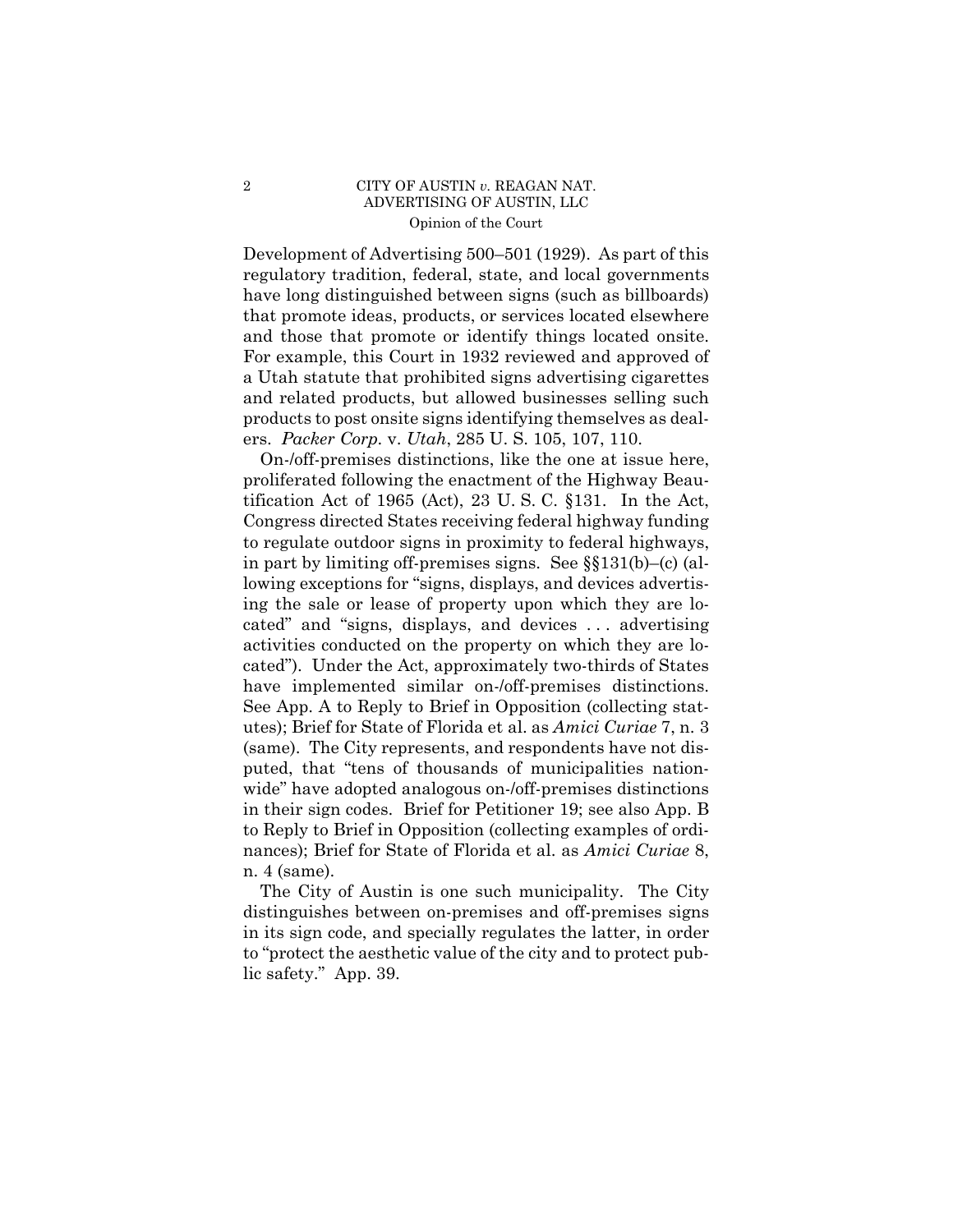#### Opinion of the Court

During the time period relevant to this dispute, the City's sign code defined the term "off-premise sign" to mean "a sign advertising a business, person, activity, goods, products, or services not located on the site where the sign is installed, or that directs persons to any location not on that site." Austin, Tex., City Code §25–10–3(11) (2016). This definition was materially analogous to the one used in the federal Highway Beautification Act and many other state and local codes referenced above. The code prohibited the construction of any new off-premises signs, §25–10–102(1), but allowed existing off-premises signs to remain as grandfathered "non-conforming signs," §25–10–3(10). An owner of a grandfathered off-premises sign could "continue or maintain [it] at its existing location" and could change the "face of the sign," but could not "increase the degree of the existing nonconformity," "change the method or technology used to convey a message," or "increase the illumination of the sign."  $\S$  $\S$ 25–10–152(A)–(B). By contrast, the code permitted the digitization of on-premises signs. §25–10–102(6) (permitting "electronically controlled changeable-copy  $sign[s]^{\prime\prime}$ ).<sup>1</sup>

## B

Respondents, Reagan National Advertising of Austin, LLC (Reagan), and Lamar Advantage Outdoor Company, L. P. (Lamar), are outdoor-advertising companies that own billboards in Austin. In April and June of 2017, Reagan sought permits from the City to digitize some of its offpremises billboards. The City denied the applications. Reagan filed suit against the City in state court alleging that the code's prohibition against digitizing off-premises signs, but not on-premises signs, violated the Free Speech Clause of the First Amendment. The City removed the case

 $1$ <sup>1</sup>The City subsequently amended its sign code. The parties agree that the amendments do not affect this dispute. Reply to Brief in Opposition 11–12; Brief for Respondent Reagan 9.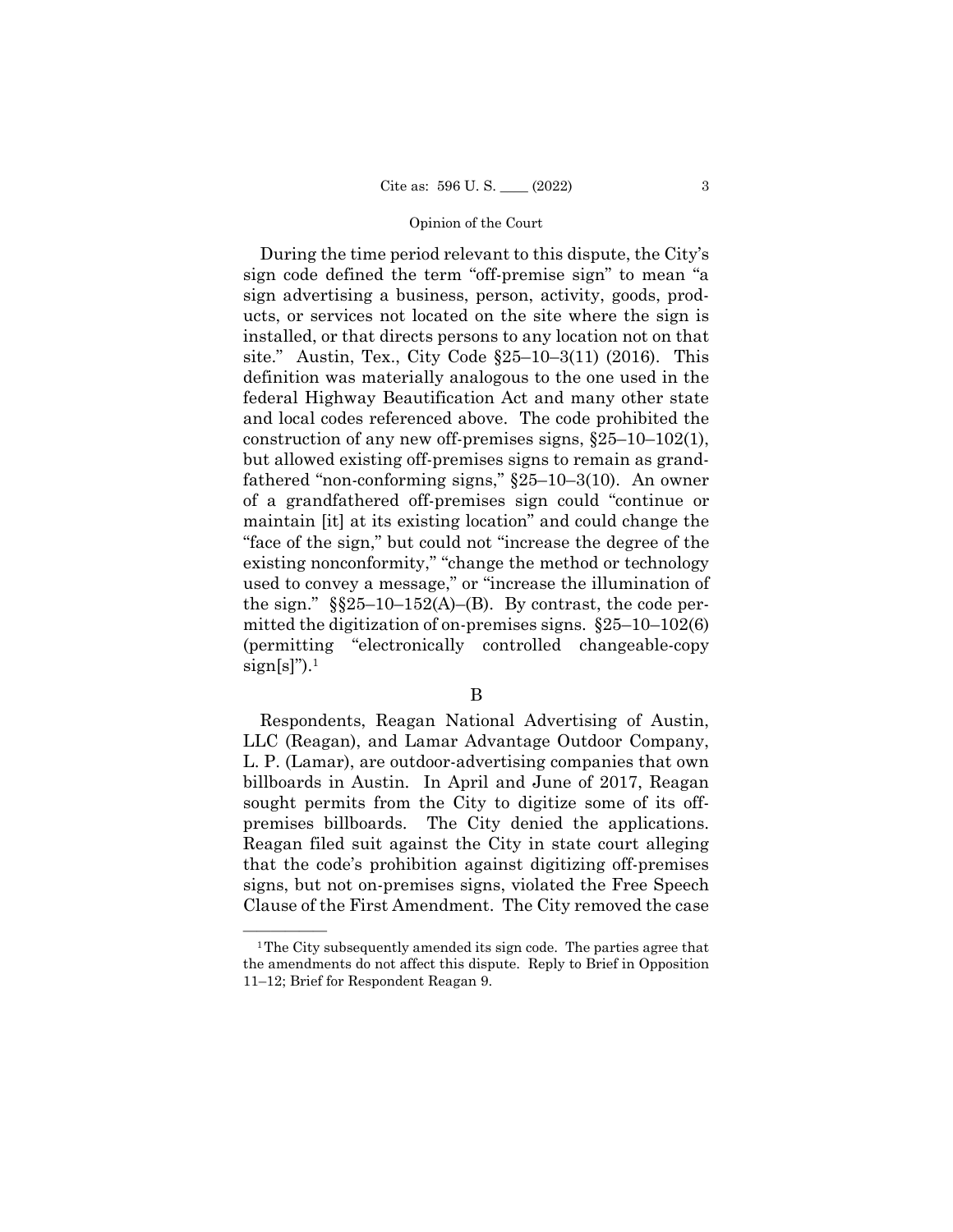### 4 CITY OF AUSTIN *v.* REAGAN NAT. ADVERTISING OF AUSTIN, LLC Opinion of the Court

to federal court, and Lamar intervened as a plaintiff.2

After the parties stipulated to the pertinent facts, the District Court held a bench trial and entered judgment in favor of the City. 377 F. Supp. 3d 670, 673, 683 (WD Tex. 2019). As relevant, the court held that the challenged sign code provisions were content neutral under *Reed* v. *Town of Gilbert*, 576 U. S. 155 (2015). The court explained that "the on/off premises distinction [did] not impose greater restrictions for political messages, religious messages, or any other subject matter," and "d[id] not require a viewer to evaluate the topic, idea, or viewpoint on the sign"; instead, it required the viewer only "to determine whether the subject matter is located on the same property as the sign." 377 F. Supp. 3d, at 681. The court therefore held that the distinction was a facially content-neutral "regulation based on location." *Ibid.* The court further found "no evidence in the record" that the City had applied the sign code provisions "differently for different messages or speakers" or that its stated concern for esthetics and safety was "pretext for any other purpose." *Id.,* at 681–682. Accordingly, the court reviewed the City's on-/off-premises distinction under the standard of intermediate scrutiny applicable to contentneutral regulations of speech. *Id.,* at 682. The court found that the distinction satisfied this standard. *Id.,* at 682–683.

The Court of Appeals reversed. 972 F. 3d 696, 699 (CA5 2020). The court opined that because the City's on-/offpremises distinction required a reader to inquire "who is the speaker and what is the speaker saying," "both hallmarks of a content-based inquiry," the distinction was content based. *Id.,* at 706. It reasoned that "[t]he fact that a government official ha[s] to read a sign's message to determine the sign's purpose [i]s enough to" render a regulation content based and "subject [it] to strict scrutiny." *Ibid.* 

<sup>&</sup>lt;sup>2</sup> Lamar did not participate in the proceedings on the merits before this Court. Brief for Respondent Reagan II.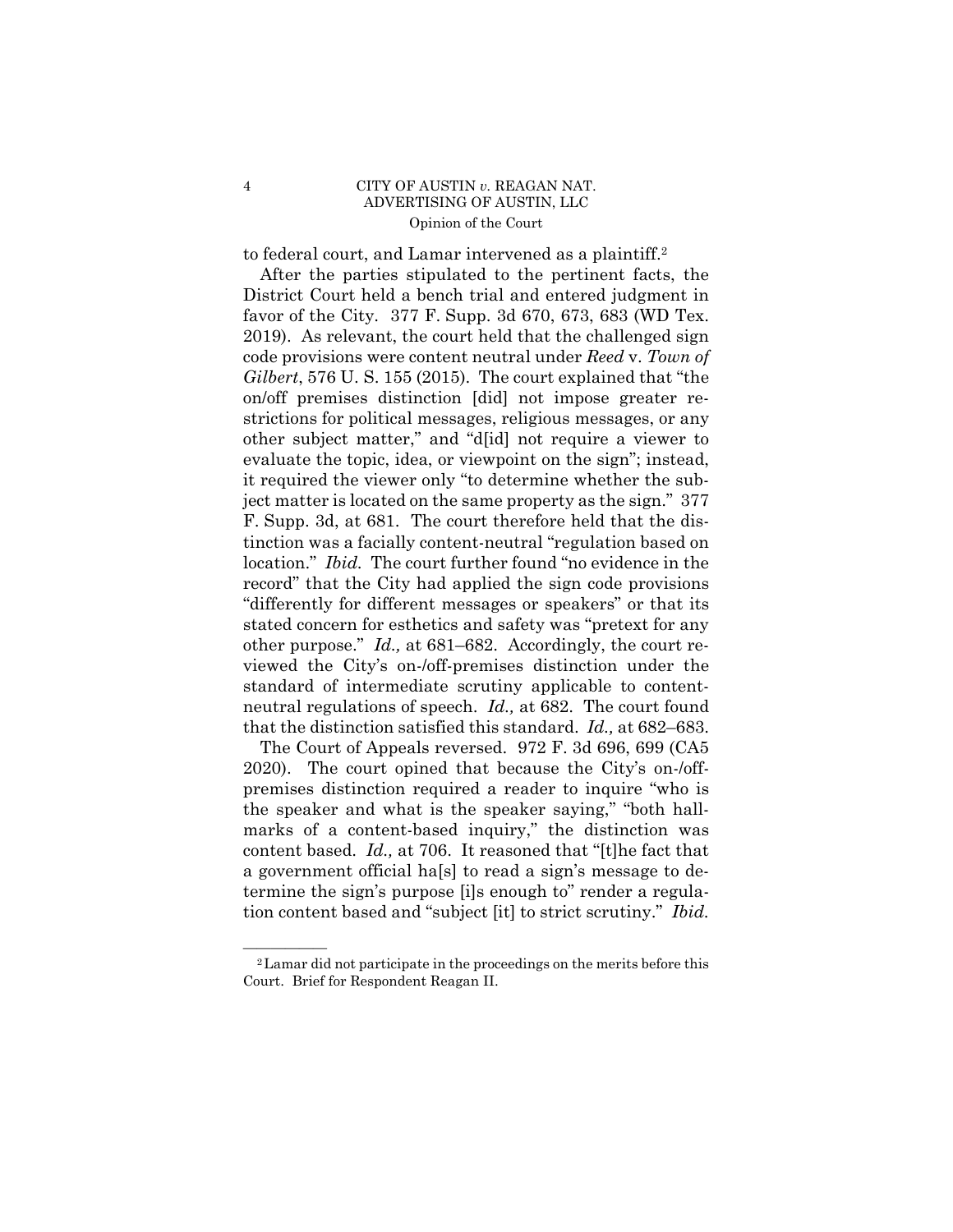#### Opinion of the Court

(citing *Thomas* v. *Bright*, 937 F. 3d 721, 730–731 (CA6 2019)); see also 972 F. 3d, at 704 ("To determine whether a sign is on-premises or off-premises, one must read the sign . . . "). The court acknowledged that its interpretation of *Reed* was "broad," but reasoned that the consequences were "not . . . unforeseen," given the concerns raised by Justices who did not join the opinion of the Court. 972 F. 3d, at 707.

Because the Court of Appeals determined that the City's on-/off-premises distinction imposed a content-based restriction on speech, it reviewed that distinction under the onerous standard of strict scrutiny. Recognizing that strict scrutiny "is, understandably, a hard standard to meet" and that it "leads to almost certain legal condemnation," *id.,* at 709, the court held that the City's justifications for the distinction could not meet that standard, rendering it unconstitutional, *id.,* at 709–710.3

This Court granted certiorari. 594 U.S. (2021).

<sup>&</sup>lt;sup>3</sup>The Court of Appeals further considered the possibility that the code provisions regulated only commercial speech, such that only intermediate scrutiny would apply even if the provisions were content based. 972 F. 3d, at 707–709; see *Central Hudson Gas & Elec. Corp.* v. *Public Serv. Comm'n of N. Y.*, 447 U. S. 557, 566 (1980). The court rejected this view because the provisions "applie[d] with equal force to both commercial and noncommercial messages." 972 F. 3d, at 709. Before this Court, the City makes a similar argument, claiming that "[a]s applied to billboards like those owned by respondents," the contested code provisions regulate commercial speech and so are subject to intermediate scrutiny. Brief for Petitioner 49. It is undisputed, however, that Reagan's billboards also display noncommercial messages, meaning that the City's denial of Reagan's applications for digitization implicated Reagan's commercial and noncommercial speech alike. See Brief for Respondent Reagan 45– 46; App. 130–141. More importantly, as the Court of Appeals explained, the contested code provisions admit of no exception for noncommercial speech. The only way in which they differentiate speech is by distinguishing between on-premises and off-premises signs. The Court thus must determine which level of scrutiny applies to the manner in which the provisions actually regulate speech.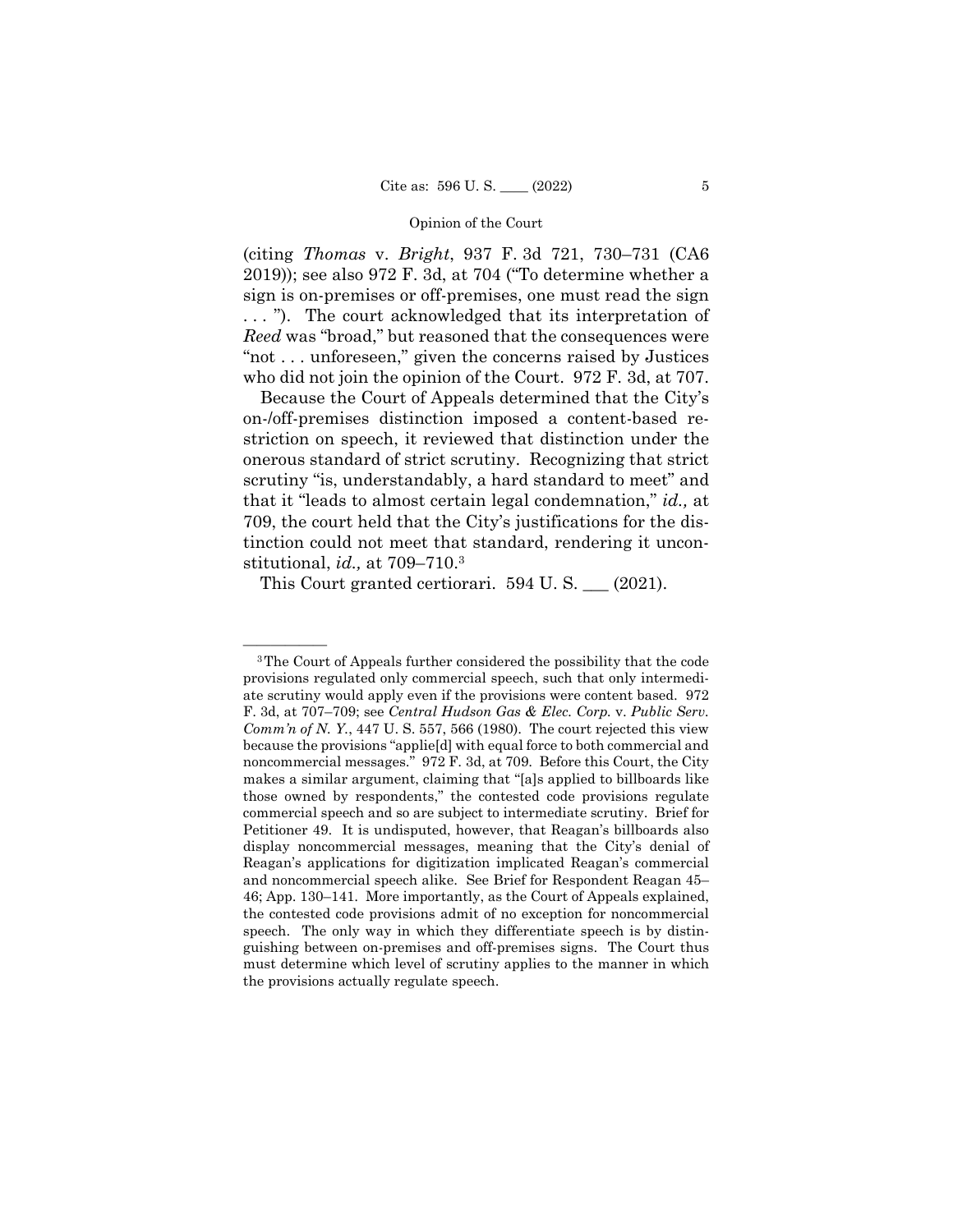## 6 CITY OF AUSTIN *v.* REAGAN NAT. ADVERTISING OF AUSTIN, LLC Opinion of the Court

### II

A regulation of speech is facially content based under the First Amendment if it "target[s] speech based on its communicative content"—that is, if it "applies to particular speech because of the topic discussed or the idea or message expressed." *Reed*, 576 U. S., at 163. The Court of Appeals interpreted *Reed* to mean that if "[a] reader must ask: who is the speaker and what is the speaker saying" to apply a regulation, then the regulation is automatically content based. 972 F. 3d, at 706. This rule, which holds that a regulation cannot be content neutral if it requires reading the sign at issue, is too extreme an interpretation of this Court's precedent. Unlike the regulations at issue in *Reed*, the City's off-premises distinction requires an examination of speech only in service of drawing neutral, location-based lines. It is agnostic as to content. Thus, absent a contentbased purpose or justification, the City's distinction is content neutral and does not warrant the application of strict scrutiny.

## A

The *Reed* Court confronted a very different regulatory scheme than the one at issue here: a comprehensive sign code that "single[d] out specific subject matter for differential treatment." 576 U. S., at 169. The town of Gilbert, Arizona, had adopted a code that applied distinct size, placement, and time restrictions to 23 different categories of signs. *Id.,* at 159. The Court focused its analysis on three categories defined by whether the signs displayed ideological, political, or certain temporary directional messages. The code gave the most favorable treatment to "'Ideological Sign[s],'" defined as those "'communicating a message or ideas for noncommercial purposes'" with certain exceptions. *Id.,* at 159–160 (alteration in original). It offered less favorable treatment to "'Political Sign[s],'" defined as those "'designed to influence the outcome of an election.'" *Id.,* at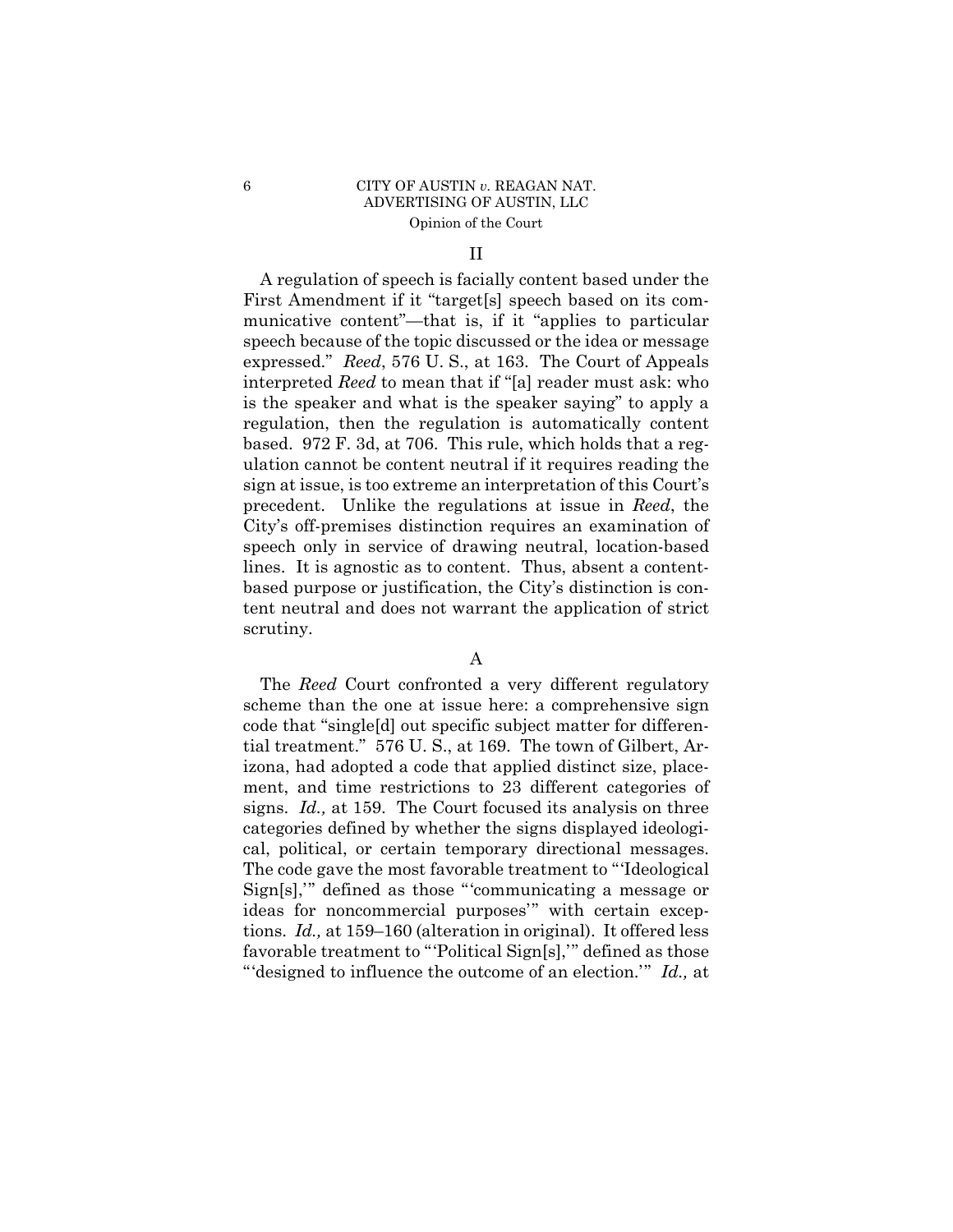#### Opinion of the Court

160 (alteration in original). Most restricted of all were "'Temporary Directional Signs Relating to a Qualifying Event,'" with qualifying events defined as gatherings "'sponsored, arranged, or promoted by a religious, charitable, community service, educational, or other similar nonprofit organization.'" *Id.,* at 160–161.

The *Reed* Court determined that these restrictions were facially content based. *Id.,* at 164–165. Rejecting the contention that the restrictions were content neutral because they did not discriminate on the basis of viewpoint, the Court explained: "[I]t is well established that '[t]he First Amendment's hostility to content-based regulation extends not only to restrictions on particular viewpoints, but also to prohibition of public discussion of an entire topic.'" *Id.,* at 169 (quoting *Consolidated Edison Co. of N. Y.* v. *Public Serv. Comm'n of N. Y.*, 447 U. S. 530, 537 (1980)); accord, *e.g., Police Dept. of Chicago* v. *Mosley*, 408 U. S. 92, 95 (1972) (explaining that "[t]he central problem" with a municipality's effort to exempt labor picketing from a prohibition on picketing near public schools was "that it describes permissible picketing in terms of its subject matter"); *Carey*  v. *Brown*, 447 U. S. 455, 460–461 (1980) (subjecting a similar statute that "accord[ed] preferential treatment to the expression of views on one particular subject" to strict scrutiny).4 Applying these principles, the Court reasoned that "a speech regulation targeted at specific subject matter is content based even if it does not discriminate among viewpoints within that subject matter. . . . For example, a law

<sup>&</sup>lt;sup>4</sup>The concurrence in *Reed*, which spoke for three of the six Justices in the majority, similarly explained that "[c]ontent-based laws merit th[e] protection" of strict scrutiny "because they present, albeit sometimes in a subtler form, the same dangers as laws that regulate speech based on viewpoint. Limiting speech based on its 'topic' or 'subject' favors those who do not want to disturb the status quo. Such regulations may interfere with democratic self-government and the search for truth." 576 U. S., at 174 (ALITO, J., concurring) (quoting *Consolidated Edison Co. of N. Y.*, 447 U. S., at 537).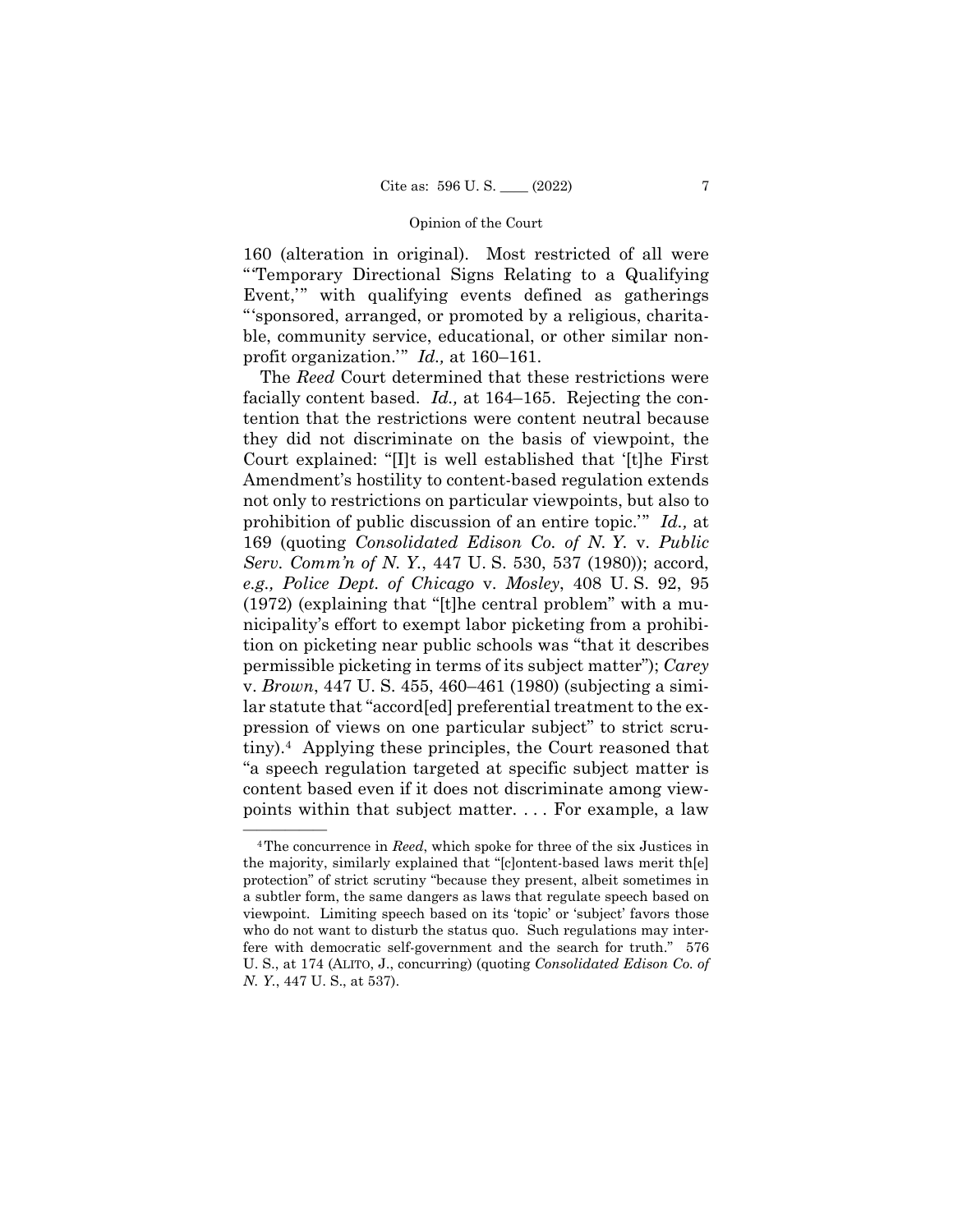## 8 CITY OF AUSTIN *v*. REAGAN NAT. ADVERTISING OF AUSTIN, LLC Opinion of the Court

banning the use of sound trucks for political speech—and only political speech—would be a content-based regulation, even if it imposed no limits on the political viewpoints that could be expressed." 576 U. S., at 169. By treating ideological messages more favorably than political messages, and both more favorably than temporary directional messages, "[t]he Town's Sign Code likewise single[d] out specific subject matter for differential treatment, even if it [did] not target viewpoints within that subject matter." *Ibid.* 

In this case, enforcing the City's challenged sign code provisions requires reading a billboard to determine whether it directs readers to the property on which it stands or to some other, offsite location. Unlike the sign code at issue in *Reed*, however, the City's provisions at issue here do not single out any topic or subject matter for differential treatment. A sign's substantive message itself is irrelevant to the application of the provisions; there are no content-discriminatory classifications for political messages, ideological messages, or directional messages concerning specific events, including those sponsored by religious and nonprofit organizations. Rather, the City's provisions distinguish based on location: A given sign is treated differently based solely on whether it is located on the same premises as the thing being discussed or not. The message on the sign matters only to the extent that it informs the sign's relative location. The on-/off-premises distinction is therefore similar to ordinary time, place, or manner restrictions. *Reed* does not require the application of strict scrutiny to this kind of location-based regulation. Cf. *Frisby* v. *Schultz*, 487 U. S. 474, 482 (1988) (sustaining an ordinance that prohibited "only picketing focused on, and taking place in front of, a particular residence" as content neutral).

This Court's First Amendment precedents and doctrines have consistently recognized that restrictions on speech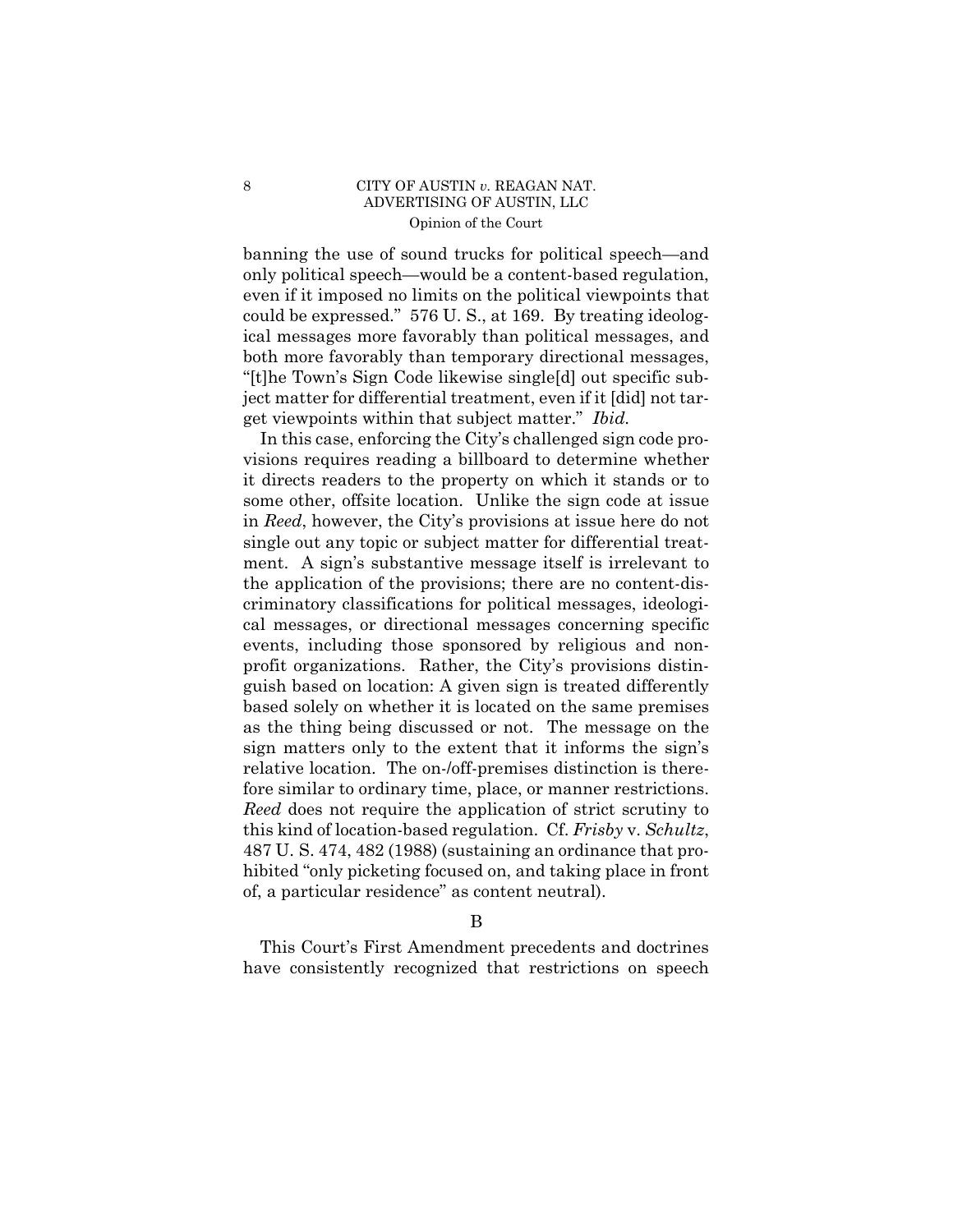#### Opinion of the Court

may require some evaluation of the speech and nonetheless remain content neutral.

Most relevant here, the First Amendment allows for regulations of solicitation—that is, speech "requesting or seeking to obtain something" or "[a]n attempt or effort to gain business." Black's Law Dictionary 1677 (11th ed. 2019). To identify whether speech entails solicitation, one must read or hear it first. Even so, the Court has reasoned that restrictions on solicitation are not content based and do not inherently present "the potential for becoming a means of suppressing a particular point of view," so long as they do not discriminate based on topic, subject matter, or viewpoint. *Heffron* v. *International Soc. for Krishna Consciousness, Inc.*, 452 U. S. 640, 649 (1981).

Thus, in 1940, the Court invalidated a statute prohibiting solicitation for religious causes but observed that States were "free to regulate the time and manner of solicitation generally, in the interest of public safety, peace, comfort or convenience." *Cantwell* v. *Connecticut*, 310 U. S. 296, 306– 307. Decades later, the Court reviewed just such a time, place, and manner regulation restricting all solicitation at the Minnesota State Fair, as well as all sale or distribution of merchandise, to a specific location. *Heffron*, 452 U. S., at 643–644. The State had applied the restriction against a religious practice that included "solicit[ing] donations for the support of the Krishna religion." *Id.,* at 645. As a result, members of the religion were free to roam the fairgrounds and discuss their beliefs, but they were prohibited from asking for donations for their cause outside of a designated location. *Id.,* at 646, 655. The Court upheld the State's application of this restriction as content neutral, emphasizing that it "applie[d] evenhandedly to all who wish[ed] . . . to solicit funds," whether for "commercial or charitable" reasons. *Id.,* at 649.

Consistent with these precedents, the Court has previously understood distinctions between on-premises and off-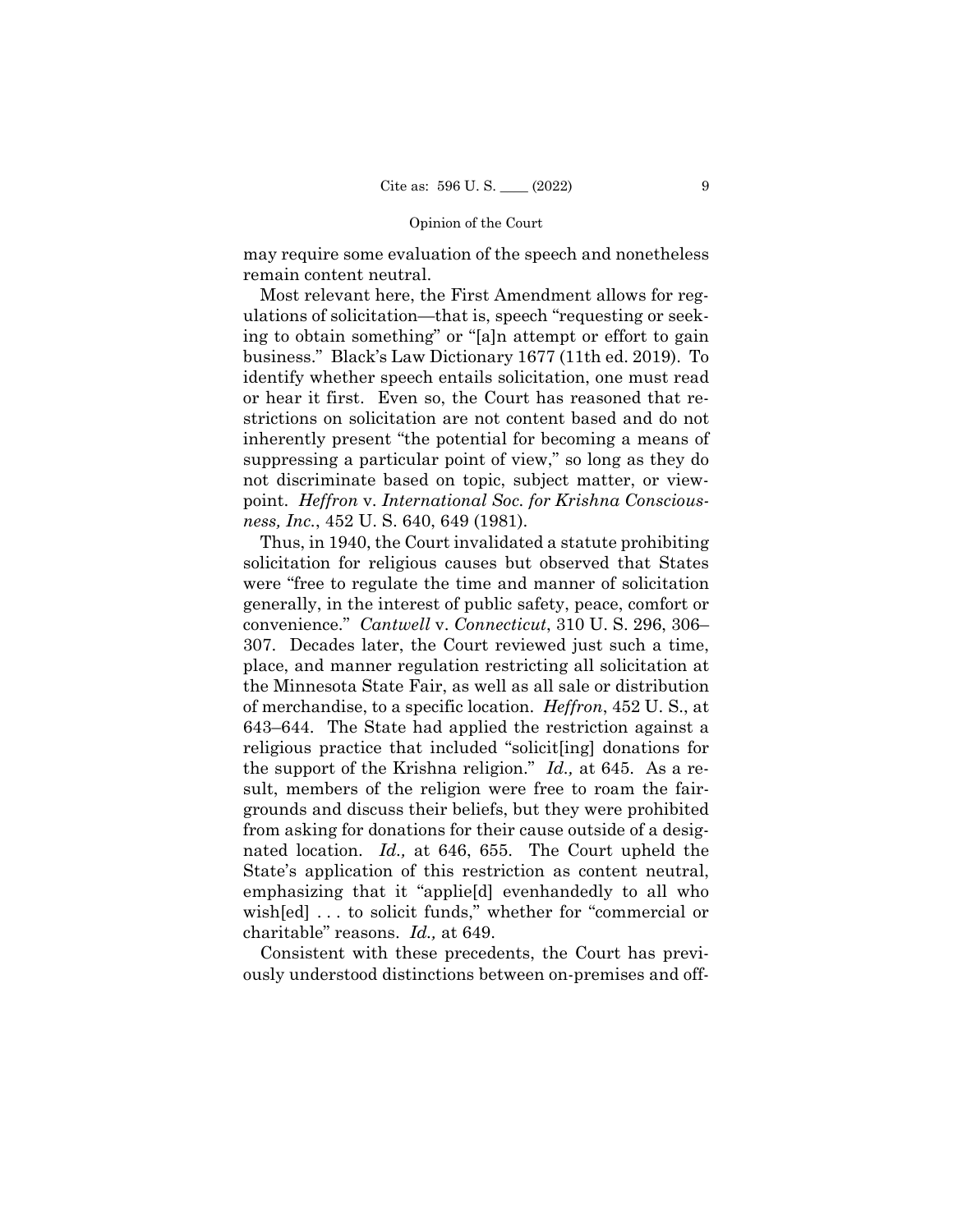### 10 CITY OF AUSTIN *v.* REAGAN NAT. ADVERTISING OF AUSTIN, LLC Opinion of the Court

 the Free Speech Clause. *Suffolk Outdoor Advertising Co.* v. premises signs, like the one at issue in this case, to be content neutral. In 1978, the Court summarily dismissed an appeal "for want of a substantial federal question" where a state court had approved of an on-/off-premises distinction as a permissible time, place, and manner restriction under *Hulse*, 439 U. S. 808 (1978). Three years later, the Court upheld in relevant part an ordinance that prohibited all offpremises commercial advertising but allowed on-premises commercial advertising. *Metromedia, Inc.* v. *San Diego*, 453 U. S. 490, 503–512 (1981) (plurality opinion).5 The *Metromedia* Court did not need to decide whether the offpremises prohibition was content based, as it regulated only commercial speech and so was subject to intermediate scrutiny in any event. See *id.,* at 507–512 (citing *Central Hudson Gas & Elec. Corp.* v. *Public Serv. Comm'n of N. Y.*, 447 U. S. 557 (1980)). Shortly thereafter, however, the Court applied the relevant portion of *Metromedia* and described the off-premises prohibition as "a *content-neutral* prohibition against the use of billboards." *Members of City Council of Los Angeles* v. *Taxpayers for Vincent*, 466 U. S. 789, 807 (1984) (emphasis added).

Underlying these cases and others is a rejection of the view that *any* examination of speech or expression inherently triggers heightened First Amendment concern. Rather, it is regulations that discriminate based on "the topic discussed or the idea or message expressed" that are content based. *Reed*, 576 U. S., at 171. The sign code provisions challenged here do not discriminate on those bases.

 Justices, the relevant portion of the opinion was also joined by a fifth. <sup>5</sup>Although the opinion in *Metromedia* was labeled a plurality for four See 453 U. S., at 541 (Stevens, J., dissenting in part) ("join[ing] Parts I through IV of JUSTICE WHITE's opinion").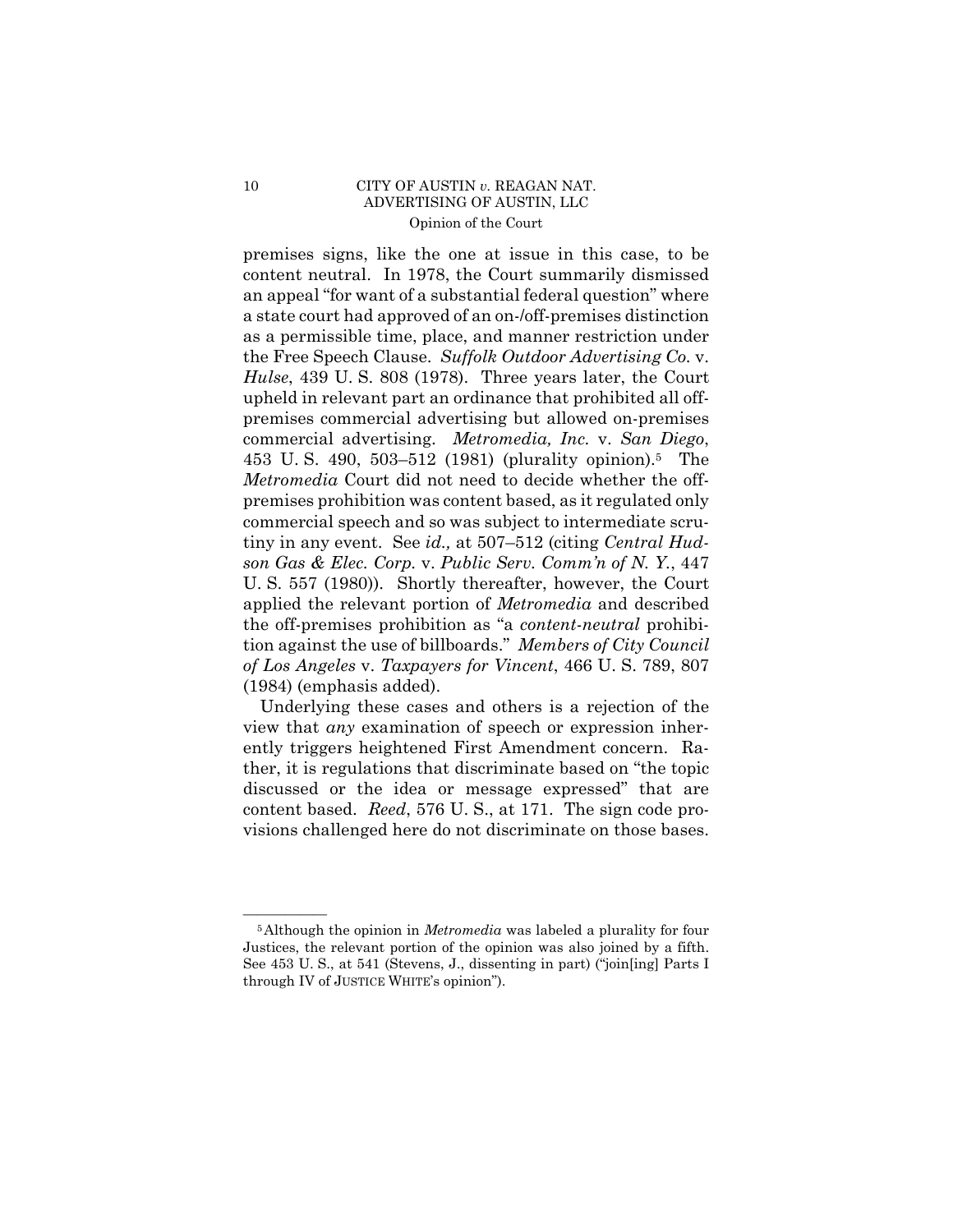#### Opinion of the Court

#### $\mathcal{C}$

Reagan does not claim *Reed* expressly or implicitly overturned the precedents discussed above. Its argument relies primarily on one sentence in *Reed* recognizing that "[s]ome facial distinctions based on a message are obvious, defining regulated speech by particular subject matter, and others are more subtle, defining regulated speech by its function or purpose." *Id.,* at 163. Seizing on this reference, Reagan asserts that the City's sign code "defines offpremises signs based on their 'function or purpose.'" Brief for Respondent Reagan 20 (quoting *Reed*, 576 U. S., at 163). It asks the Court to "reaffirm that, where a regulation 'define[s] regulated speech by its function or purpose,' it is content-based on its face and thus subject to strict scrutiny." Brief for Respondent Reagan 34 (quoting *Reed*, 576 U. S., at 163).

 ing many of those discussed above. *Reed* did not purport to The argument stretches *Reed*'s "function or purpose" language too far. The principle the *Reed* Court articulated is more straightforward. While overt subject-matter discrimination is facially content based (for example, "'Ideological Sign[s],'" defined as those "'communicating a message or ideas for noncommercial purposes'"), so, too, are subtler forms of discrimination that achieve identical results based on function or purpose (for example, "'Political Sign[s],'" defined as those "'designed to influence the outcome of an election'"). *Id.,* at 159, 160, 163–164 (alterations in original). In other words, a regulation of speech cannot escape classification as facially content based simply by swapping an obvious subject-matter distinction for a "function or purpose" proxy that achieves the same result. That does not mean that any classification that considers function or purpose is *always* content based. Such a reading of "function or purpose" would contravene numerous precedents, includcast doubt on these cases.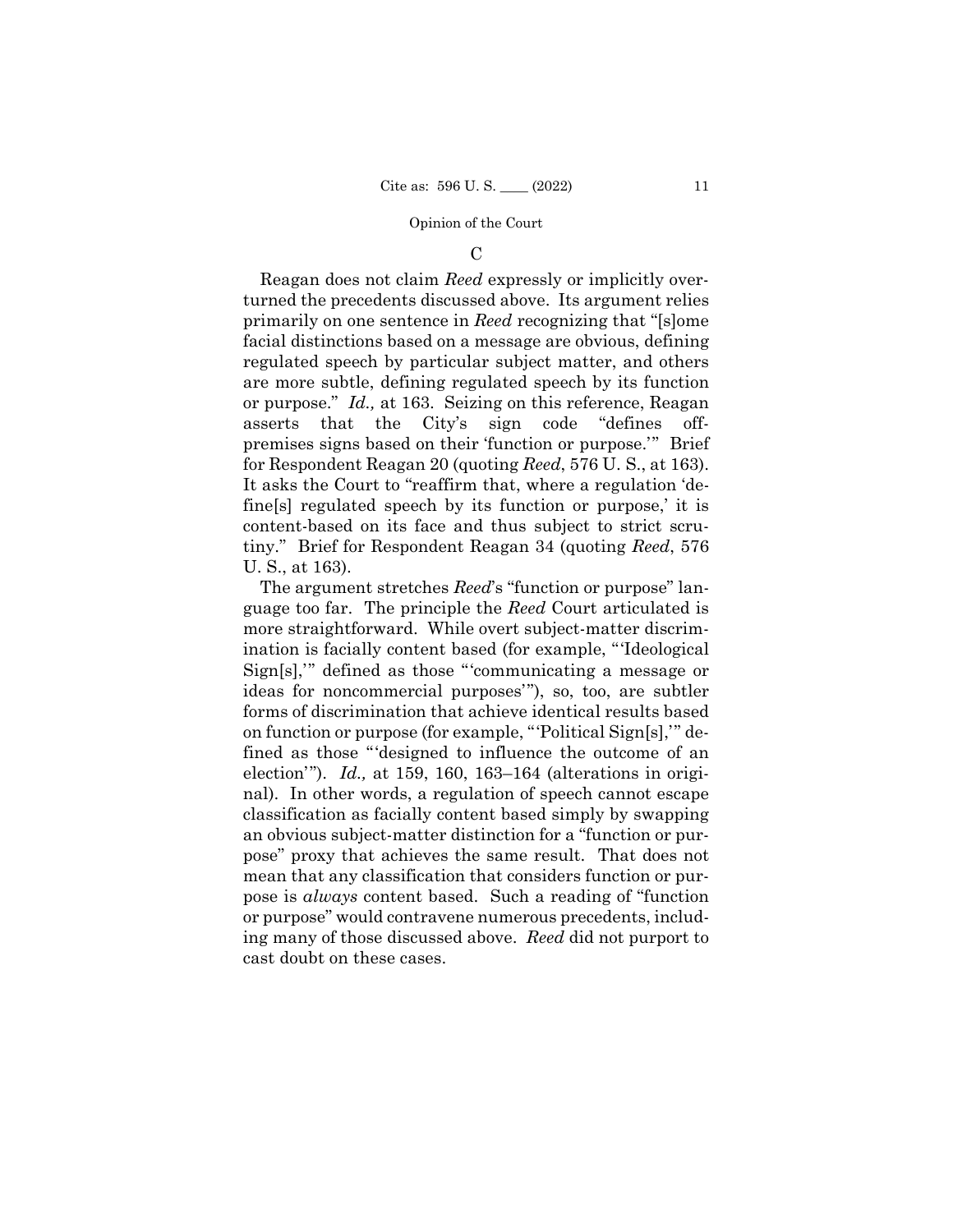### 12 CITY OF AUSTIN *v.* REAGAN NAT. ADVERTISING OF AUSTIN, LLC Opinion of the Court

vertising signs. See *Packer Corp.*, 285 U. S., at 107, 110. Thereafter, for the last 50-plus years, federal, state, and lo- Nor did *Reed* cast doubt on the Nation's history of regulating off-premises signs. Off-premises billboards of the sort that predominate today were not present in the founding era, but as large outdoor advertisements proliferated in the 1800s, regulation followed. As early as 1932, the Court had already approved a location-based differential for adcal jurisdictions have repeatedly relied upon on-/offpremises distinctions to address the distinct safety and esthetic challenges posed by billboards and other methods of outdoor advertising. See *supra,* at 2. The unbroken tradition of on-/off-premises distinctions counsels against the adoption of Reagan's novel rule. See *Williams-Yulee* v. *Florida Bar*, 575 U. S. 433, 446 (2015) (recognizing "history and tradition of regulation" as relevant when considering the scope of the First Amendment).6

D

Tellingly, even today's dissent appears reluctant to embrace the read-the-sign rule adopted by the court below. In-

<sup>&</sup>lt;sup>6</sup>The Court of Appeals, for its part, understood *Reed* to have deemed a regulation content based solely because "it 'single[d] out signs bearing a particular message: the time and location of a specific event.'" 972 F. 3d 696, 706 (CA5 2020) (quoting *Reed*, 576 U. S., at 171). Reagan does not rely as heavily on this language, and for good reason. As a preliminary matter, the *Reed* Court found that the provisions at issue in that case did not, in fact, "hinge on 'whether and when an event is occurring." *Id.*, at 170. More fundamentally, those provisions did not target all events generally, regardless of topic; they targeted "a specific event" (an election) "because of the topic discussed or the idea or message expressed" (political speech). *Id.,* at 171. The Court of Appeals' contrary reading would render the majority opinion in *Reed* irreconcilable with the concurrence, which recognized that "[r]ules imposing time restrictions on signs advertising a one-time event," which "do not discriminate based on topic or subject," would be content neutral. *Id.,* at 174, 175 (ALITO, J., concurring).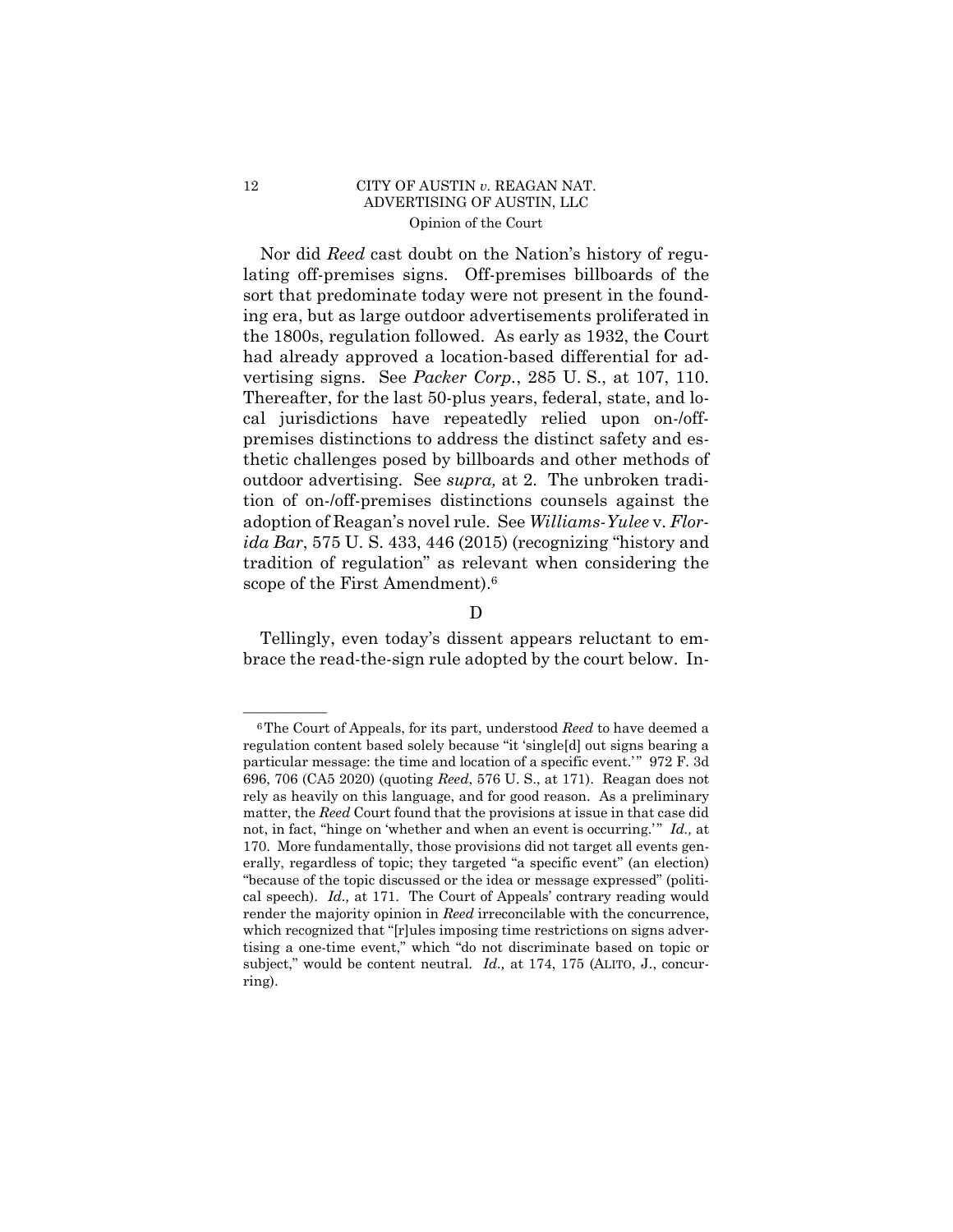#### Opinion of the Court

 matter for differential treatment." *Reed*, 576 U. S., at 163, stead, the dissent attacks a straw man. Contrary to its accusations, we do not "nullif[y]" *Reed*'s protections, "resuscitat[e]" a decision that we do not cite, or fashion a novel "specificity test" simply by quoting the standard repeatedly enunciated in *Reed*. *Post,* at 9, 11, 21 (opinion of THOMAS, J.). Nor do we cast doubt on any of our precedents recognizing examples of topic or subject-matter discrimination as content based. See, *e.g., post,* at 9–10. We merely apply those precedents to reach the "commonsense" result that a location-based and content-agnostic on-/off-premises distinction does not, on its face, "singl[e] out specific subject 169.

It is the dissent that would upend settled understandings of the law. Where we adhere to the teachings of history, experience, and precedent, the dissent would hold that tens of thousands of jurisdictions have presumptively violated the First Amendment, some for more than half a century, and that they have done so by use of an on-/off-premises distinction this Court has repeatedly reviewed and never previously questioned. For the reasons we have explained, the Constitution does not require that bizarre result.

### III

This Court's determination that the City's ordinance is facially content neutral does not end the First Amendment inquiry. If there is evidence that an impermissible purpose or justification underpins a facially content-neutral restriction, for instance, that restriction may be content based. See *Reed*, 576 U. S., at 164. Moreover, to survive intermediate scrutiny, a restriction on speech or expression must be "'narrowly tailored to serve a significant governmental interest.'" *Ward* v. *Rock Against Racism*, 491 U. S. 781, 791 (1989).

The parties dispute whether the City can satisfy these requirements. This Court, however, is "a court of final review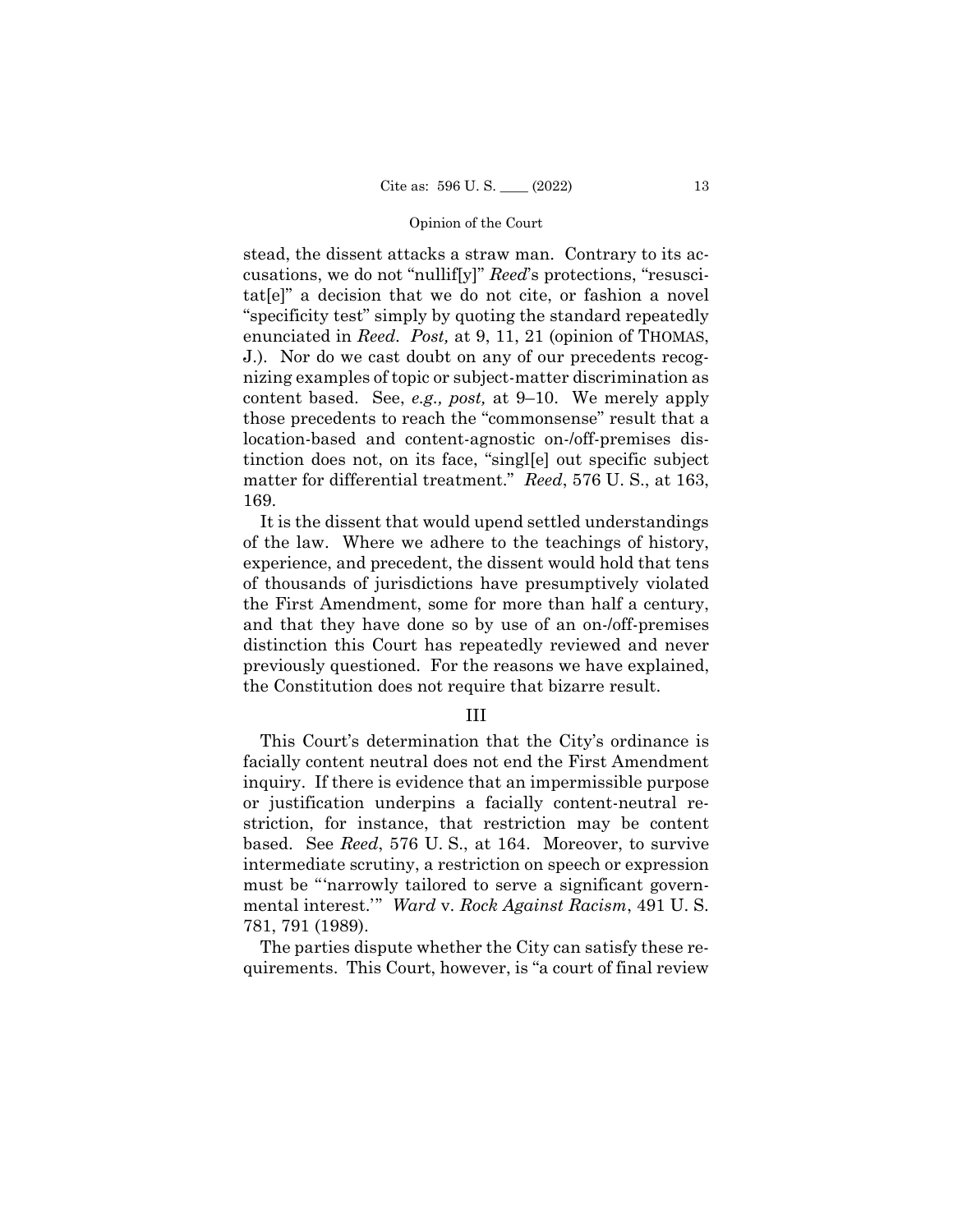## 14 CITY OF AUSTIN *v.* REAGAN NAT. ADVERTISING OF AUSTIN, LLC Opinion of the Court

and not first view," and it does not "[o]rdinarily . . . decide in the first instance issues not decided below." *Zivotofsky*  v. *Clinton*, 566 U. S. 189, 201 (2012) (internal quotation marks omitted). "In particular, when we reverse on a threshold question, we typically remand for resolution of any claims the lower courts' error prevented them from addressing." *Ibid.* Because the Court of Appeals did not address these issues, the Court leaves them for remand and expresses no view on the matters.

\* \* \*

For these reasons, the judgment of the Court of Appeals for the Fifth Circuit is reversed, and the case is remanded for further proceedings consistent with this opinion.

*It is so ordered.*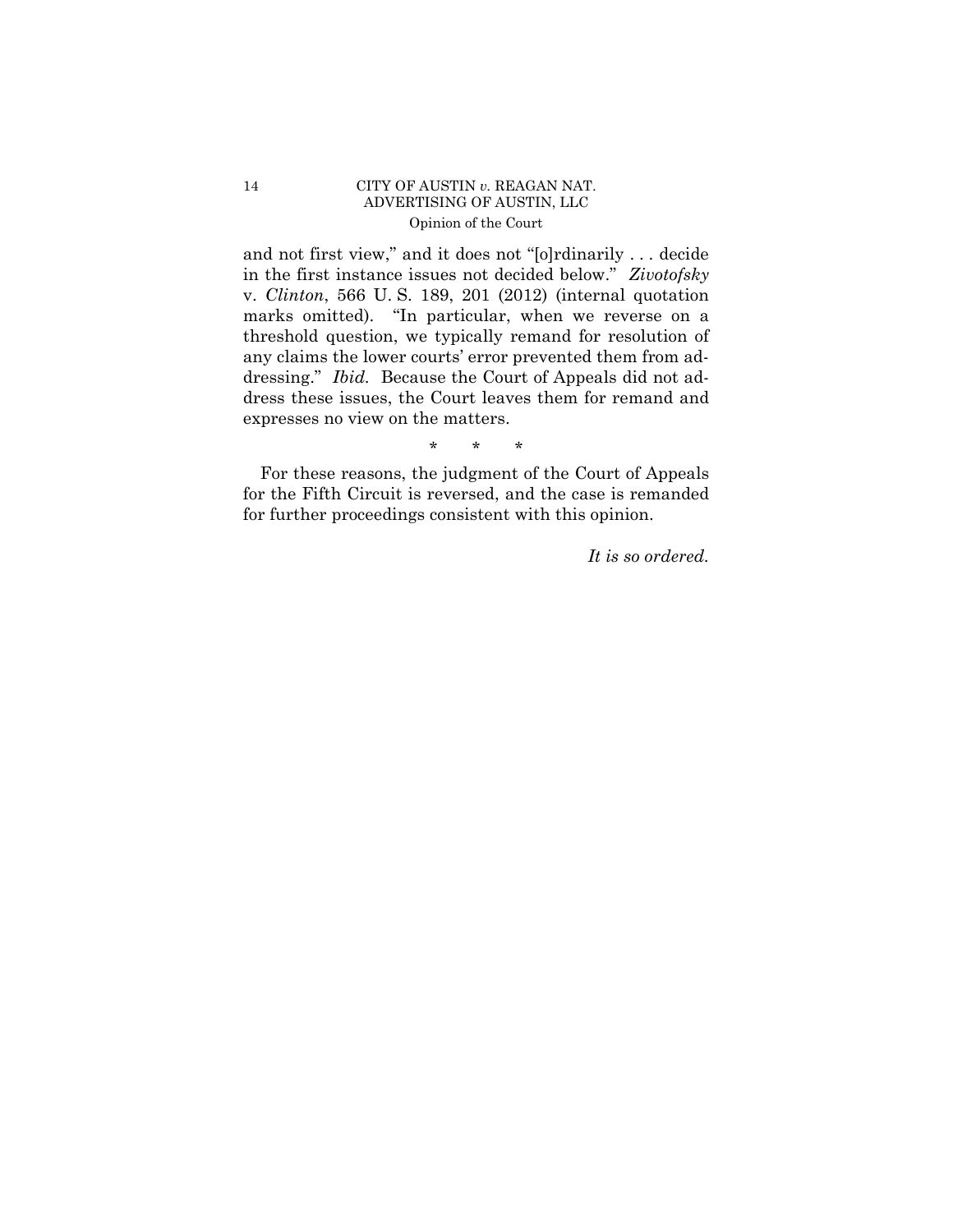#### BREYER, J., concurring

## $\frac{1}{2}$  ,  $\frac{1}{2}$  ,  $\frac{1}{2}$  ,  $\frac{1}{2}$  ,  $\frac{1}{2}$  ,  $\frac{1}{2}$  ,  $\frac{1}{2}$ **SUPREME COURT OF THE UNITED STATES**

#### $\frac{1}{2}$  ,  $\frac{1}{2}$  ,  $\frac{1}{2}$  ,  $\frac{1}{2}$  ,  $\frac{1}{2}$  ,  $\frac{1}{2}$ No. 20–1029

# CITY OF AUSTIN, TEXAS, PETITIONER *v.*  REAGAN NATIONAL ADVERTISING OF AUSTIN, LLC, ET AL.

### ON WRIT OF CERTIORARI TO THE UNITED STATES COURT OF APPEALS FOR THE FIFTH CIRCUIT

#### [April 21, 2022]

### JUSTICE BREYER, concurring.

*Reed* v. *Town of Gilbert*, 576 U. S. 155 (2015), is binding precedent here. Given that precedent, I join the majority's opinion. I write separately because I continue to believe that the Court's reasoning in *Reed* was wrong. The Court there struck down a city's sign ordinance under the First Amendment. It wrote that the First Amendment requires strict scrutiny whenever a regulation "target[s] speech based on its communicative content." *Id.,* at 163. It therefore concluded that "[c]ontent-based laws . . . are presumptively unconstitutional and may be justified only if the government proves that they are narrowly tailored to serve compelling state interests." *Ibid.* 

But the First Amendment is not the Tax Code. Its purposes are often better served when judge-made categories (like "content discrimination") are treated, not as brightline rules, but instead as rules of thumb. And, where strict scrutiny's harsh presumption of unconstitutionality is at issue, it is particularly important to avoid jumping to such presumptive conclusions without first considering "whether the regulation at issue works harm to First Amendment interests that is disproportionate in light of the relevant regulatory objectives." *Id.,* at 179 (BREYER, J., concurring in judgment); *Barr* v. *American Assn. of Political Consultants,*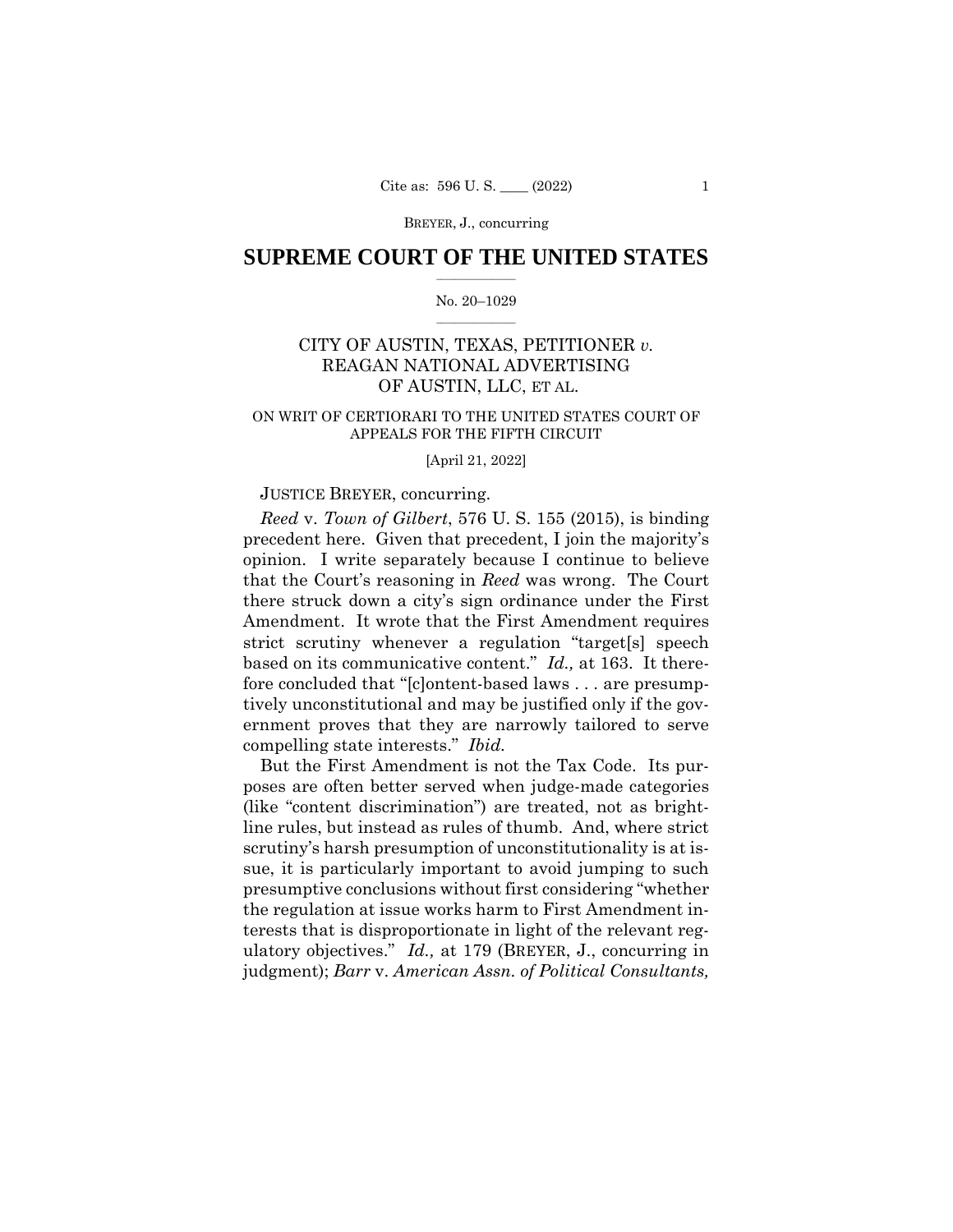## 2 CITY OF AUSTIN *v.* REAGAN NAT. ADVERTISING OF AUSTIN, LLC BREYER, J., concurring

*Inc.*, 591 U.S. \_\_\_, \_\_\_- (2020) (BREYER, J., concurring in judgment and dissenting in part) (slip op., at 9–10); *Sorrell* v. *IMS Health Inc.*, 564 U. S. 552, 582 (2011) (BREYER, J., dissenting). Here, I would conclude that the City of Austin's (City's) regulation of off-premises signs works no such disproportionate harm. I therefore agree with the majority's conclusion that strict scrutiny and its attendant presumption of unconstitutionality are unwarranted. The majority reaches this conclusion by applying *Reed*'s formal framework, as *stare decisis* requires. I would add that *Reed*'s strict formalism can sometimes disserve the very First Amendment interests it was designed to protect.

I

 Holmes described as a marketplace of ideas. *Abrams* v. The First Amendment helps to safeguard what Justice *United States,* 250 U. S. 616, 630 (1919) (dissenting opinion). A democratic people must be able to freely "generate, debate, and discuss both general and specific ideas, hopes, and experiences." *Barr*, 591 U.S., at \_\_\_ (opinion of BREYER, J.) (slip op., at 3). They "must then be able to transmit their resulting views and conclusions to their elected representatives, which they may do directly, or indirectly through the shaping of public opinion." *Ibid.* Those representatives can respond by turning the people's ideas into policies. The First Amendment, by protecting the "marketplace" and the "transmission" of ideas, thereby helps to protect the basic workings of democracy itself. See *Meyer* v. *Grant*, 486 U. S. 414, 421 (1988) ("The First Amendment was 'fashioned to assure unfettered interchange of ideas for the bringing about of political and social changes desired by the people'").

Courts help to protect these democratic values in part by strictly scrutinizing certain categories of laws that threaten to "'drive certain ideas or viewpoints from the marketplace.'" *R. A. V.* v. *St. Paul*, 505 U. S. 377, 387 (1992). We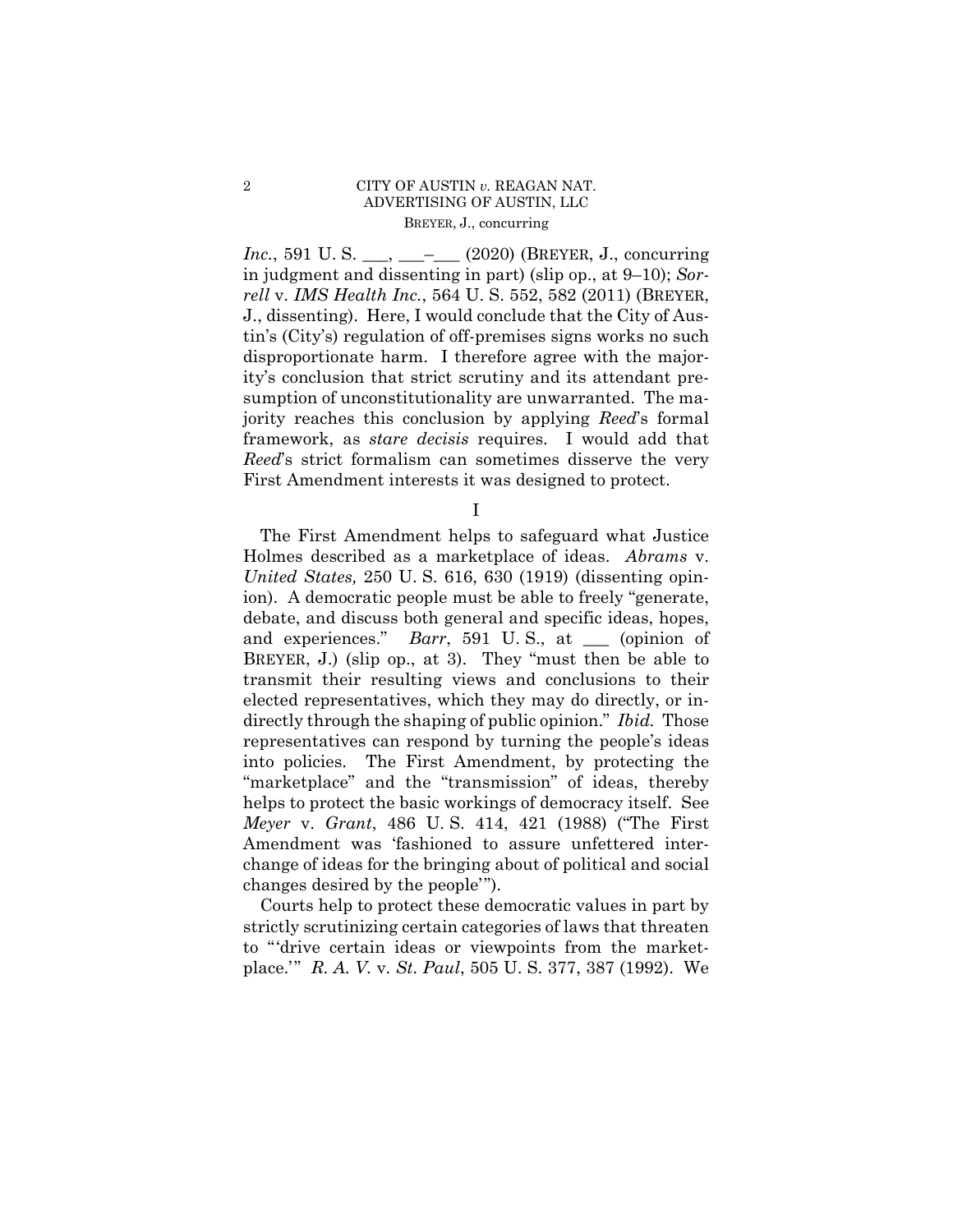#### BREYER, J., concurring

have recognized, for example, that First Amendment values are in danger when the government imposes restrictions upon "'core political speech,'" *Buckley* v. *American Constitutional Law Foundation, Inc.*, 525 U. S. 182, 186–187 (1999); when it discriminates against "particular views taken by speakers on a subject," *Rosenberger* v. *Rector and Visitors of Univ. of Va.*, 515 U. S. 819, 829–830 (1995); and, in some contexts, when it removes "an entire topic" of discussion from public debate, *Consolidated Edison Co. of N. Y.* v. *Public Serv. Comm'n of N. Y.*, 447 U. S. 530, 537– 538 (1980).

But not all laws that distinguish between speech based on its content fall into a category of this kind. That is in part because many ordinary regulatory programs may well turn on the content of speech without posing any "realistic possibility that official suppression of ideas is afoot." *R. A. V.*, 505 U. S., at 390. Those regulations, rather than hindering the ability of the people to transmit their thoughts to their elected representatives, may constitute the very product of that transmission. *Barr*, 591 U. S., at \_\_\_ (opinion of BREYER, J.) (slip op., at 4).

The U. S. Code (as well as its state and local equivalents) is filled with regulatory laws that turn, often necessarily, on the content of speech. Consider laws regulating census reporting requirements, *e.g.,* 13 U. S. C. §224; securitiesrelated disclosures, *e.g.,* 15 U. S. C. §78*l*; copyright infringement, *e.g.,* 17 U. S. C. §102; labeling of prescription drugs, *e.g.,* 21 U. S. C. §353(b)(4)(A), or consumer electronics, *e.g.,* 42 U. S. C. §6294; highway signs, *e.g.,* 23 U. S. C. §131(c); tax disclosures, *e.g.,* 26 U. S. C. §6039F; confidential medical records, *e.g.,* 38 U. S. C. §7332; robocalls, *e.g.,* 47 U. S. C. §227; workplace safety warnings, *e.g.,* 29 CFR §1910.145 (2021); panhandling, *e.g.,* Ala. Code §13A–11–9(a) (2022); solicitation on behalf of charities, *e.g.,* N. Y. Exec. Law Ann. §174–b (West 2019); signs at petting zoos, *e.g.,* N. Y. Gen. Bus. Law Ann. §399–ff(3) (West 2015); and many more.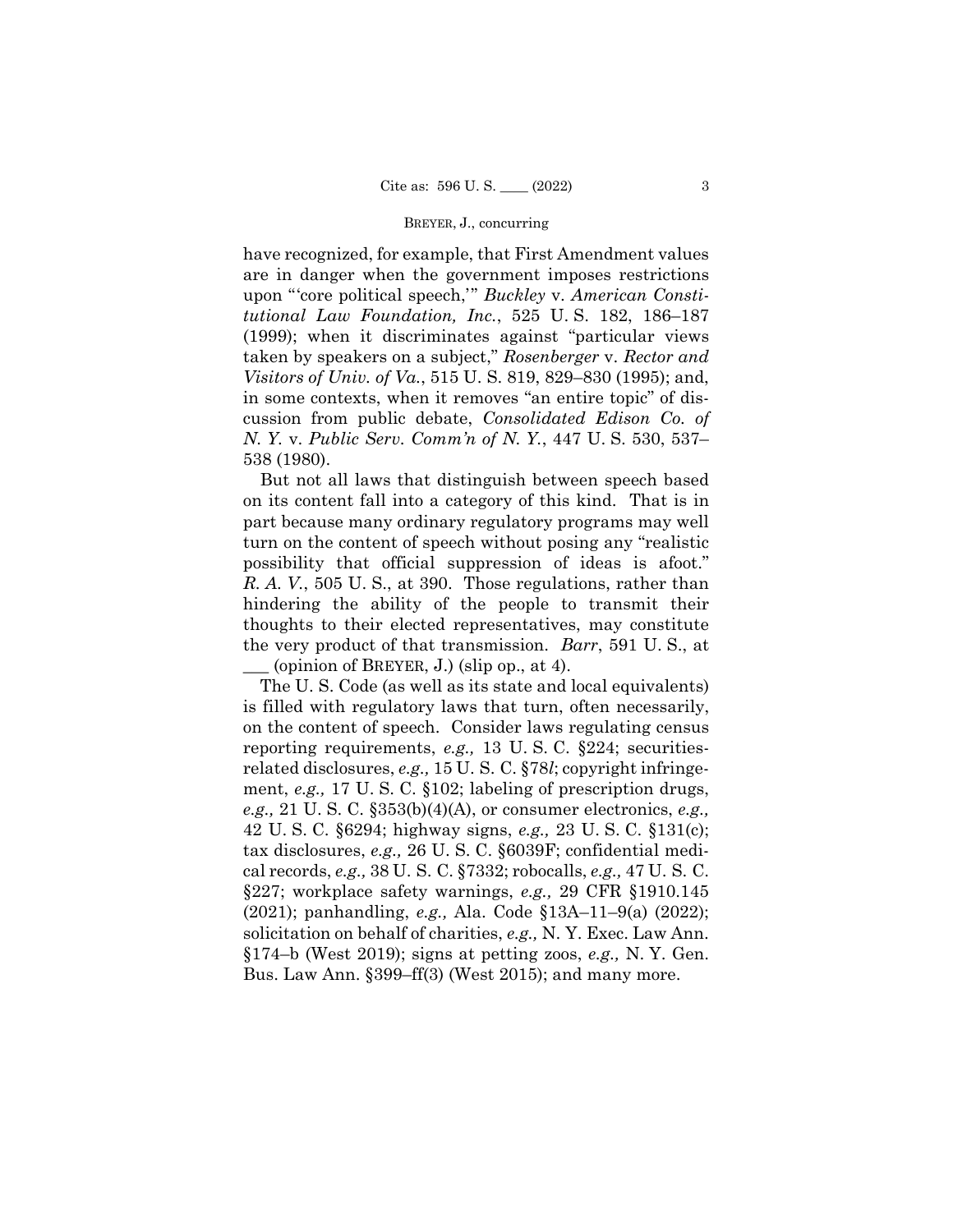## 4 CITY OF AUSTIN *v.* REAGAN NAT. ADVERTISING OF AUSTIN, LLC BREYER, J., concurring

 If *Reed* is taken as setting forth a formal rule that courts must strictly scrutinize regulations simply because they refer to particular content, we have good reason to fear the consequences of that decision. One possibility is that courts will strike down "'entirely reasonable'" regulations that reflect the will of the people. *Reed*, 576 U. S., at 171; *e.g., Barr*, 591 U. S., at  $\_\_$  (slip op., at 9) (striking down the Telephone Consumer Protection Act's exception allowing robocalls that collect government debt); *IMDB.com* v. *Becerra*, 962 F. 3d 1111, 1125–1127 (CA9 2020) (striking down a California law prohibiting certain websites from publishing the birthdates of entertainment professionals). If so, the Court's content-based line-drawing will "substitut[e] judicial for democratic decisionmaking" and threaten the ability of the people to translate their ideas into policy. *Sorrell*, 564 U. S., at 603 (BREYER, J., dissenting).

 in an effort to avoid striking down reasonable regulations. A second possibility is that courts instead will (perhaps unconsciously) dilute the stringent strict scrutiny standard Doing so would "weaken the First Amendment's protection in instances where 'strict scrutiny' should apply in full force." *Reed*, 576 U. S., at 178 (opinion of BREYER, J.)*.* 

A third possibility is that courts will develop a matrix of formal subsidiary rules and exceptions that seek to distinguish between reasonable and unreasonable content-based regulations. Such a patchwork, however, may prove overly complex, unwieldy, or unworkable. And it may make it more difficult for ordinary Americans to understand the importance of First Amendment values and to live their lives in accord with those values.

For these reasons, as I have said before, I would reject *Reed's* approach, which too rigidly ties content discrimination to strict scrutiny (and, consequently, to "almost certain legal condemnation"). *Id.*, at 176. Instead, I would treat content discrimination as a rule of thumb to be applied with what JUSTICE KAGAN has called "a dose of common sense."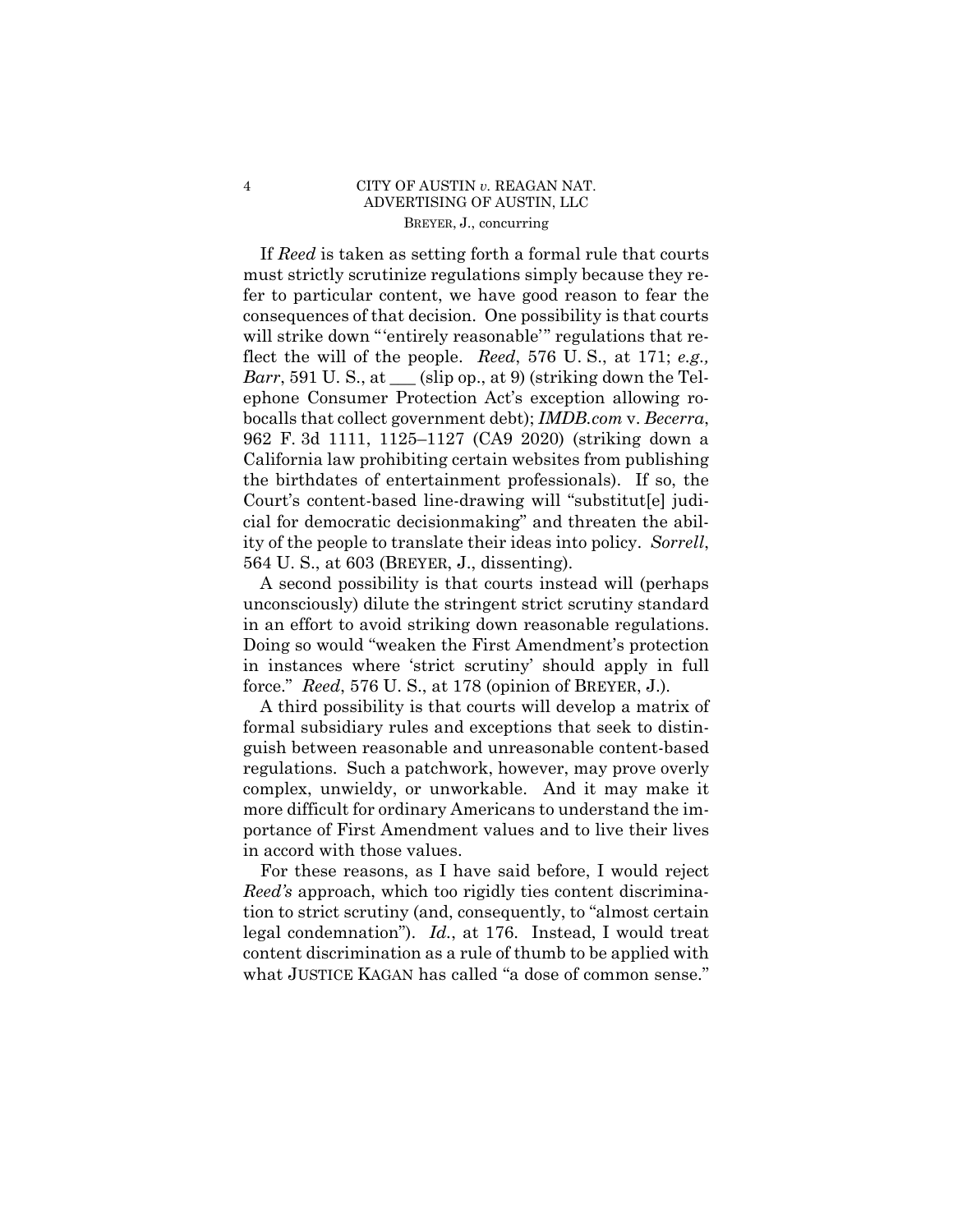#### BREYER, J., concurring

*Id.,* at 183 (opinion concurring in judgment). Where content-based regulations are at issue, I would ask a more basic First Amendment question: Does "the regulation at issue wor[k] harm to First Amendment interests that is disproportionate in light of the relevant regulatory objectives"? *Id.,* at 179 (opinion of BREYER, J.). I believe we should answer that question by examining "the seriousness of the harm to speech, the importance of the countervailing objectives, the extent to which the law will achieve those objectives, and whether there are other, less restrictive ways of doing so." *Ibid.* 

The regulation at issue in this case is the City of Austin's sign code, which regulates billboards and other "offpremises" signs. The City defines an "off-premises" sign as "a sign advertising a business, person, activity, goods, products, or services not located on the site where the sign is installed, or that directs persons to any location not on that site." Austin, Tex., City Code §25–10–3(11) (2016).

Some years ago, the City forbid construction of new offpremises signs. §25–10–102(1). At the same time, it grandfathered in existing off-premises signs, allowing them to remain but subjecting them to regulation.  $\S$  $\S$ 25–10–3(10),  $25-10-152(A)$ , (B). Owners of grandfathered off-premises signs are allowed to change the face of their signs, but not to digitize them. *Ibid.* In the case before us, owners who wanted to digitize their off-premises signs challenged the City's regulation on the ground that it violates the First Amendment.

The Court remands for the lower courts to assess the constitutionality of this regulation in the first instance, so I need not answer that question conclusively now. I wish only to illustrate why I believe a strong presumption of unlawfulness is out of place here.

II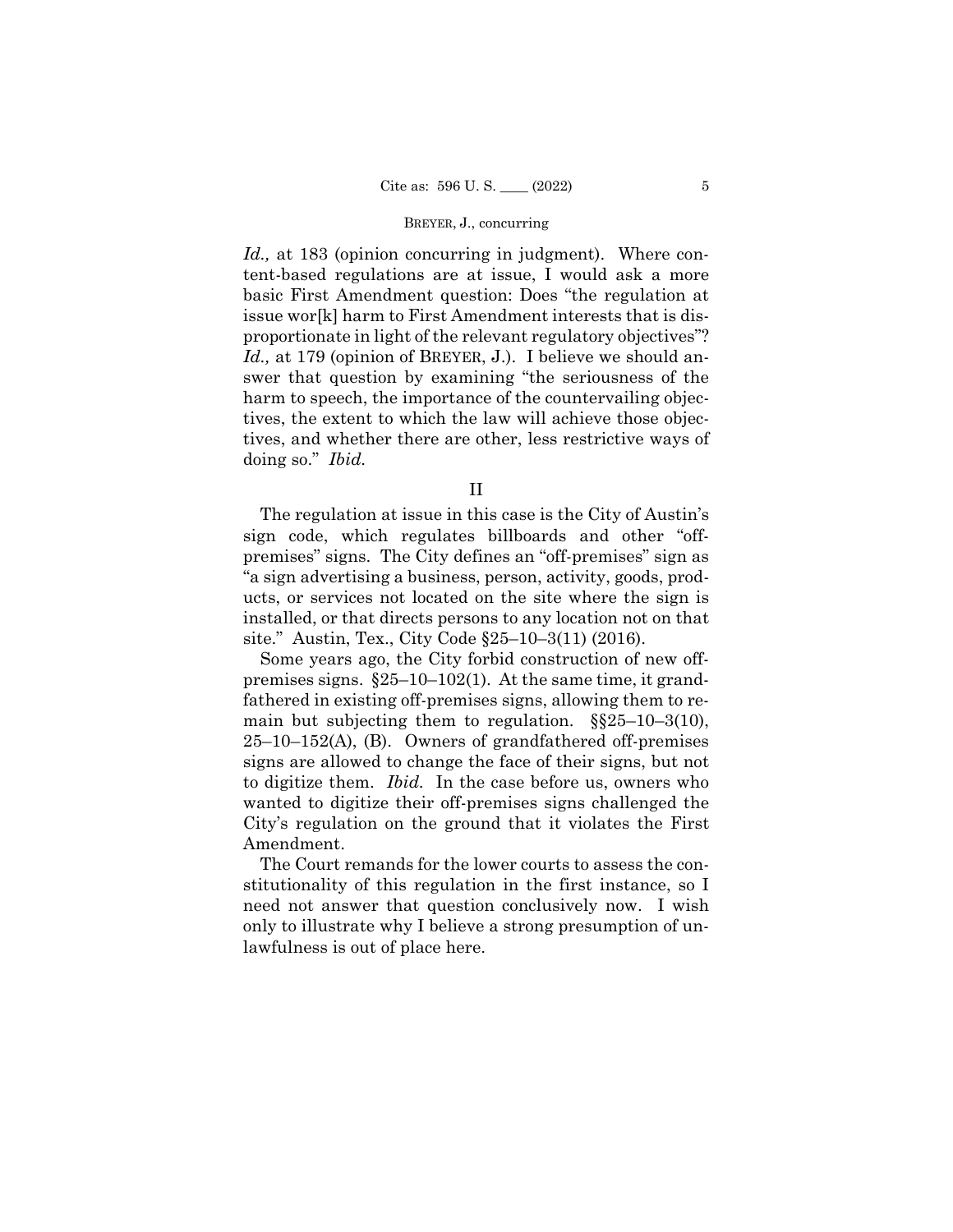## 6 CITY OF AUSTIN *v.* REAGAN NAT. ADVERTISING OF AUSTIN, LLC BREYER, J., concurring

 topic, or that its regulations have had that effect in practice. Billboards and other roadside signs can generally be categorized as a form of outdoor advertising. Regulation of outdoor advertising in order to protect the public's interest in "avoiding visual clutter," *Members of City Council of Los Angeles* v. *Taxpayers for Vincent*, 466 U. S. 789, 806 (1984), or minimizing traffic risks, *Metromedia, Inc.* v. *San Diego*, 453 U. S. 490, 507–508 (1981), is unlikely to interfere significantly with the "marketplace of ideas." In this case, for example, there is no evidence that the City regulated offpremises signs in order to censor a particular viewpoint or There is consequently little reason to apply a presumption of unconstitutionality to this kind of regulation.

Without such a presumption, I would weigh the First Amendment harms that a regulation imposes against the regulatory objectives that it serves. The City's regulation here appears to work at most a limited, niche-like harm to First Amendment interests. Respondents own a number of grandfathered off-premises signs. They can use those signs to communicate whatever messages they choose. They complain only that they cannot digitize the signs, which would allow them to display several messages in rapid succession. Perhaps digitization would enable them to make more effective use of their billboard space. But their inability to maximize the use of their space in this way is unlikely to meaningfully interfere with their participation in the "marketplace of ideas."

At the same time, the City has asserted a legitimate interest in maintaining the regulation. As I have said, the public has an interest in ensuring traffic safety and preserving an esthetically pleasing environment, *supra* this page, and the City here has reasonably explained how its regulation of off-premises signs in general, and digitization in particular, serves those interests. *Amici* tell us that billboards, especially digital ones, can distract drivers and cause accidents. See, *e.g.,* Brief for United States as *Amicus*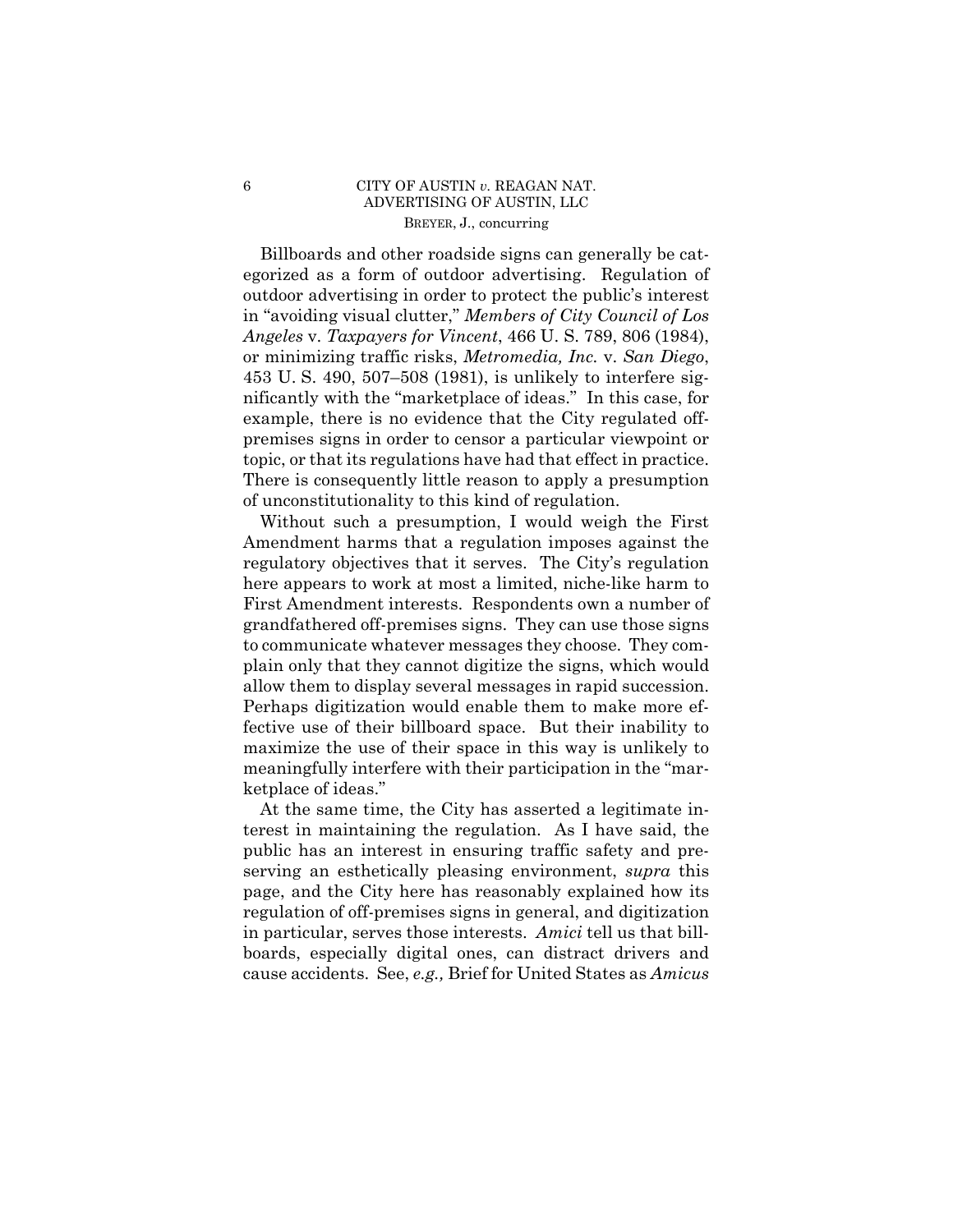### BREYER, J., concurring

*Curiae* 21 (citing a study of 450 crashes in Alabama and Florida that "revealed that the presence of digital billboards increased the overall crash rates in areas of billboard influence"); Brief for National League of Cities et al. as *Amici Curiae* 22 ("'The Wisconsin Department of Transport found a 35% increase in collisions near a variable message sign'" (alteration omitted)). They add that on-premises signs are less likely to cause accidents. *Id.,* at 23 ("[A] 2014 study found no evidence that on premises digital signs led to an increase in crashes"). The City further says that billboards cause more visual clutter than on-premises signs because the latter are "typically 'small in size' and integrated into the premises." Reply Brief 19.

I would leave for the courts below to weigh these harms and interests, and any alternatives, in the first instance, without a strong presumption of unconstitutionality.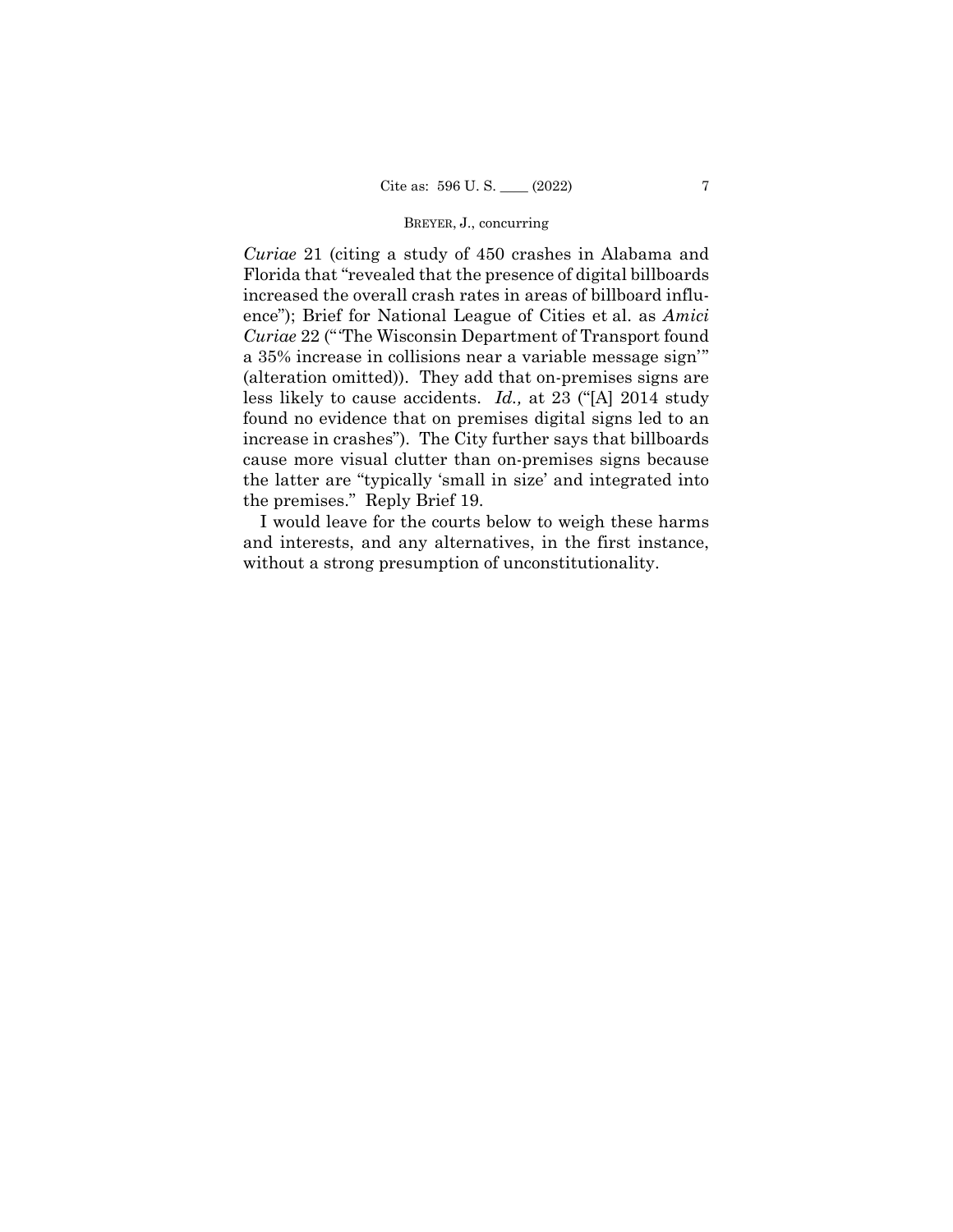Opinion of ALITO, J.

### $\frac{1}{2}$  ,  $\frac{1}{2}$  ,  $\frac{1}{2}$  ,  $\frac{1}{2}$  ,  $\frac{1}{2}$  ,  $\frac{1}{2}$  ,  $\frac{1}{2}$ **SUPREME COURT OF THE UNITED STATES**

#### $\frac{1}{2}$  ,  $\frac{1}{2}$  ,  $\frac{1}{2}$  ,  $\frac{1}{2}$  ,  $\frac{1}{2}$  ,  $\frac{1}{2}$ No. 20–1029

# CITY OF AUSTIN, TEXAS, PETITIONER *v.*  REAGAN NATIONAL ADVERTISING OF AUSTIN, LLC, ET AL.

### ON WRIT OF CERTIORARI TO THE UNITED STATES COURT OF APPEALS FOR THE FIFTH CIRCUIT

#### [April 21, 2022]

JUSTICE ALITO, concurring in the judgment in part and dissenting in part.

I agree with the majority that we must reverse the decision of the Court of Appeals holding that the provisions of the Austin City Code regulating on- and off-premises signs are facially unconstitutional. *Ante*, at 6. The Court of Appeals reasoned that those provisions impose content-based restrictions and that they cannot satisfy strict scrutiny, but the Court of Appeals did not apply the tests that must be met before a law is held to be facially unconstitutional. "Normally, a plaintiff bringing a facial challenge must 'establish that no set of circumstances exists under which the [law] would be valid,' or show that the law lacks 'a plainly legitimate sweep.'" *Americans for Prosperity Foundation* v. *Bonta*, 594 U.S. \_\_, \_\_ (2021) (slip op., at 15) (citation omitted). A somewhat less demanding test applies when a law affects freedom of speech. Under our First Amendment "overbreadth" doctrine, a law restricting speech is unconstitutional "if a substantial number of its applications are unconstitutional, judged in relation to the statute's plainly legitimate sweep." *United States* v. *Stevens*, 559 U. S. 460, 473 (2010) (internal quotation marks omitted).

In this case, the Court of Appeals did not apply either of those tests, and it is doubtful that they can be met. Many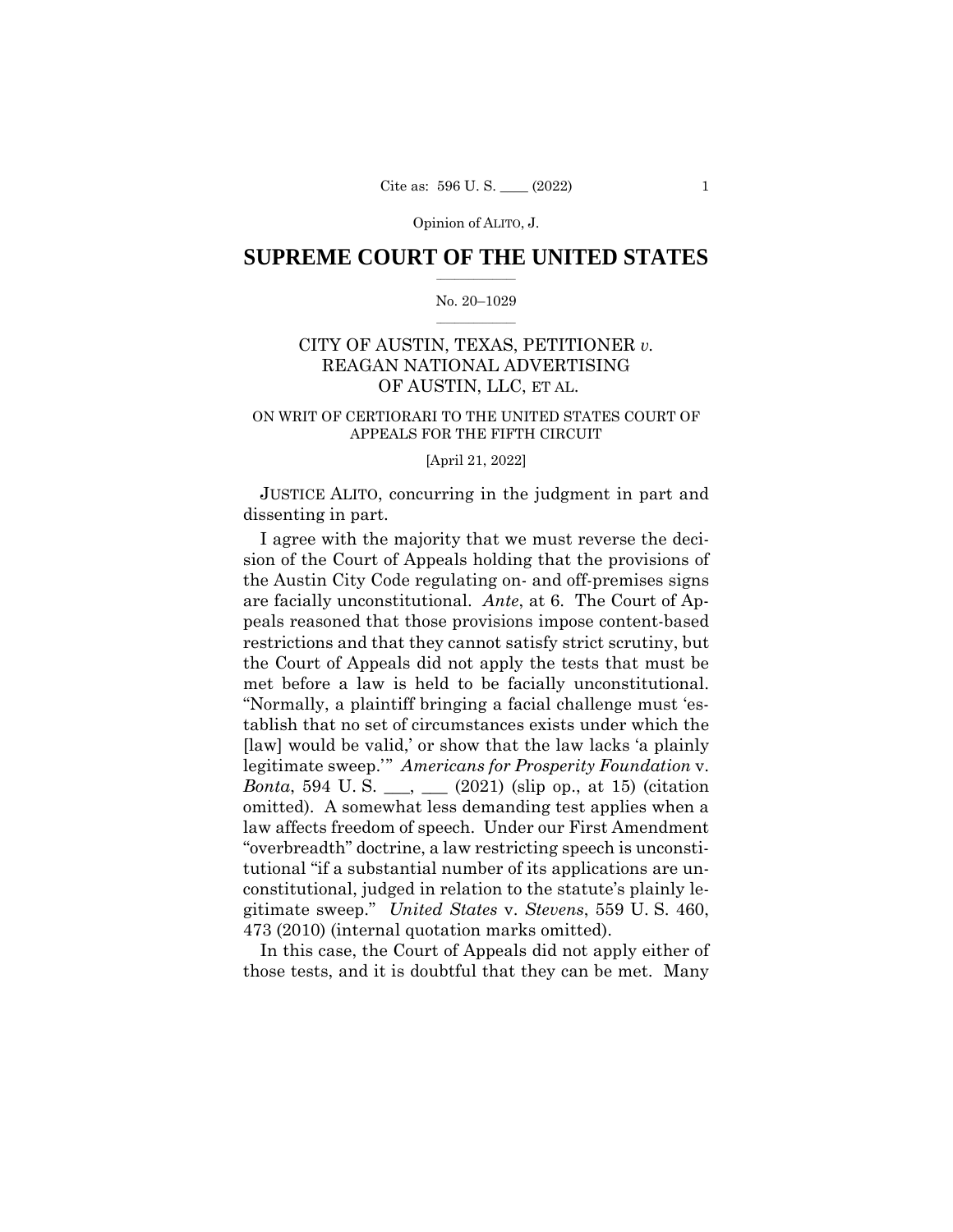## Opinion of ALITO, J. 2 CITY OF AUSTIN *v.* REAGAN NAT. ADVERTISING OF AUSTIN, LLC

(and possibly the great majority) of the situations in which the relevant provisions may apply involve commercial speech, and under our precedents, regulations of commercial speech are analyzed differently. See *Sorrell* v. *IMS Health Inc.*, 564 U. S. 552, 571–572 (2011).

 but one appears to be located on otherwise vacant land. It is also questionable whether those code provisions are unconstitutional as applied to most of respondents' billboards. It appears that most if not all of those billboards are located off-premises in both the usual sense of that  $term<sup>1</sup>$  and in the sense in which the term is used in the Austin code. See Austin, Tex., City Code §25–10–3(11) (2016) (a sign is off-premises if it "advertis[es] a business, person, activity, goods, products, or services not located on the site where the sign is installed" or if it "directs persons to any location not on that site"). The record contains photos of some of these billboards, see App. 130–147, and all Thus, they are clearly off-premises signs, and because they were erected before the enactment of the code provisions at issue, the only relevant restriction they face is that they cannot be digitized.2 The distinction between a digitized and non-digitized sign is not based on content, topic, or subject matter. Even if the message on a billboard were written in a secret code, an observer would have no trouble determining whether it had been digitized.

Because the Court of Appeals erred in holding that the code provisions are facially unconstitutional, I agree that

<sup>&</sup>lt;sup>1</sup>In ordinary usage, a sign that is attached to or located in close proximity to a building is not described as located "off-premises." The distinction between on- and off-premises signs is based solely on location, and that is why such a classification is not content-based. See *Reed* v. *Town of Gilbert*, 576 U. S. 155, 175 (2015) (ALITO, J., concurring). 2A grandfathered sign can be maintained at its existing location, but

the owner cannot "increase the degree of the existing nonconformity," "change the method or technology used to convey a message," or "increase the illumination of the sign." Austin, Tex., City Code §§25–10–152(A)– (B).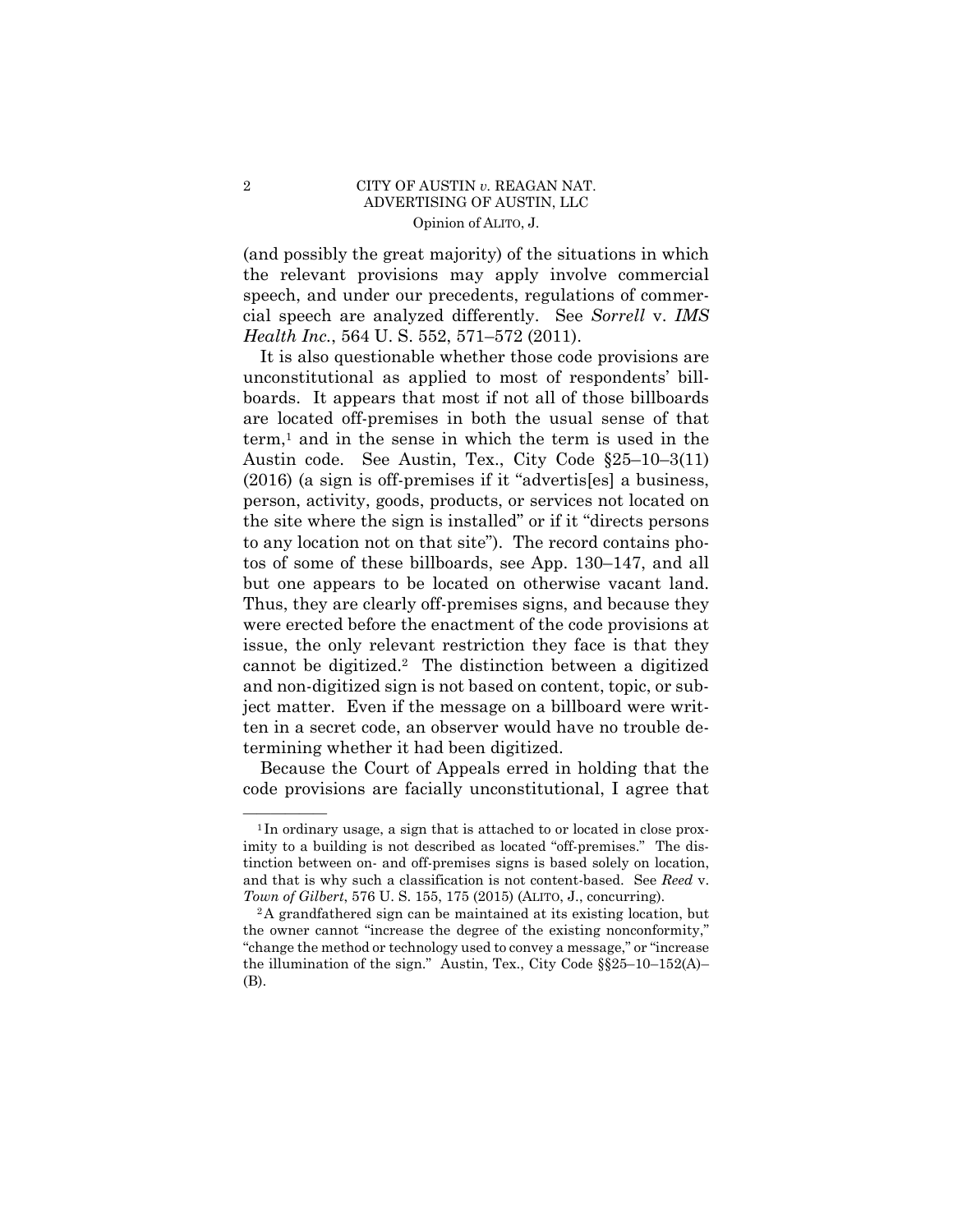#### Opinion of ALITO, J.

we should reverse that decision. On remand, the lower courts should determine whether those provisions are unconstitutional as applied to each of the billboards at issue.

Today's decision, however, goes further and holds flatly that "[t]he sign code provisions challenged here do not discriminate" on the basis of "'the topic discussed or the idea or message expressed,'" *ante*, at 10, and that categorical statement is incorrect. The provisions defining on- and offpremises signs clearly discriminate on those grounds, and at least as applied in some situations, strict scrutiny should be required.

As the Court notes, under the provisions in effect when petitioner's applications were denied, a sign was considered to be off-premises if it "advertis[ed]," among other things, a "person, activity, . . . or servic[e] not located on the site where the sign is installed" or if it "direct[ed] persons to any location not on that site." Austin, Tex., City Code §25–10– 3(11). Consider what this definition would mean as applied to signs posted in the front window of a commercial establishment, say, a little coffee shop. If the owner put up a sign advertising a new coffee drink, the sign would be classified as on-premises, but suppose the owner instead mounted a sign in the same location saying: "Contribute to X's legal defense fund" or "Free COVID tests available at Y pharmacy" or "Attend City Council meeting to speak up about Z." All those signs would appear to fall within the definition of an off-premises sign and would thus be disallowed. See also *post*, at 3–4 (THOMAS, J., dissenting). Providing disparate treatment for the sign about a new drink and the signs about social and political matters constitutes discrimination on the basis of topic or subject matter. The code provisions adopted in 2017 are worded differently, but the new wording may not rule out similar results.3

——————

<sup>3</sup>The amended code now defines "off-premise[s] sign" as "a sign that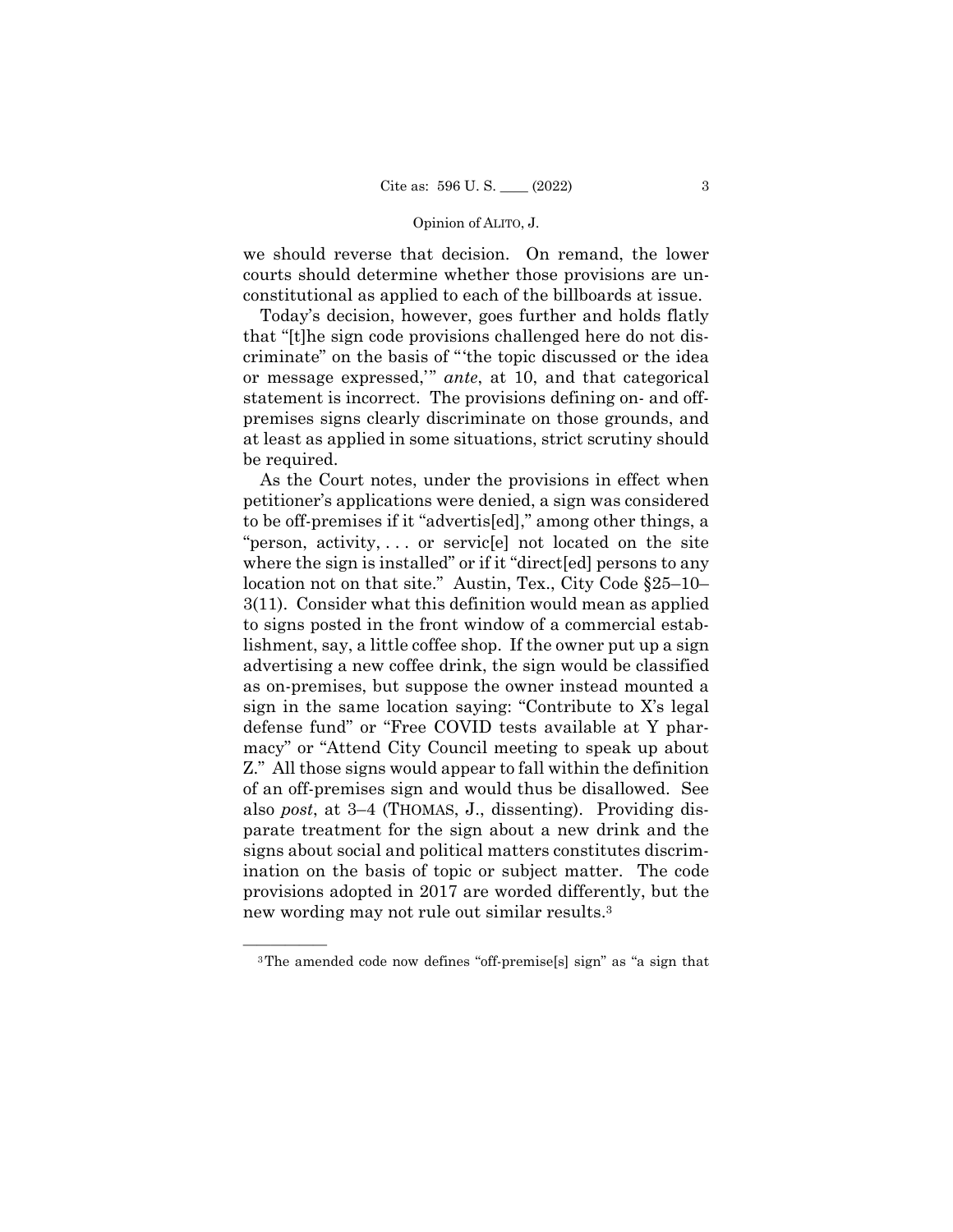## Opinion of ALITO, J. 4 CITY OF AUSTIN *v.* REAGAN NAT. ADVERTISING OF AUSTIN, LLC

For these reasons, I would simply hold that the provisions at issue are not facially unconstitutional, and I would refrain from making any broader pronouncements.

——————

off-premise[s] sign." Austin, Tex., City Code §§25-10-4(9)-(10) (2021). displays any message directing attention to a business, product, service, profession, commodity, activity, event, person, institution, or other commercial message which is generally conducted, sold, manufactured, produced, offered, or occurs elsewhere than on the premises where the sign is located," and defines an "on-premise[s] sign" as "a sign that is not an It is not clear that the inclusion of "other commercial message" modifies the terms "activity," "event," "person," or "institution" such that the provision would not draw topic-based distinctions as applied to noncommercial speech.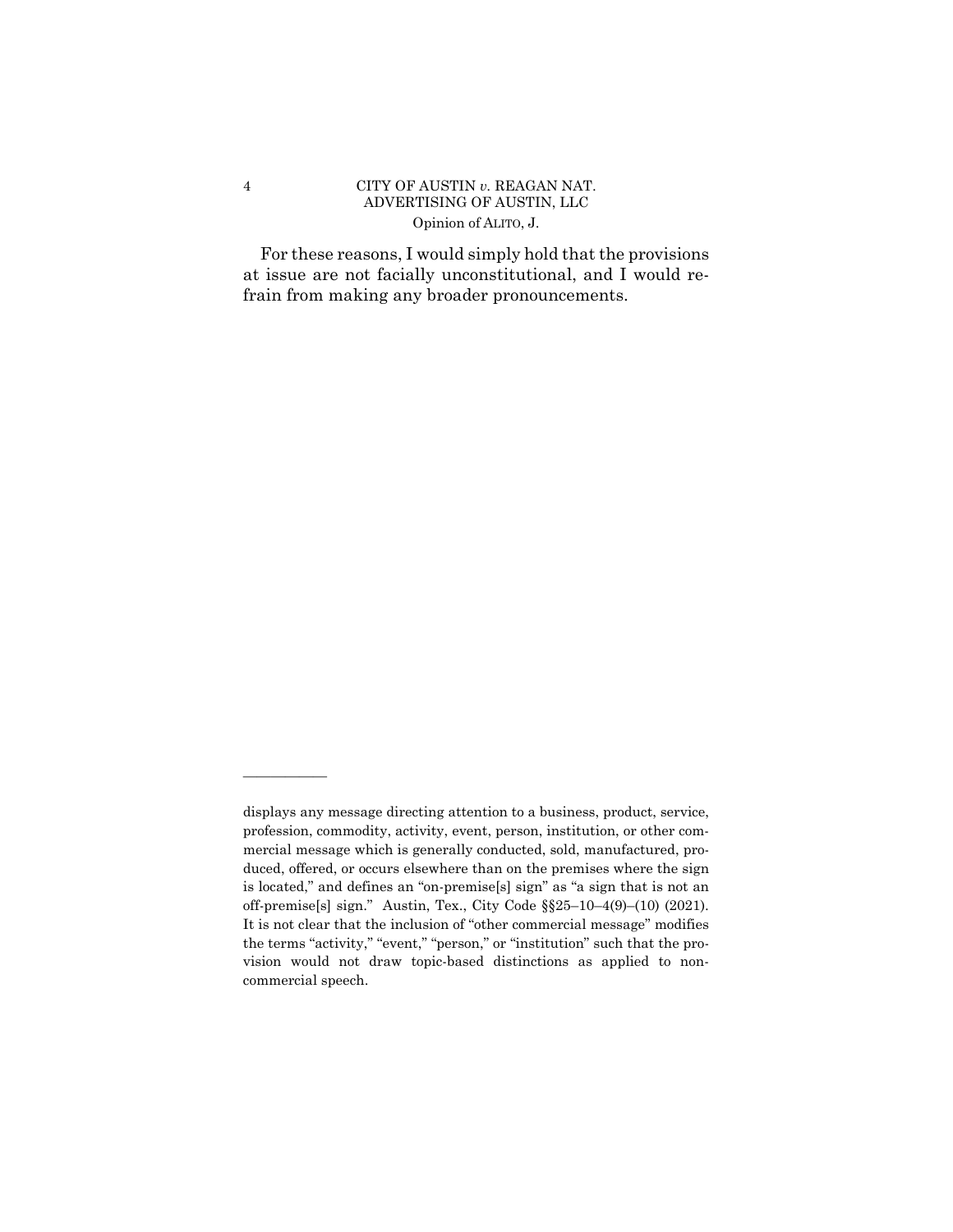### $\frac{1}{2}$  ,  $\frac{1}{2}$  ,  $\frac{1}{2}$  ,  $\frac{1}{2}$  ,  $\frac{1}{2}$  ,  $\frac{1}{2}$  ,  $\frac{1}{2}$ **SUPREME COURT OF THE UNITED STATES**

#### $\frac{1}{2}$  ,  $\frac{1}{2}$  ,  $\frac{1}{2}$  ,  $\frac{1}{2}$  ,  $\frac{1}{2}$  ,  $\frac{1}{2}$ No. 20–1029

# CITY OF AUSTIN, TEXAS, PETITIONER *v.*  REAGAN NATIONAL ADVERTISING OF AUSTIN, LLC, ET AL.

### ON WRIT OF CERTIORARI TO THE UNITED STATES COURT OF APPEALS FOR THE FIFTH CIRCUIT

#### [April 21, 2022]

JUSTICE THOMAS, with whom JUSTICE GORSUCH and JUSTICE BARRETT join, dissenting.

In *Reed* v. *Town of Gilbert*, 576 U. S. 155 (2015), we held that a speech regulation is content based—and thus presumptively invalid—if it "draws distinctions based on the message a speaker conveys." *Id.*, at 163. Here, the city of Austin imposes special restrictions on "off-premise[s] sign[s]," defined as signs that "advertis[e] a business, person, activity, goods, products, or services not located on the site where the sign is installed, or that direc[t] persons to any location not on that site." Austin, Tex., City Code §25– 10–3(11) (2016). Under *Reed*, Austin's off-premises restriction is content based. It discriminates against certain signs based on the message they convey—*e.g.*, whether they promote an on- or off-site event, activity, or service.

The Court nevertheless holds that the off-premises restriction is content neutral because it proscribes a sufficiently broad category of communicative content and, therefore, does not target a specific "topic or subject matter." *Ante*, at 8. This misinterprets *Reed*'s clear rule for contentbased restrictions and replaces it with an incoherent and malleable standard. In so doing, the majority's reasoning is reminiscent of this Court's erroneous decision in *Hill* v. *Colorado*, 530 U. S. 703 (2000), which upheld a blatantly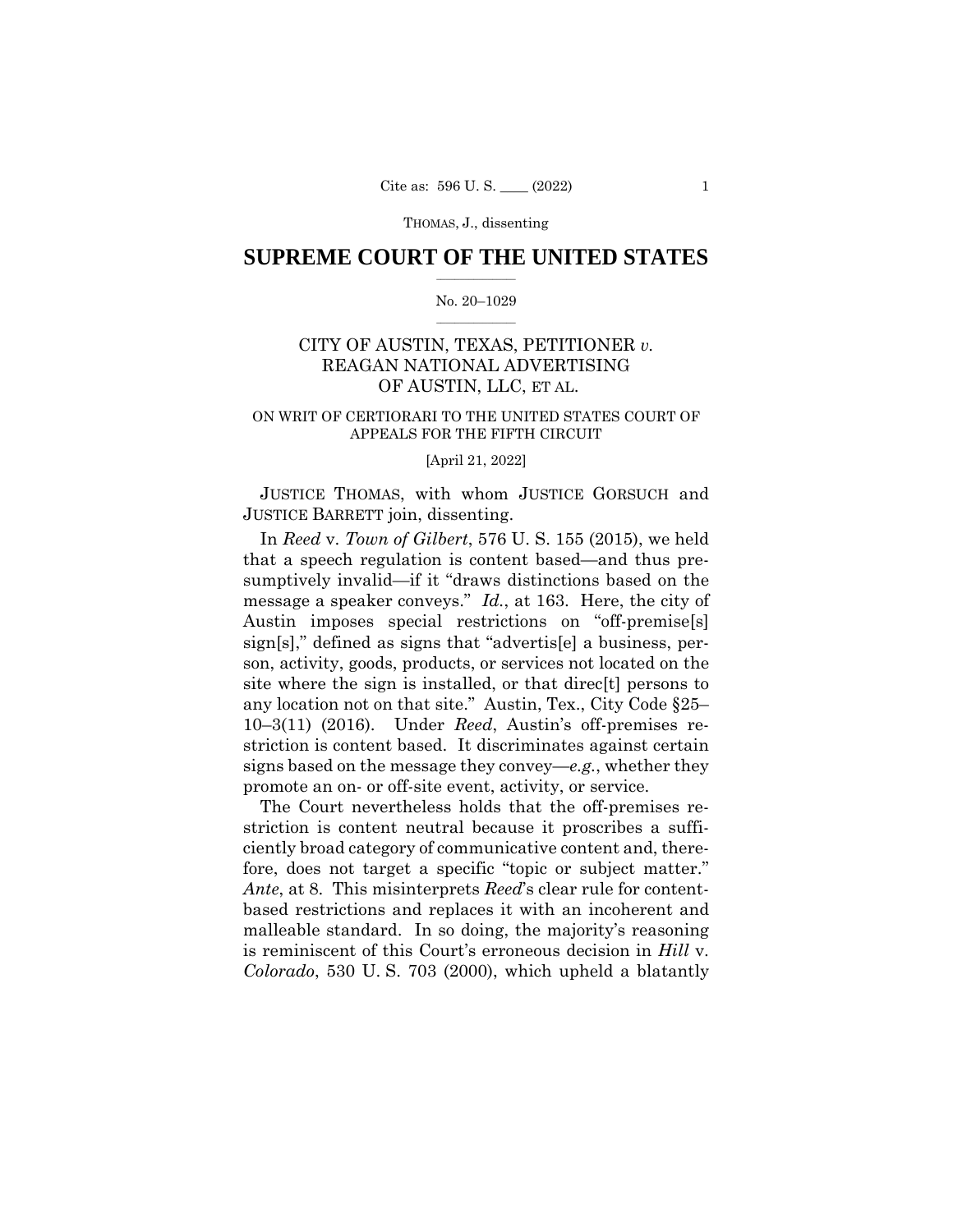## 2 CITY OF AUSTIN *v.* REAGAN NAT. ADVERTISING OF AUSTIN, LLC THOMAS, J., dissenting

content-based prohibition on "counseling" near abortion clinics on the ground that it discriminated against "an extremely broad category of communications." *Id.*, at 723. Because I would adhere to *Reed* rather than echo *Hill*'s long-discredited approach, I respectfully dissent.

> I A

The First Amendment, applicable to the States through the Fourteenth, prohibits laws "abridging the freedom of speech." U. S. Const., Amdt. 1; see also *Stromberg* v. *California*, 283 U. S. 359, 368 (1931). "When enforcing this prohibition, our precedents distinguish between content-based and content-neutral regulations." *National Institute of Family and Life Advocates* v. *Becerra*, 585 U.S. \_\_, \_\_ (2018) (slip op., at 6). A content-based law is "presumptively invalid," *United States* v. *Playboy Entertainment Group*, *Inc.*, 529 U. S. 803, 817 (2000) (internal quotation marks omitted), and may generally be upheld only if the government proves that the regulation is narrowly tailored to serve compelling state interests, *R. A. V.* v. *St. Paul*, 505 U. S. 377, 395 (1992).<sup>1</sup>

 In *Reed* v. *Town of Gilbert*, we held that courts should identify content-based restrictions by applying a "commonsense" test: A speech regulation is content based if it

 ${}^{1}$  For several categories of historically unprotected speech, including obscenity, defamation, fraud, incitement, and speech integral to criminal conduct, the government ordinarily may enact content-based restrictions without satisfying strict scrutiny. See *United States* v. *Stevens*, 559 U. S. 460, 468–469 (2010). This Court's precedents have also declined to apply strict scrutiny to several other types of content-based restrictions, including laws targeting "commercial speech." *Central Hudson Gas & Elec. Corp.* v. *Public Serv. Comm'n of N. Y.*, 447 U. S. 557, 561–566 (1980). But see *Lorillard Tobacco Co.* v. *Reilly*, 533 U. S. 525, 572 (2001) (THOMAS, J., concurring in part and concurring in judgment). As the Court recognizes, Austin's off-premises sign rule is not limited to any of these categories of speech. See *ante,* at 5, n. 3.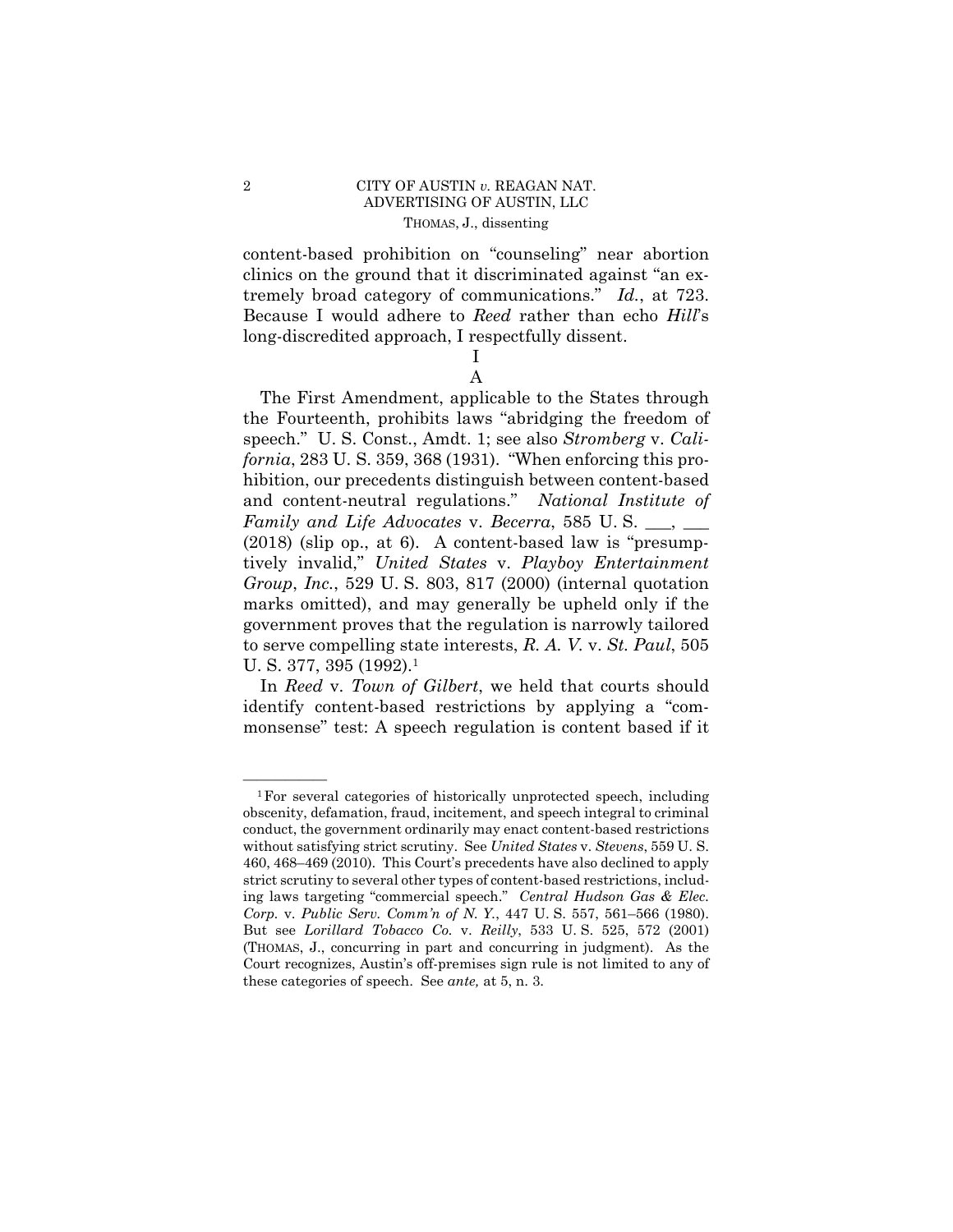"target[s] speech based on its communicative content." 576 U. S., at 163. Put another way, a law is content based "'on its face' [if it] draws distinctions based on the message a speaker conveys." *Ibid.* While we noted that "[s]ome facial distinctions based on a message are obvious," we emphasized that others could be "more subtle, defining regulated speech by its function or purpose." *Ibid*. In all events, whether a law is characterized as targeting a "topic," "idea," "subject matter," or "communicative content," the law is content based if it draws distinctions based in any way "on the message a speaker conveys." *Id.*, at 163–164.2

Applying this standard, we held that the town of Gilbert's sign code was "a paradigmatic example of contentbased discrimination" because it classified "various categories of signs based on the type of information they convey[ed], [and] then subject[ed] each category to different restrictions." *Id.*, at 169, 159. For instance, Gilbert defined "'Temporary Directional Signs'" as any sign that "convey[ed] the message of directing the public to [a] 'qualifying event," and permitted their display for no more than 12 hours before and 1 hour after the event occurred. *Id.*, at 164, 161. Meanwhile, "'Ideological Sign[s],'" defined as any sign (not covered by another category) that "'communicat[ed] a message or ideas for noncommercial purposes,'" were subject to no temporal limitations. *Id.*, at 159–160. In short, the restrictions on any given sign depended "on the communicative content of the sign." *Id.*, at 164. Gilbert's

<sup>&</sup>lt;sup>2</sup>In *Reed*, we acknowledged that some prior decisions had skipped over this facial analysis and applied a justification-focused test. See 576 U. S., at 165–167. But we explained that the justification-focused test implicated a "separate and additional category of laws that, though facially content neutral, [are] content-based regulations [because they] cannot be "justified without reference to the content of the regulated speech," or ... were adopted by the government 'because of disagreement with the message [the speech] conveys.'" *Id.*, at 164 (quoting *Ward* v. *Rock Against Racism*, 491 U. S. 781, 791 (1989)). All agree that this second type of content-based regulation is not at issue here.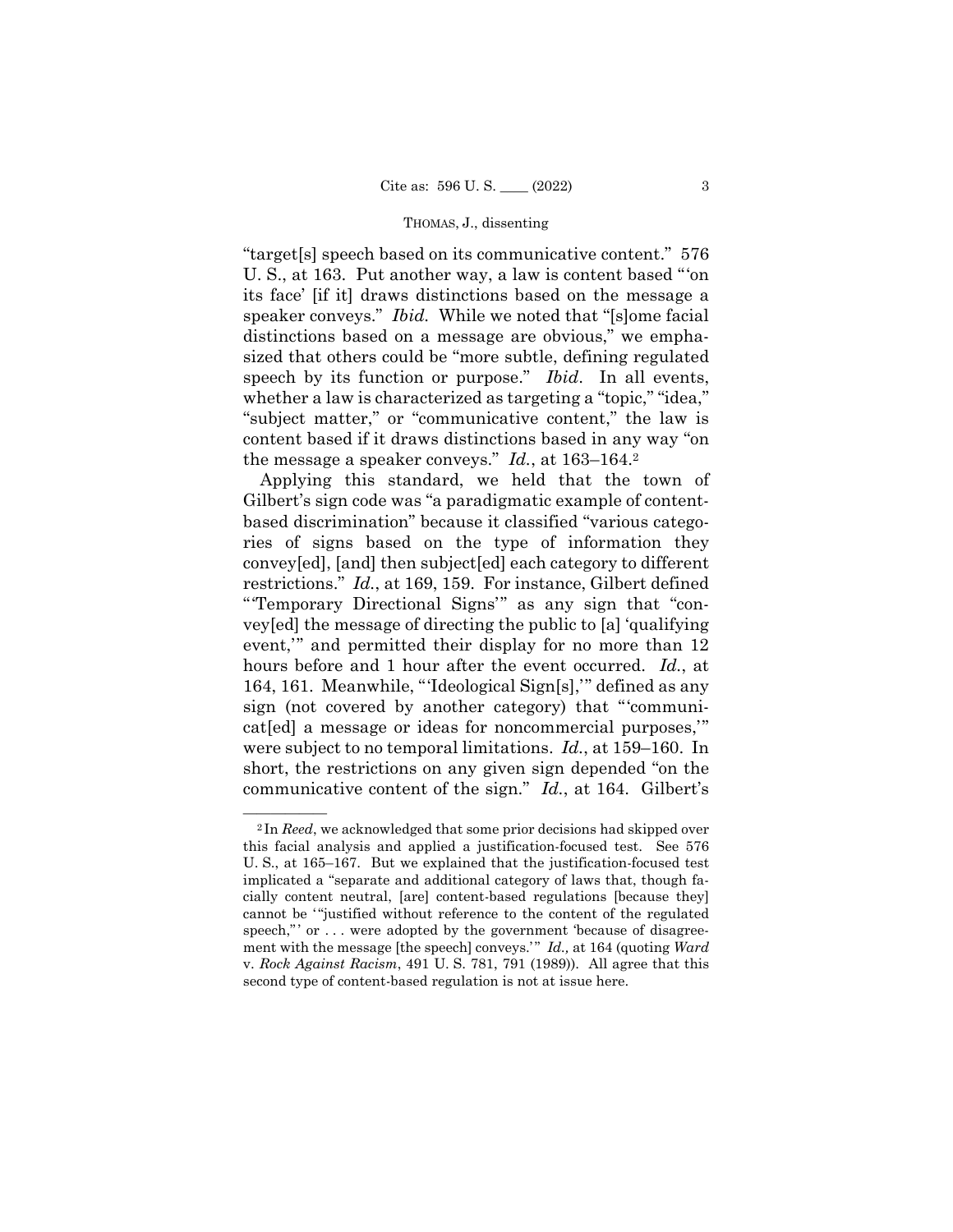## 4 CITY OF AUSTIN *v.* REAGAN NAT. ADVERTISING OF AUSTIN, LLC THOMAS, J., dissenting

sign code was thus facially content based and presumptively unlawful. See *id.*, at 159.

 In contrast to *Reed*'s "commonsense" test, Gilbert urged us to define "content based" as a "term of art that 'should be applied flexibly' with the goal of protecting 'viewpoints and ideas from government censorship or favoritism.'" *Id.*, at 168. Such a functionalist test, Gilbert argued, could ferret out illicit government motives while obviating the need to subject reasonable laws to strict scrutiny. See *ibid.* We rejected Gilbert's attempt to cast the phrase "content based" as a "term of art" because "[i]nnocent motives do not eliminate the danger of censorship presented by a facially content-based statute." *Id.*, at 167. We noted that "one could easily imagine a Sign Code compliance manager who disliked [a] Church's substantive teachings deploying the Sign Code to make it more difficult for the Church to inform the public of the location of its services." *Id.*, at 167–168. Thus, we concluded that "a clear and firm rule governing content neutrality is an essential means of protecting the freedom of speech, even if laws that might seem entirely reasonable will sometimes be struck down because of their content-based nature." *Id.*, at 171 (internal quotation marks omitted).

164. This partial dependence on content-neutral elements We also rejected the Ninth Circuit's reasoning that Gilbert's sign restrictions were content neutral because they depended on "the content-neutral elements of . . . whether and when an event is occurring." *Id.*, at 169 (internal quotation marks omitted). That is, whether a temporary directional sign was permissible depended, in part, on its temporal proximity to a "'qualifying event.'" *Id.*, at was immaterial, we explained, because the restrictions also depended on the signs' communicative content. Gilbert officials still had to examine a sign's message to determine what type of sign it was, and this "obvious content-based inquiry d[id] not evade strict scrutiny simply because an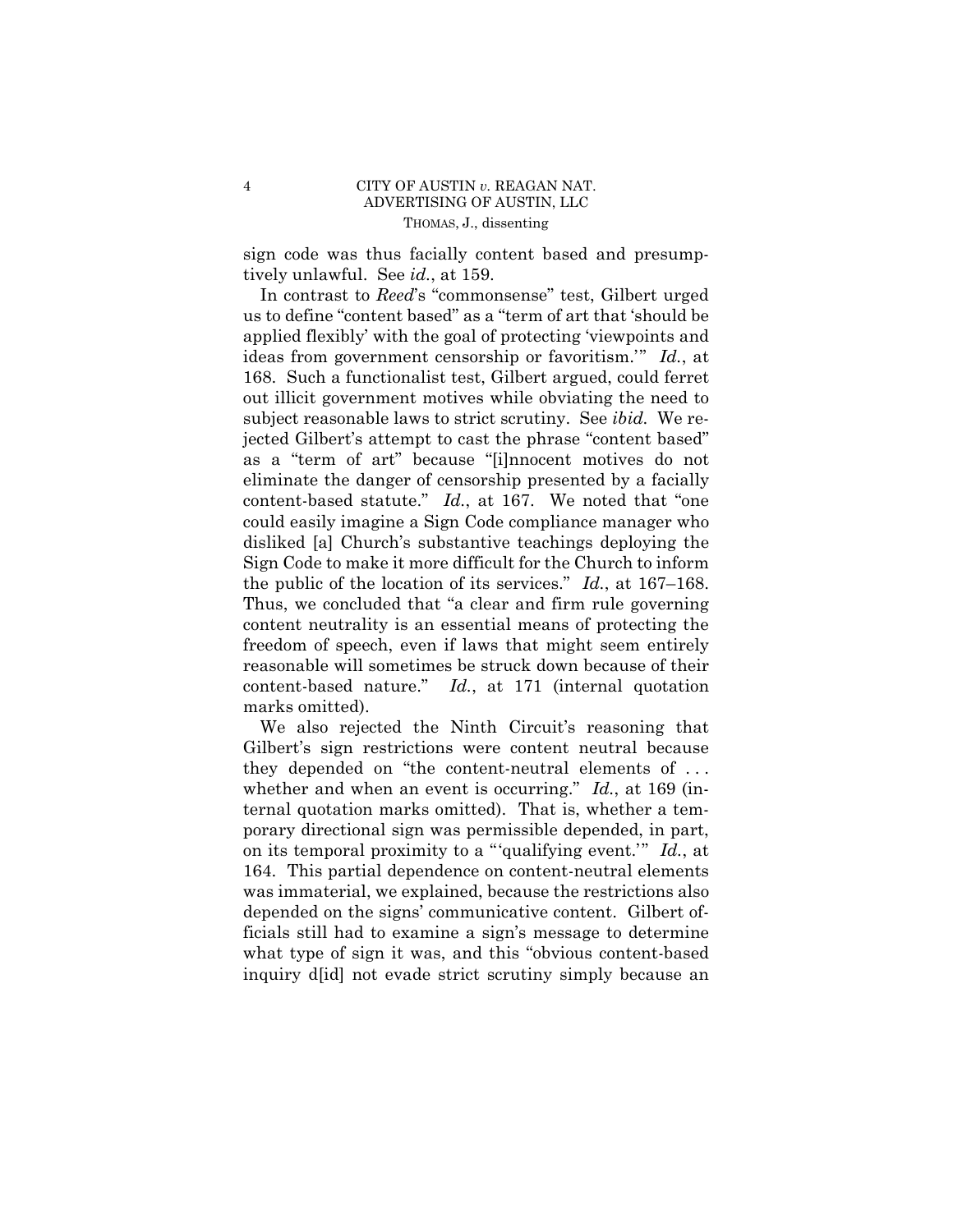event [was] involved." *Id.*, at 170.

### B

Under *Reed*'s approach for identifying content-based regulations, Austin's off-premises sign restriction is content based. As relevant to this suit, Austin's sign code imposes stringent restrictions on a category of "off-premise[s] sign[s]."  $\S25-10-3(11)$ . The code defines "off-premise[s] sign[s]" as those "advertising a business, person, activity, goods, products, or services not located on the site where the sign is installed," or as signs "direct[ing] persons to any location not on that site." *Ibid.* This broad definition sweeps in a wide swath of signs, from 14- by 48-foot billboards to 24- by 18-inch yard signs. The sign code prohibits new off-premises signs and makes it difficult (or impossible) to change existing off-premises signs, including by digitizing them. See *ante*, at 3.

Like the town of Gilbert in *Reed*, Austin has identified a "categor[y] of signs based on the type of information they convey, [and] then subject[ed that] category to different restrictions." 576 U. S., at 159. A sign that conveys a message about off-premises activities is restricted, while one that conveys a message about on-premises activities is not. See *id.*, at 171 (regulating signs based on "a particular message" about "the time and location of a specific event" is content based). And, per *Reed*, it does not matter that Austin's code "defin[es] regulated speech by its function or purpose"—*i.e.*, advertising or directing passersby elsewhere. *Id.*, at 163. Again, all that matters is that the regulation "draws distinctions based on" a sign's "communicative content," which the off-premises restriction plainly does. *Ibid*.

This conclusion is not undermined because the offpremises sign restriction depends in part on a contentneutral element: the location of the sign. Much like in *Reed*, that an Austin official applying the sign code must know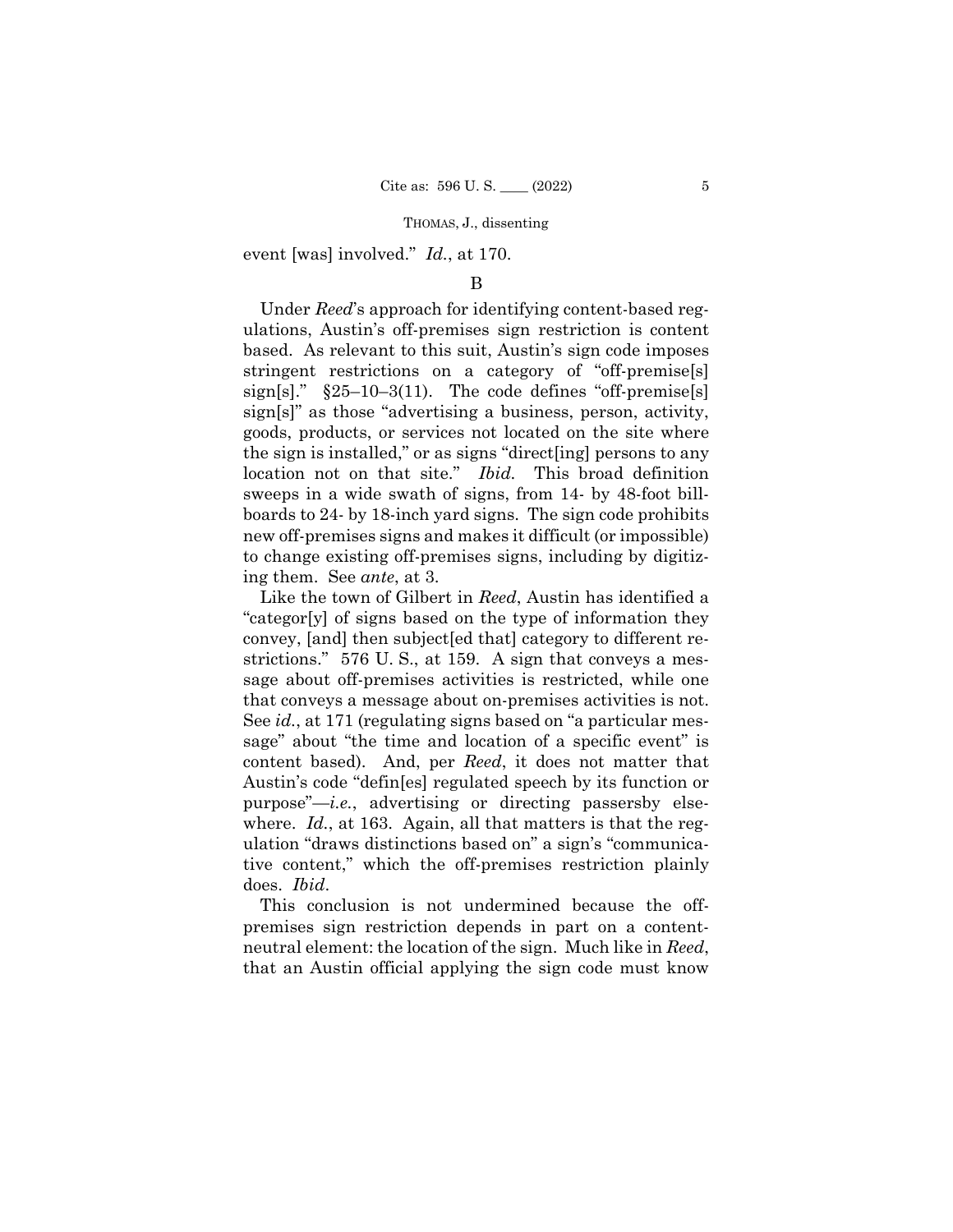## 6 CITY OF AUSTIN *v.* REAGAN NAT. ADVERTISING OF AUSTIN, LLC THOMAS, J., dissenting

 the sign conveys an impermissible off-premises message. *where* the sign is does not negate the fact that he also must know *what* the sign says. Take, for instance, a sign outside a Catholic bookstore. If the sign says, "Visit the Holy Land," it is likely an off-premises sign because it conveys a message directing people elsewhere (unless the name of the bookstore is "Holy Land Books"). But if the sign instead says, "Buy More Books," it is likely a permissible onpremises sign (unless the sign also contains the address of another bookstore across town). Finally, suppose the sign says, "Go to Confession." After examining the sign's message, an official would need to inquire whether a priest ever hears confessions at that location. If one does, the sign could convey a permissible "on-premises" message. If not, Because enforcing the sign code in any of these instances "requires [Austin] officials to determine whether a sign" conveys a particular message, the sign code is content based under *Reed*. *Id.*, at 170.

In sum, the off-premises rule is content based and thus invalid unless Austin can satisfy strict scrutiny. See *Playboy Entertainment Group*, 529 U. S., at 813. Because Austin has offered nothing to make that showing, the Court of Appeals did not err in holding that the off-premises rule violates the First Amendment.

## II

To reach the opposite result, the majority implicitly rewrites *Reed*'s bright-line rule for content-based restrictions. In the majority's view, the off-premises restriction is not content based because it does not target a specific "topic or subject matter." *Ante*, at 8. The upshot of the majority's reasoning appears to be that a regulation based on a sufficiently general or broad category of communicative content is not actually content based.

Such a rule not only conflicts with *Reed* and many pre-*Reed* precedents but is also incoherent and unworkable.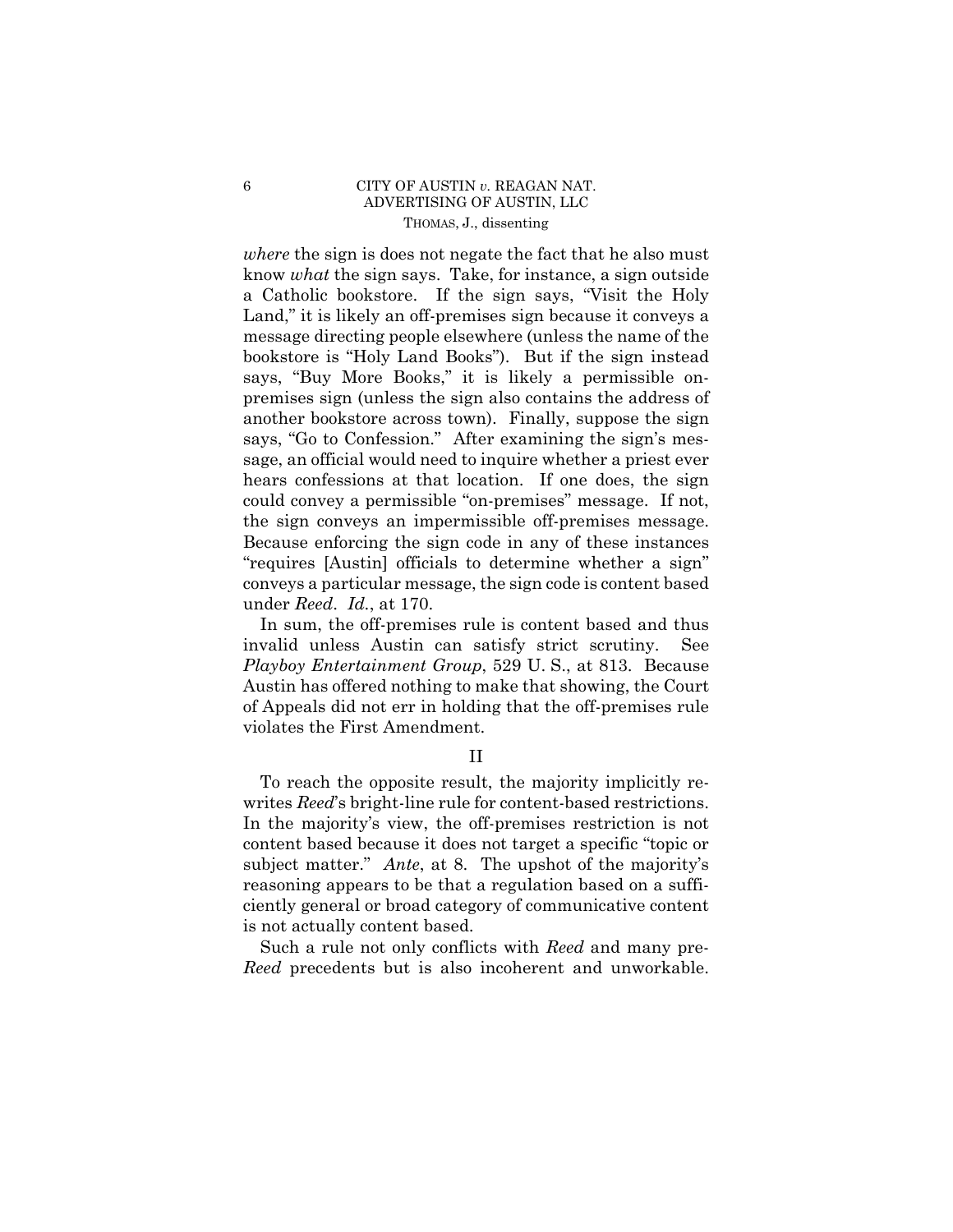Tellingly, the only decision that even remotely supports the majority's rule is one it does not cite: *Hill* v. *Colorado*. There, the Court held that an undeniably content-based law was nonetheless content neutral because it discriminated against "an extremely broad category of communications," supposedly without regard to "subject matter." 530 U. S., at 723. The majority's decision today is erroneous for the same reasons that *Hill* is an aberration in our case law.

A

The majority concedes that "[t]he message on the sign matters" when applying Austin's sign code. *Ante*, at 8. That concession should end the inquiry under *Reed*. But the majority nonetheless finds the sign code to be content neutral by recasting facially content-based restrictions as only those that target sufficiently specific categories of communicative content and not as those that depend on communicative content *simpliciter*.

For example, while *Reed* defined content-based restrictions as those that "dra[w] distinctions based on the *message* a speaker conveys," 576 U. S., at 163 (emphasis added), the majority decides that Austin's sign code is not content based because it draws no distinctions based on "[a] sign's *substantive* message," *ante*, at 8 (emphasis added). Elsewhere, the majority speaks not of "substantive message[s]" but of "topic[s] or subject matter[s]," which the majority thinks are sufficiently *specific* categories of communicative content. *Ibid.* As a result, the majority contends that a law targeting directional messages concerning "events generally, regardless of topic," would not be content based, but one targeting "directional messages concerning *specific*  events" (*e.g.*, "religious" or "political" events) would be. Ante, at 12, n. 6, 8 (emphasis added).<sup>3</sup> Regardless of the

<sup>&</sup>lt;sup>3</sup>On this point, the majority's analysis tracks the position advanced by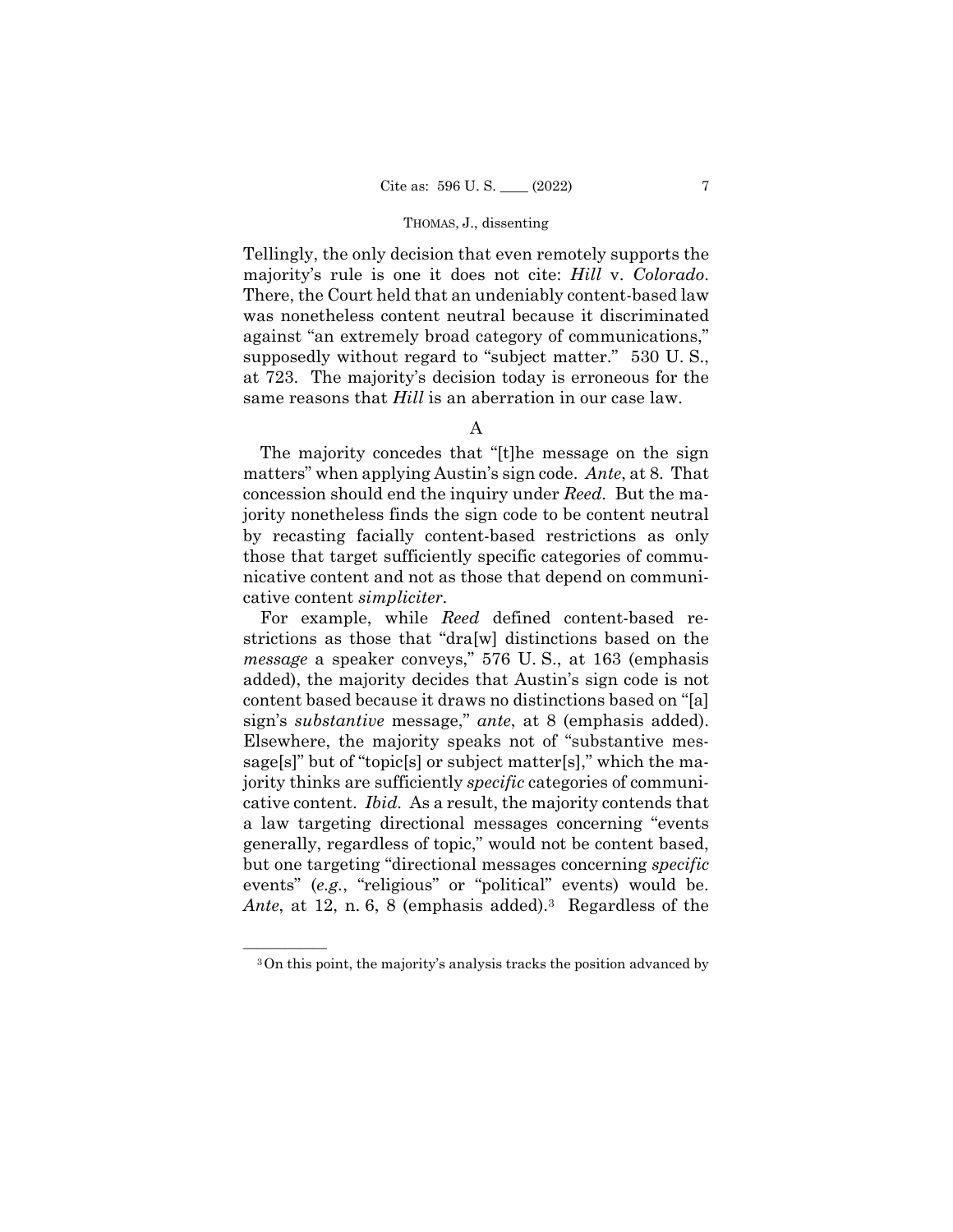## 8 CITY OF AUSTIN *v.* REAGAN NAT. ADVERTISING OF AUSTIN, LLC THOMAS, J., dissenting

label, the majority today excises, without a word of explanation, a subset of supposedly non-substantive or unspecific messages from the First Amendment's protection against content-based restrictions.

This understanding of content-based restrictions contravenes *Reed*, which held that a law is content based if it "target[s] speech based on its communicative content"—not "specific" or "substantive" categories of communicative content. 576 U. S., at 163; see also, *e.g.*, *Norton* v. *Springfield*, 806 F. 3d 411, 412 (CA7 2015) ("*Reed* effectively abolishes any distinction between content regulation and subjectmatter regulation. Any law distinguishing one kind of speech from another by reference to its meaning now requires a compelling justification"). Only by jettisoning *Reed*'s "commonsense" definition of what it means to be content based can the majority assert that the off-premises rule is strictly "location-based" and "agnostic as to content," *ante*, at 6, even though the law undeniably depends on *both*  location *and* communicative content, *supra*, at 5–6.

Moreover, the majority's suggestion that laws targeting broad categories of communicative content are not content based is hard to square with the sign categories that *Reed*  invalidated. For instance, we found Gilbert's expansive definition of "Ideological Sign[s]" to be content based even though it broadly covered any "sign communicating a message or ideas for noncommercial purposes" that did not already fall into one of the other categories. 576 U. S., at 159 (internal quotation marks omitted). Nor did we suggest that the outcome in *Reed* would have been different if the sign categories were defined even more generally.

The majority answers that it is not "fashion[ing] a novel

——————

Austin, which asserted that content neutrality was a "question of generality." Tr. of Oral Arg. 14; see also *id.,* at 19 (explaining that whether a law is content based turns on the "level of specificity" at which the government regulates speech).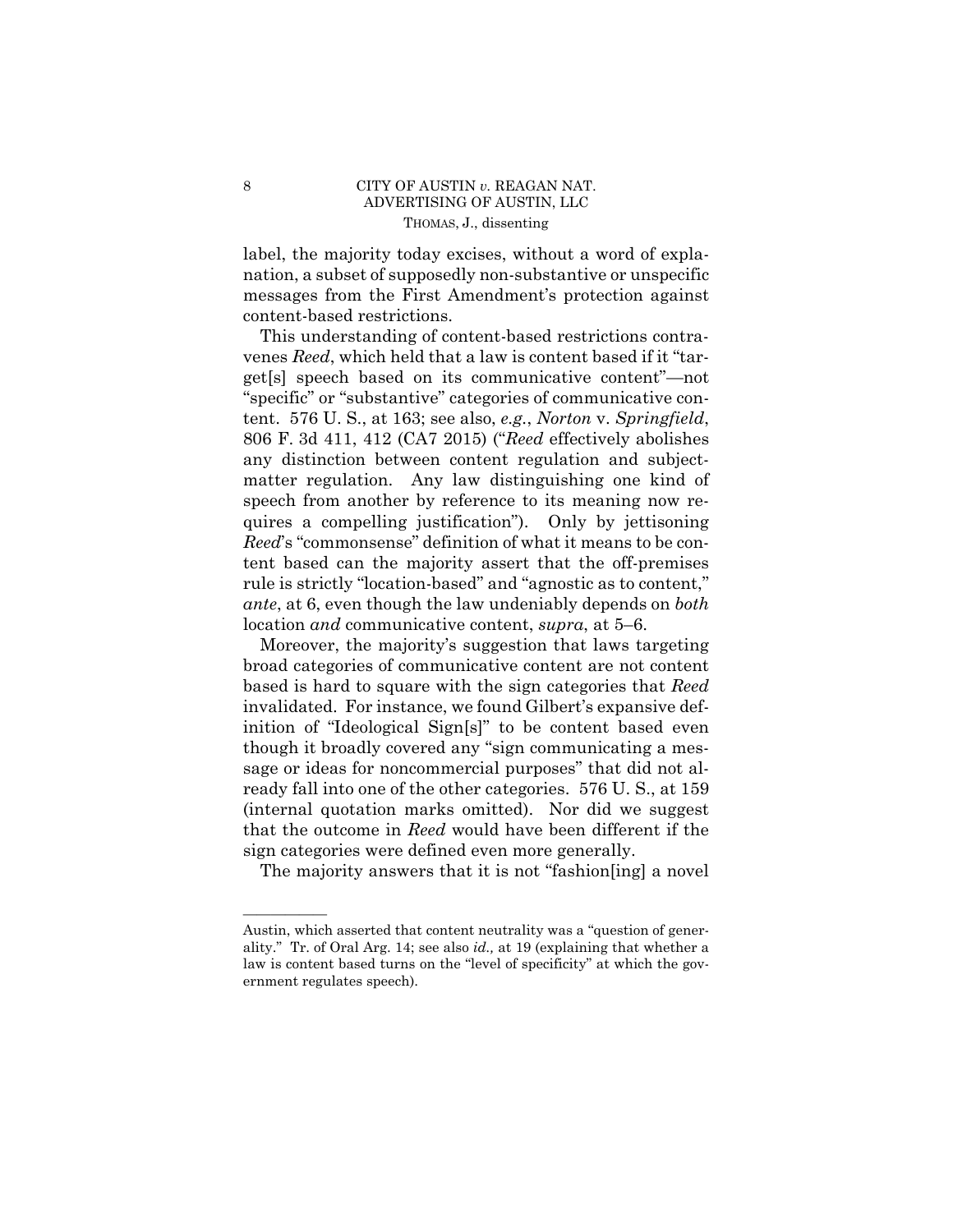ard repeatedly enunciated in *Reed*." *Ante*, at 13. The ma-'specificity test,'" but instead "simply" "quoting the standjority finds this alleged specificity test in a paragraph near the end of *Reed*, where we noted that a law "targeted at specific subject matter is content based even if it does not discriminate among viewpoints within that subject matter," and then affirmed that Gilbert's sign code "single[d] out specific subject matter for differential treatment." 576 U. S., at 169.

These statements never purported to endorse a specificity test of the sort now suggested by the majority. Read in context, *Reed*'s two references to "specific subject matter" naturally address laws that target a "subject matter," however broadly defined, as opposed to some other subject matter; they did not refer only to laws targeting some sufficiently "specific" category of "subject matter." Moreover, the concept of "specificity" or "generality" appears nowhere in the part of *Reed* that set forth its "commonsense" test for content neutrality. See *id.*, at 163–164. If *Reed*'s content-neutrality test turned on specificity, we would have said so explicitly when stating the test. Finally, even crediting the majority's strained reading of *Reed*'s passing references to "specific subject matter," the paragraph where they appear made clear that it was describing only "a paradigmatic *example* of content-based discrimination." *Id.*, at 169 (emphasis added). That part of *Reed* never professed to announce a comprehensive rule with respect to all laws targeting speech based on its communicative content.

 Our pre-*Reed* precedents likewise foreclose a construction of "content based" that applies only to some content. We have held many capacious speech regulations to be content based, including restrictions on "'advice or assistance derived from scientific, technical or other specialized knowledge,'" *Holder* v. *Humanitarian Law Project*, 561 U. S. 1, 12–13 (2010); "'advertising, promotion, or any activity . . . used to influence sales or the market share of a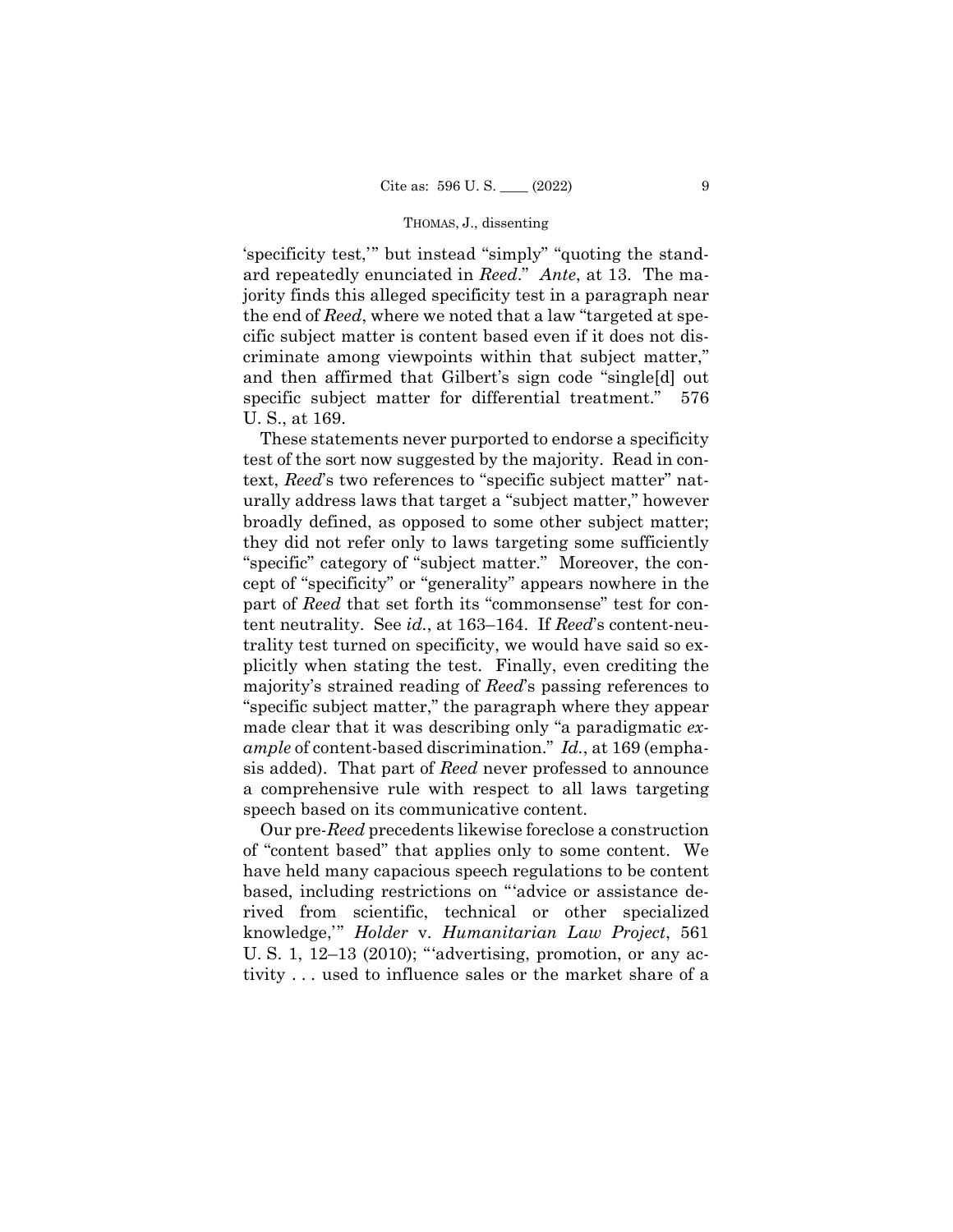## 10 CITY OF AUSTIN *v*. REAGAN NAT. ADVERTISING OF AUSTIN, LLC THOMAS, J., dissenting

 *Ohio Elections Comm'n*, 514 U. S. 334, 348, 357 (1995). prescription drug,'" *Sorrell* v. *IMS Health Inc.*, 564 U. S. 552, 559 (2011); "editorializing," *FCC* v. *League of Women Voters of Cal.*, 468 U. S. 364, 382–383, and n. 14 (1984); "'[publication] for philatelic, numismatic, educational, historical, or newsworthy purposes,'" *Regan* v. *Time*, *Inc.*, 468 U. S. 641, 644 (1984); and "anonymous speech," *McIntyre* v. These speech categories are no more "specific" or "substantive" than messages regarding off-premises activities. And some of these examples, like "editorializing" or publishing "newsworthy" information, are clearly *less* so. What unites these speech restrictions is that their application turns "on the nature of the message being conveyed," *Carey* v. *Brown*, 447 U. S. 455, 461 (1980), not whether they regulate specific or general categories of speech, or whether they address substantive or non-substantive categories of speech.

We have defined content-based restrictions to include *all*  content-based distinctions because any other rule would be incoherent. After all, off-premises advertising could be considered a "subject" or a "topic" as those words are ordinarily used. See *L. D. Management Co.* v. *Gray*, 988 F. 3d 836, 839 (CA6 2021) (off-premises billboard restriction "turns on the '*topic* discussed'" (emphasis added)). And, in any event, there is no principled way to decide whether a category of communicative content is "substantive" or "specific" enough for the majority to deem it a "topic" or "subject" worthy of heightened protection. Although off-premises advertising is a more general category of speech than some (*e.g.*, offpremises advertising of religious events), it is a more specific category than others (*e.g.*, advertising generally). The majority offers only its own *ipse dixit* to explain why offpremises advertising is insufficiently specific to qualify as content based under *Reed*. Worse still, the majority does not explain how courts should draw the line between a sufficiently substantive or specific content-based classification and one that is insufficiently substantive or specific.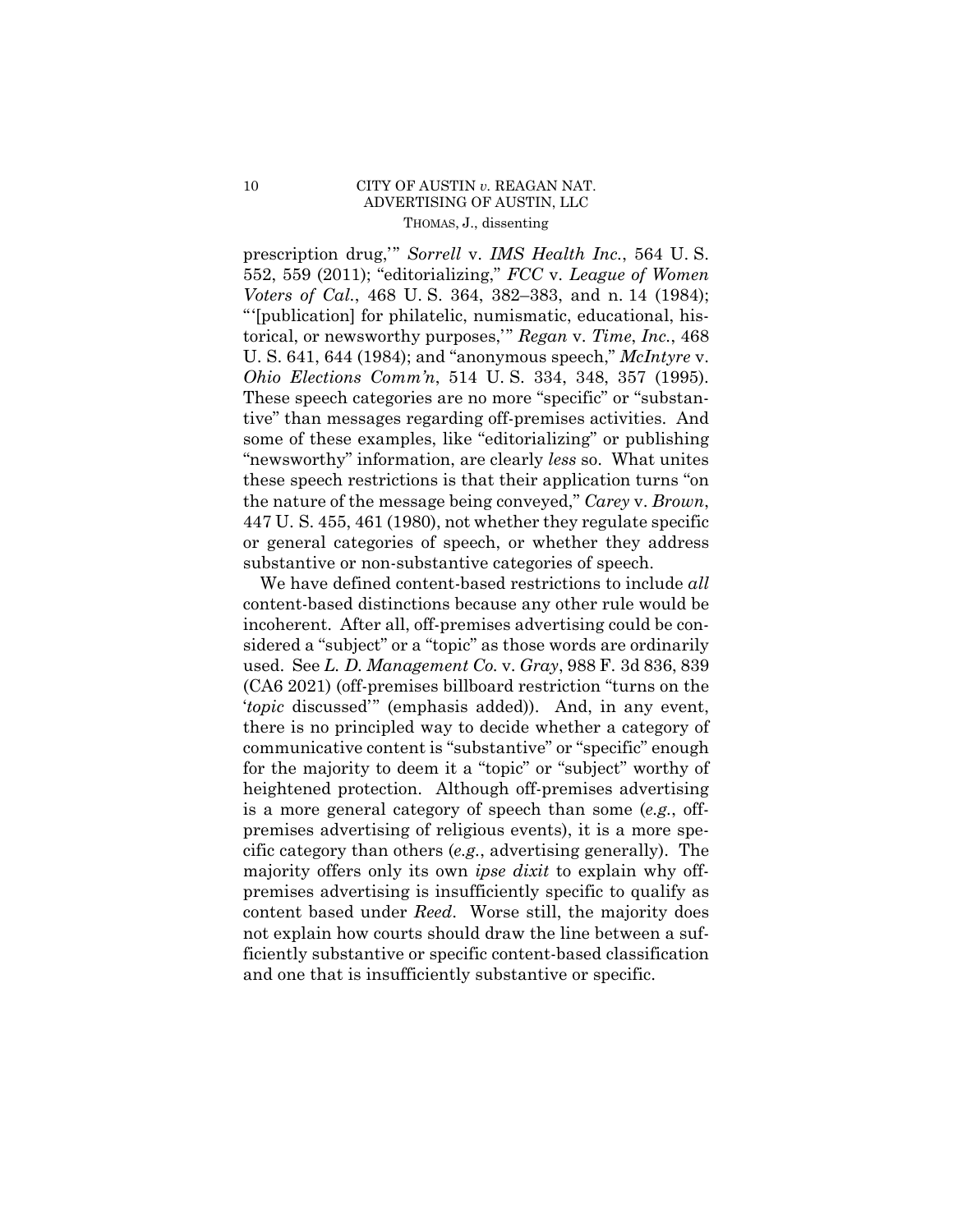On this point, Austin suggests there is no need to worry because our cases provide "guideposts" from which one can divine what "level of generality" renders a speech regulation content based. Tr. of Oral Arg. 18, 24. To be sure, that is the sort of inquiry the majority's opaque test invites. But *Reed* directed us elsewhere—to the text of the law in question and whether that law "'on its face' draws distinctions based on the message a speaker conveys." 576 U. S., at 163. The majority's holding that some rules based on content are not, as it turns out, content based nullifies *Reed*'s clear test.

B

The majority offers several reasons why its approach is consistent with *Reed* and other cases. None of these arguments is persuasive. Instead, they only serve to underscore the Court's ill-advised departure from our doctrine.

1

 speaker and what is the speaker saying'"? *Ibid.* (quoting The majority first suggests that deeming Austin's sign code content based would require us to adopt an "extreme" reinterpretation of *Reed*. *Ante*, at 6. Specifically, the majority faults the Court of Appeals for concluding that Austin's regulation was content based because, to enforce the off-premises rule, "'[a] reader must ask: who is the 972 F. 3d 696, 706 (CA5 2020)). In the majority's view, *Reed*  cannot stand for such a simplistic read-the-sign test.

The majority's skepticism is misplaced. We have often acknowledged that the need to examine the content of a message is a strong indicator that a speech regulation is content based. One year before *Reed*, for example, we stated that an abortion clinic buffer-zone law "would be content based if it required enforcement authorities to examine the content of the message that is conveyed to determine whether a violation has occurred." *McCullen* v. *Coakley*, 573 U. S. 464, 479 (2014) (internal quotation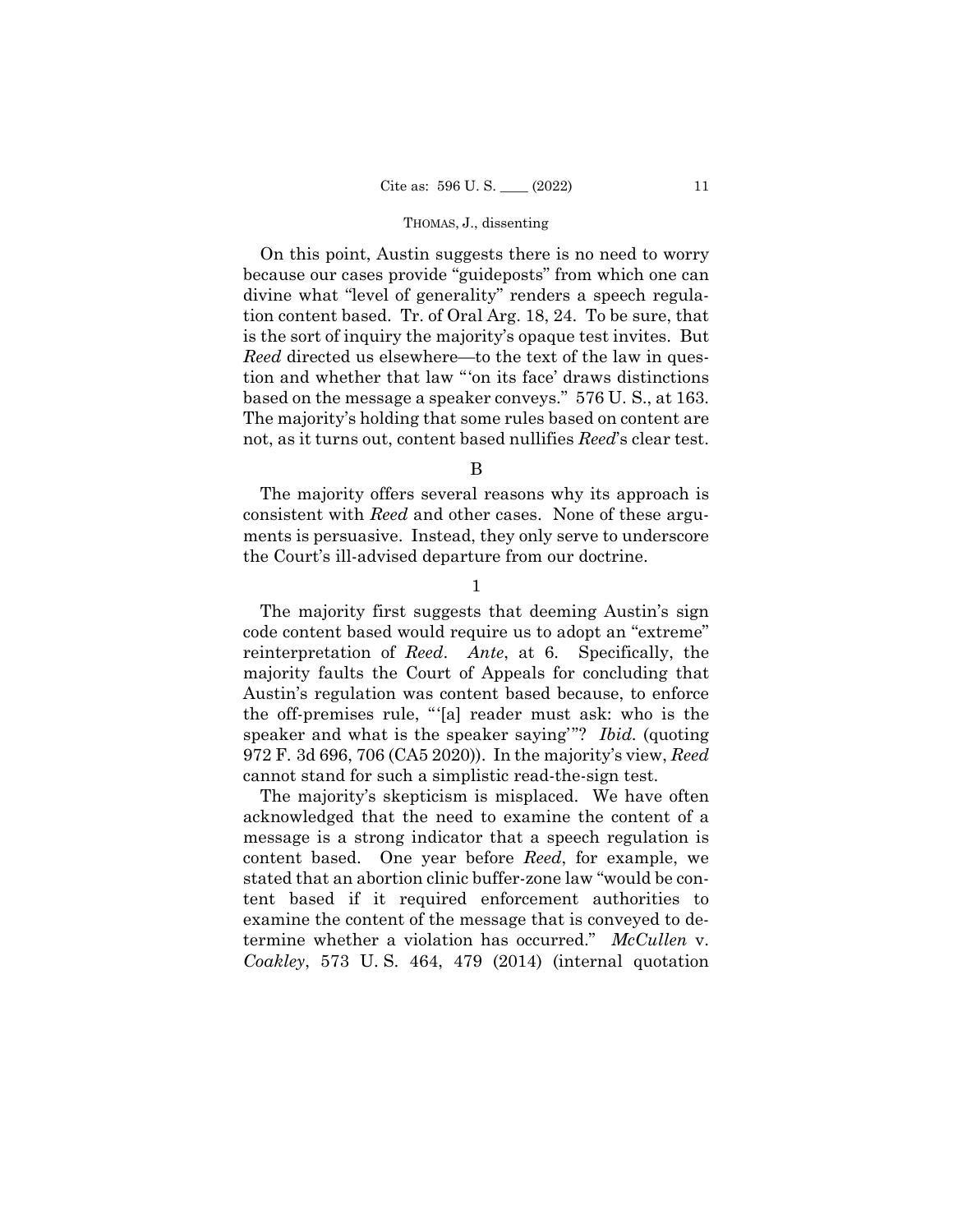### 12 CITY OF AUSTIN *v.* REAGAN NAT. ADVERTISING OF AUSTIN, LLC THOMAS, J., dissenting

marks omitted). That statement was not an outlier. See, *e.g.*, *Arkansas Writers' Project*, *Inc.* v. *Ragland*, 481 U. S. 221, 230 (1987) (tax exemption for periodicals "uniformly devoted to religion or sports" was content based because it required state officials to "examine the content of the message" (internal quotation marks omitted)); *Forsyth County* v. *Nationalist Movement*, 505 U. S. 123, 134 (1992) (regulation requiring parade organizers to pay a fee depending on the security costs anticipated for the event was content based because "[i]n order to assess accurately the cost of security for parade participants, the administrator must necessarily examine the content of the message that is conveyed" (internal quotation marks omitted)); *League of Women Voters*, 468 U. S., at 366, 383 (law forbidding public broadcasting stations from "engag[ing] in editorializing" was content based because it required "enforcement authorities [to] necessarily examine the content of the message that is conveyed" (internal quotation marks omitted)).

Ultimately, the majority's objection to the Court of Appeals' reliance on a read-the-sign test is a red herring; its real objection is to *Reed*'s rule that any law that draws distinctions based on communicative content is content based.

2

The majority next argues that Austin's sign code is content neutral under our precedents. See *ante*, at 8–10. But none of the cases the majority cites supports its crabbed view of what constitutes a content-based restriction.

First, in *Heffron* v. *International Soc. for Krishna Consciousness*, *Inc.*, 452 U. S. 640 (1981), the Court upheld, as content neutral, an ordinance providing that the "[s]ale or distribution of any merchandise, including printed or written material," could occur only from certain booths at the fairgrounds. *Id.*, at 643 (internal quotation marks omitted). Such a statute is facially content neutral under *Reed*  because it does not "'on its face' dra[w] distinctions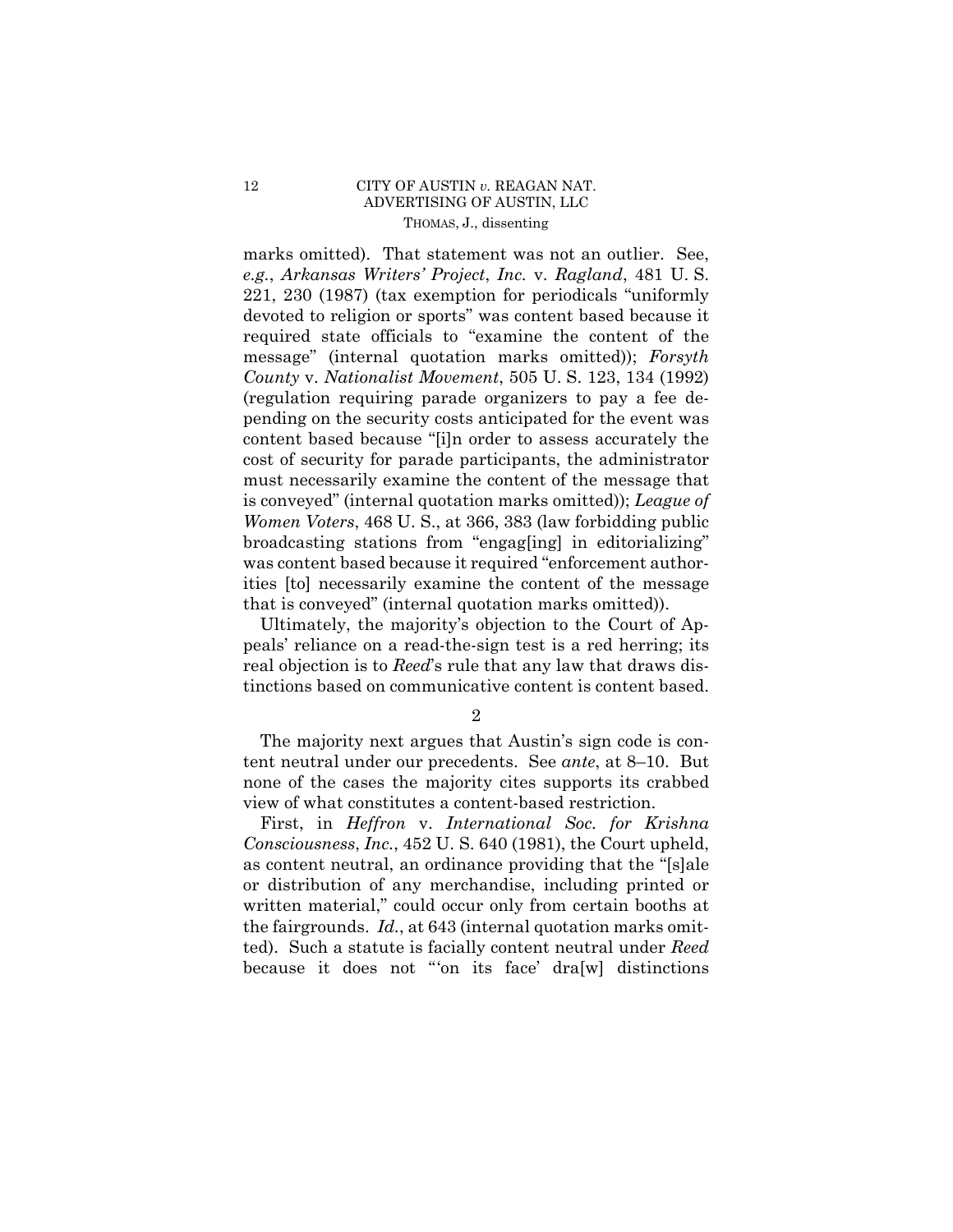based on the message a speaker conveys" when selling or distributing merchandise subject to the ordinance. 576 U. S., at 163. True, the Court construed the ordinance also to limit "fund solicitation operations," 452 U. S., at 644, but that was not, as the majority claims, a prohibition on "asking for donations," *ante*, at 9. Rather, anyone was free to "as[k] for donations" wherever he liked, because the ordinance did "not prevent respondents from wandering throughout the fairgrounds and directing interested donors or purchasers to their booth." 452 U. S., at 664, n. 2 (Blackmun, J., concurring in part and dissenting in part). Then, once "at the booth," the donor could "make a contribution." *Ibid.*

 concedes. See *ante*, at 8.4 And, in any event, *Cantwell* did Second, in *Cantwell* v. *Connecticut*, 310 U. S. 296 (1940), the Court invalidated a licensing system for religious and charitable solicitation while acknowledging in dicta that a State could regulate the time, place, and manner of solicitation. *Id.*, at 304, 307. But here, we are not faced with a true time, place, or manner restriction, as even the majority not suggest that a content-based restriction could be sustained as a time, place, or manner restriction; its analysis focused predominantly on the plaintiff 's free exercise claim; and the case predated our modern contentneutrality doctrine by nearly three decades. Thus, nothing in *Heffron* or *Cantwell* supports the majority's narrow approach to identifying content-based restrictions.

<sup>&</sup>lt;sup>4</sup>The majority says only that Austin's sign code is "similar" to a timeplace-manner restriction, citing *Frisby* v. *Schultz*, 487 U. S. 474 (1988). *Ante,* at 8. But *Frisby* upheld an ordinance that regulated only *where*  picketing may take place and not *what* message the picketers could communicate. See 487 U. S., at 477 (ordinance made it "unlawful for any person to engage in picketing before or about the residence or dwelling of any individual" (internal quotation marks omitted)); cf. *Hill* v. *Colorado*, 530 U. S. 703, 766 (2000) (Kennedy, J., dissenting) ("[n]o examination of the content of a speaker's message is required to determine whether an individual is picketing").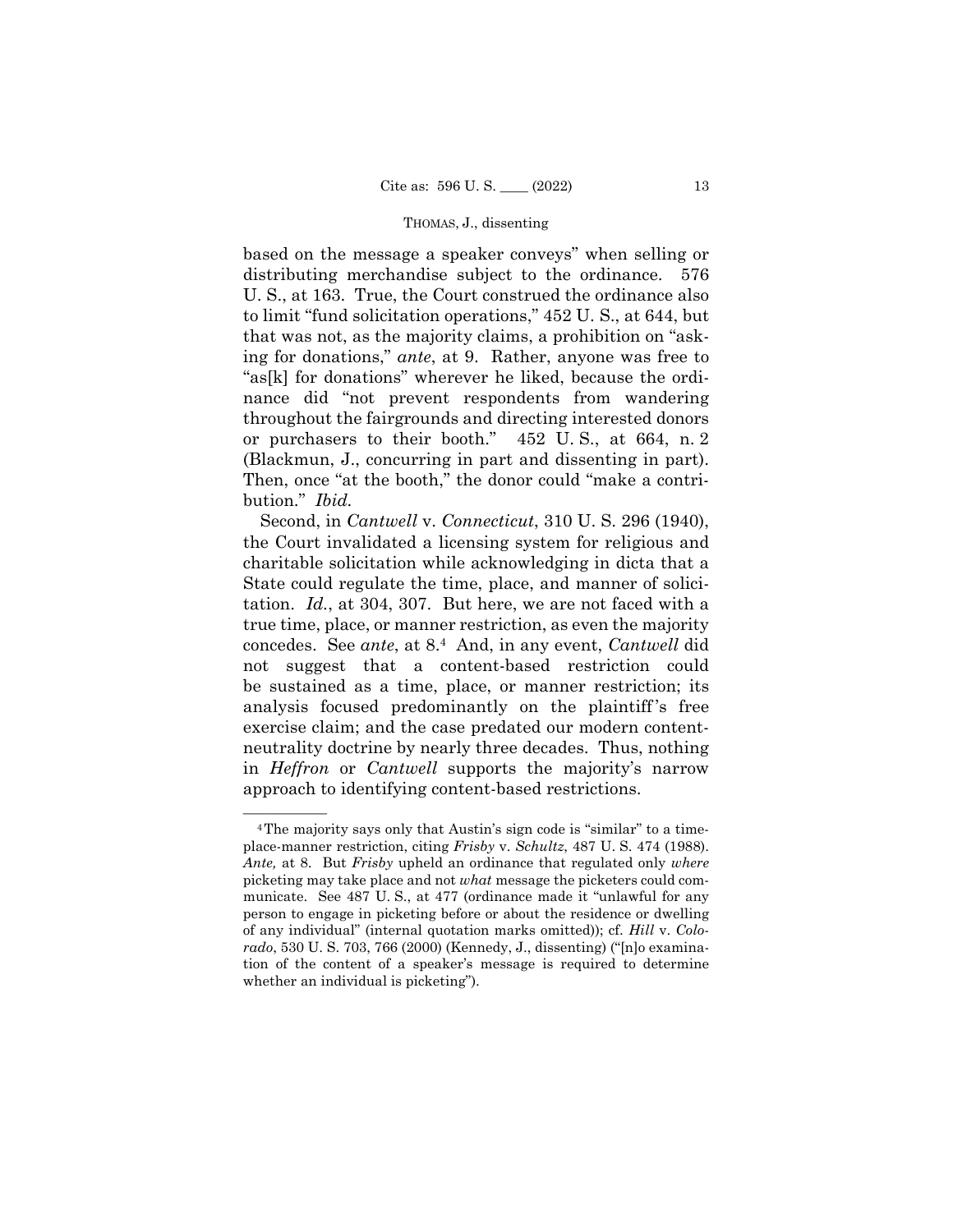## 14 CITY OF AUSTIN *v.* REAGAN NAT. ADVERTISING OF AUSTIN, LLC THOMAS, J., dissenting

Finally, the majority argues that we have "previously understood distinctions between on-premises and off-premises signs . . . to be content neutral." *Ante*, at 9–10. To be sure, in both *Suffolk Outdoor Adv. Co.* v. *Hulse*, 439 U. S. 808 (1978), and *Metromedia*, *Inc.* v. *San Diego*, 453 U. S. 490, 503–512 (1981) (plurality opinion), this Court suggested that some restrictions on off-premises advertising were constitutional. And later, in *Members of City Council of Los Angeles* v. *Taxpayers for Vincent*, 466 U. S. 789 (1984), the Court described *Metromedia* as upholding "a *contentneutral* prohibition against the use of billboards." 466 U. S., at 807 (emphasis added). But the statement in *Vincent* was dictum, and, as the majority concedes, both our summary decision in *Suffolk* and the plurality opinion in *Metromedia*  sanctioned off-premises restrictions only insofar as they applied to *commercial* speech. *Ante*, at 10. That is, the "Court did not need to decide"—and did not decide—"whether the off-premises prohibition was content based" because restrictions on commercial speech are "subject to intermediate scrutiny in any event." *Ibid.* 

3

The majority also claims that finding Austin's sign code to be content based "would render the majority opinion in *Reed* irreconcilable with" JUSTICE ALITO's *Reed* concurrence. *Ante*, at 12, n. 6. In particular, JUSTICE ALITO identified nine different types of sign regulations that he believed "would not be content based," including "[r]ules distinguishing between on-premises and off-premises signs" and "[r]ules imposing time restrictions on signs advertising a one-time event." 576 U. S., at 174–175. The majority evidently believes that these two types of sign regulations necessarily turn on a sign's communicative content, like the off-premises sign restriction at issue here.

That reading of the *Reed* concurrence makes little sense.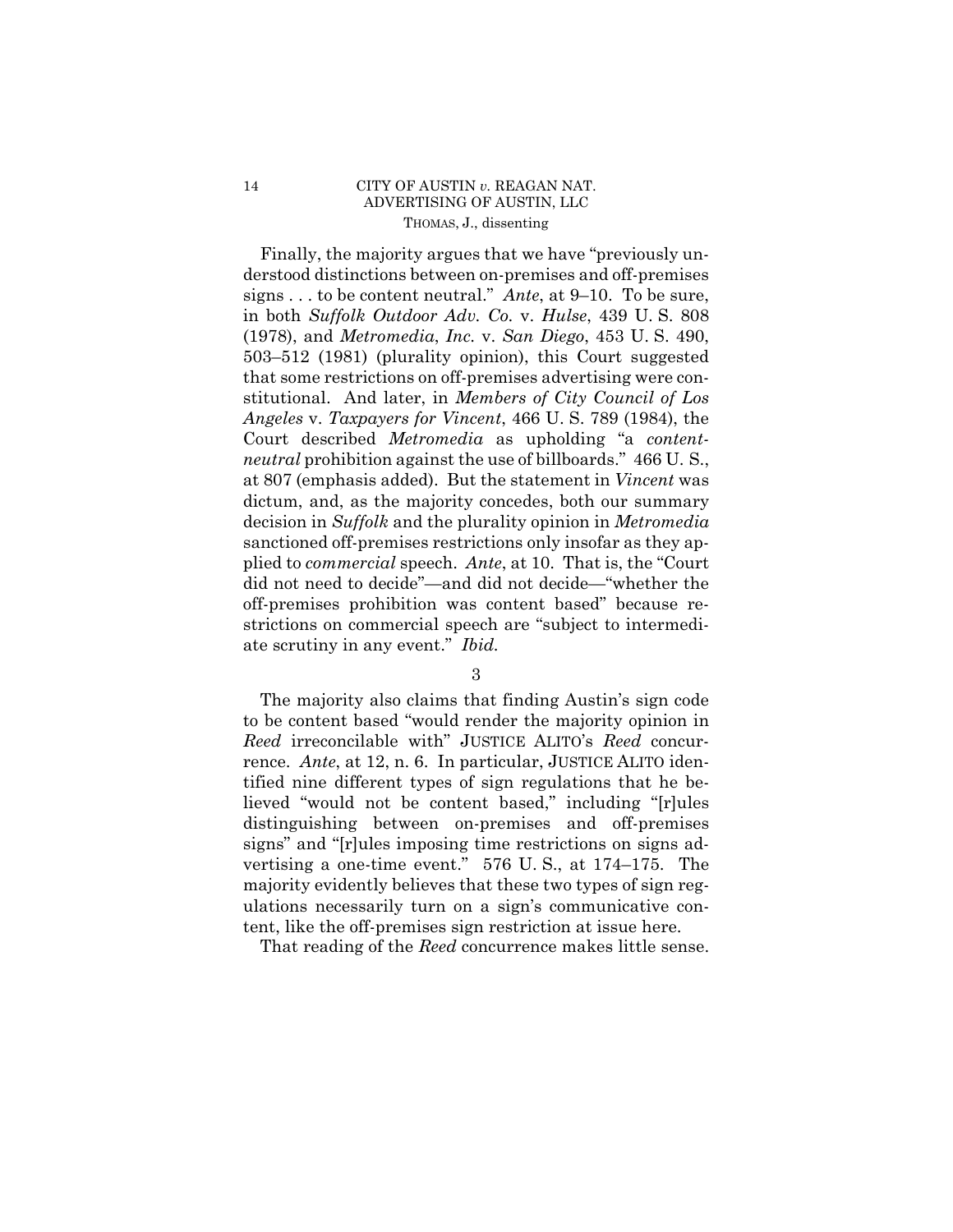First, there is no reason to interpret the concurrence as referring to off-premises or one-time-event rules that turn on a sign's communicative content. Doing so would make those two rules categorically different from the other seven, none of which would ever turn on message content. See, *e.g.*, *id.*, at 174 ("Rules distinguishing between lighted and unlighted signs"). And although off-premises and one-time-event rules *could* be drafted in terms of a sign's communicative content, as is true here, they need not be. "There might be many formulations of an on/off-premises distinction that are content-neutral." *Thomas* v. *Bright*, 937 F. 3d 721, 733 (CA6 2019); see also *ante*, at 2, n. 1 (ALITO, J., concurring in judgment in part and dissenting in part) (explaining that "[i]n ordinary usage" an "offpremises" sign is one that is not "attached to or located in close proximity to a building"). For instance, a city could define "'an o[n]-premise[s] sign as any sign within 500 feet of a building,'" 937 F. 3d, at 732, or a sign that is installed by "'a business . . . licensed to occupy . . . the premises where the sign is located,'" Brief for Summus Outdoor as *Amicus Curiae* 10. As for regulations of one-time-event signs, Austin itself amended its sign code, at the behest of its lawyers, specifically to make its ordinance content neutral. See Austin, Tex., City Code §25–10–102(D) (2021); App. 152. Thus, interpreting JUSTICE ALITO's concurrence as referring to rules that turn on communicative content, as opposed to rules that are content neutral, is unwarranted.

Second, it would be strange to interpret the concurrence as proclaiming that *all* off-premises sign restrictions are content neutral considering the longstanding dispute over that question. In fact, 20 years before *Reed*, then-Judge Alito opined that there was "no easy answer to [the] question" whether "exceptions for 'for sale' signs and signs relating to on-site activities" would render a sign code content based. *Rappa* v. *New Castle County*, 18 F. 3d 1043, 1080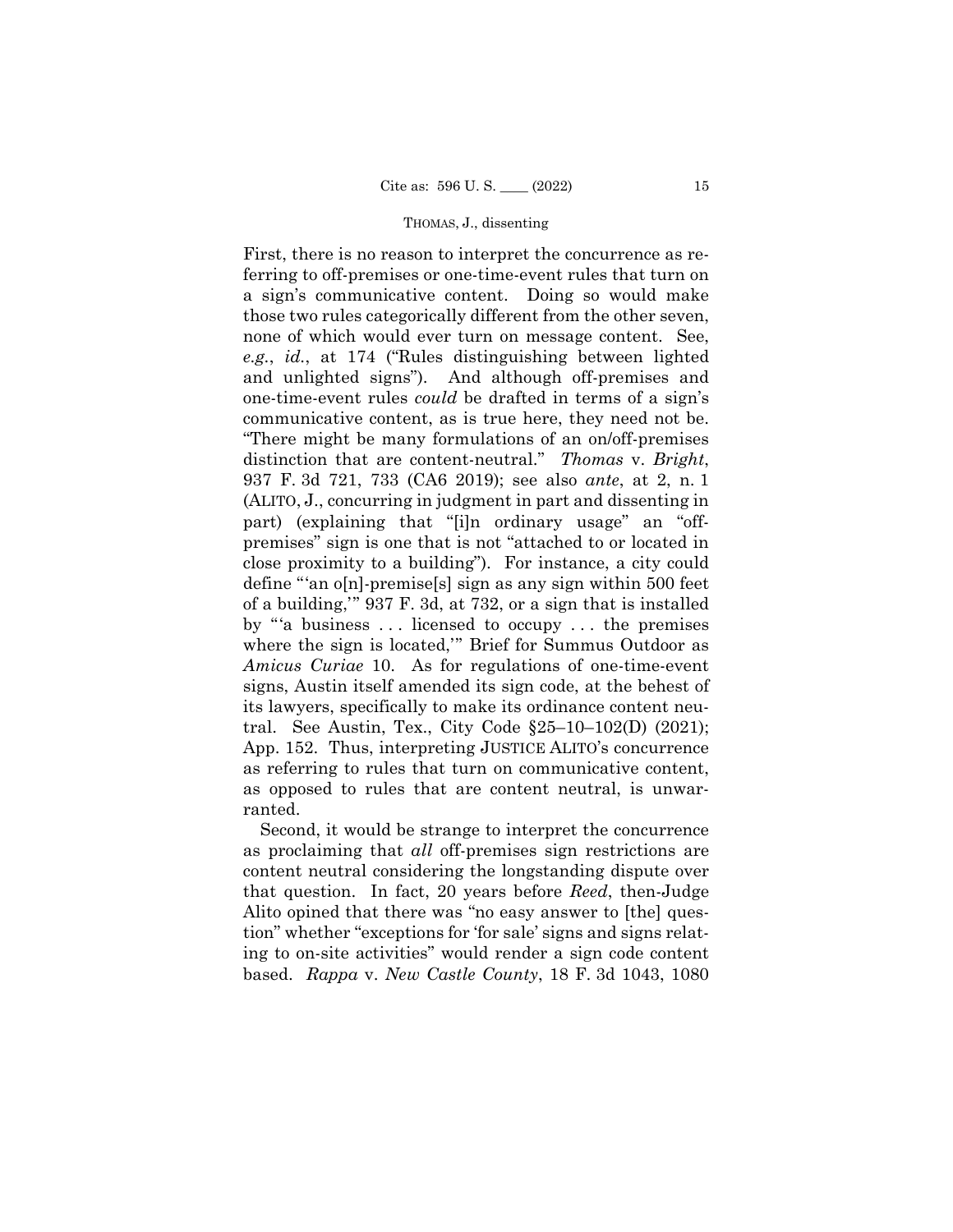## 16 CITY OF AUSTIN *v.* REAGAN NAT. ADVERTISING OF AUSTIN, LLC THOMAS, J., dissenting

(CA3 1994) (concurring opinion); see also, *e.g.*, *Ackerly Communications of Mass.*, *Inc.* v. *Cambridge*, 88 F. 3d 33, 36, n. 7 (CA1 1996) ("In 'commonsense' terms, the distinction surely is content-based because determining whether a sign must stay up or must come down requires consideration of the message it carries"); *Norton Outdoor Adv.*, *Inc.* v. *Arlington Heights*, 69 Ohio St. 2d 539, 541, 433 N. E. 2d 198, 200 (1982) ("In prohibiting all forms of offsite billboard advertising, the ordinance is thus inescapably directed to the content of protected speech"). Ultimately, it seems quite unlikely that JUSTICE ALITO's quick recital of some contentneutral rules purported to pre-emptively decide an issue that had long perplexed federal and state courts.

4

Near the end of its analysis, the majority invokes an allegedly "unbroken tradition of on-/off-premises distinctions" that it claims "counsels against" faithful application of *Reed*. *Ante*, at 12. To be sure, history and tradition are relevant to identifying and defining those "few limited areas" where, "[f]rom 1791 to the present," "the First Amendment has permitted restrictions upon the content of speech." *Brown* v. *Entertainment Merchants Assn.*, 564 U. S. 786, 791 (2011) (internal quotation marks omitted); see *supra*, at 2, n. 1. But the majority openly admits that off-premises regulations "were not present [at] the founding." *Ante*, at 12. And while it asserts that "large outdoor advertisements proliferated in the 1800s," *ibid.*, it offers no evidence of any content-based restrictions from that period, let alone off-premises restrictions on *noncommercial*  speech. The *earliest* example of an off-premises restriction that the majority cites arose in *Packer Corp.* v. *Utah*, 285 U. S. 105 (1932), but that case involved a restriction on *commercial* advertising and did not even feature a First Amendment claim. See *id.*, at 108–112.

Ultimately, the majority's only "historical" support is that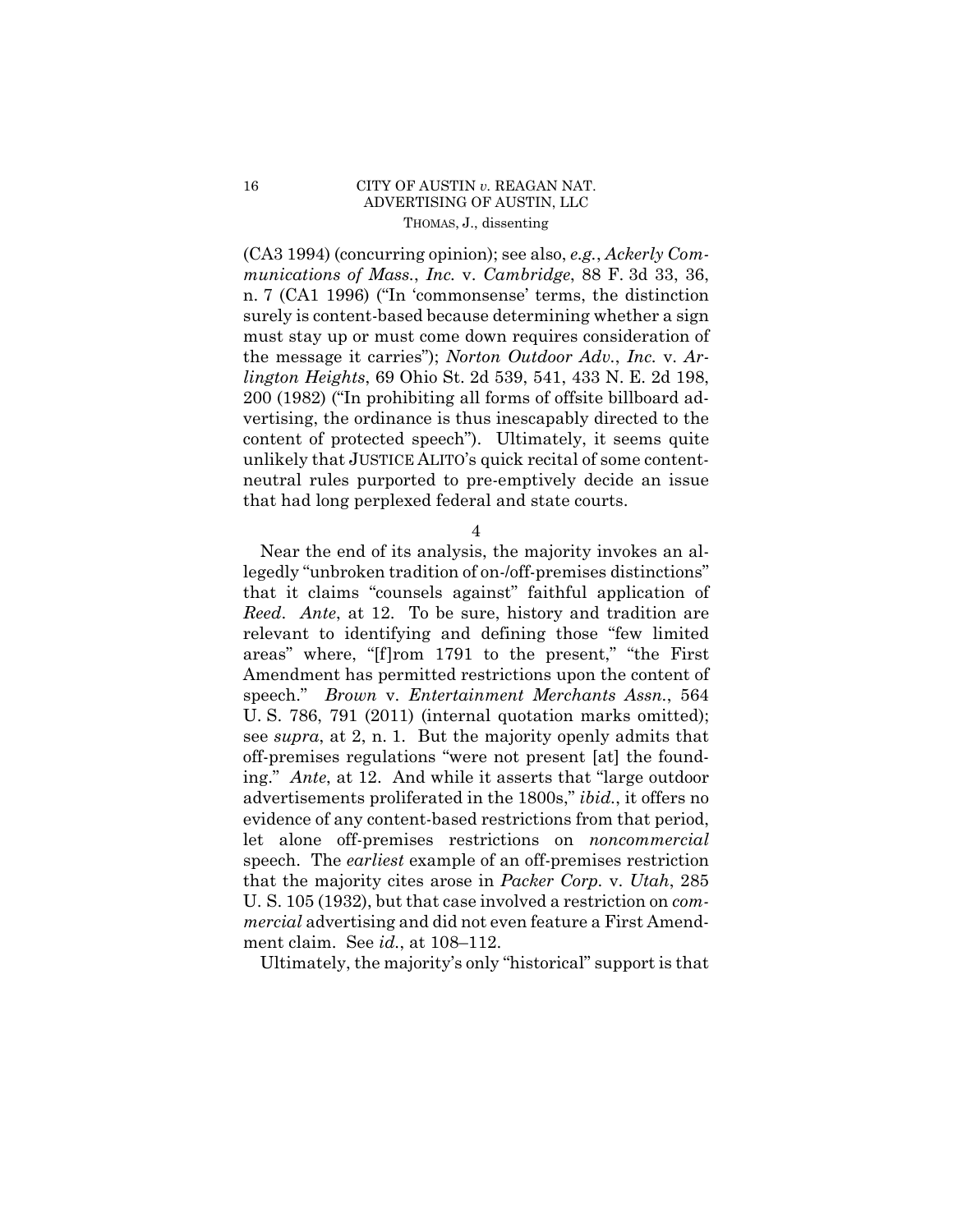regulations like Austin's "proliferated following the enactment of the Highway Beautification Act of 1965." *Ante*, at 2. The majority's suggestion that the First Amendment should yield to a speech restriction that "proliferated" under pressure from the Federal Government—some two centuries after the founding is both "startling and dangerous." *United States* v. *Stevens*, 559 U. S. 460, 470 (2010). This Court has never hinted that the government can, with a few decades of regulation, subject "new categories of speech" to less exacting First Amendment scrutiny. *Id.*, at 472.

 der *Reed* is an empirical question, not a historical one. Regardless, even if this allegedly "unbroken tradition" did not fall short by a century or two, the majority offers no explanation why historical regulation is relevant to the question whether the off-premises restriction is content based under *Reed* and our modern content-neutrality jurisprudence. If Austin had met its burden of identifying a historical tradition of analogous regulation—as can be done, say, for obscenity or defamation—that would not make the off-premises rule content neutral. It might simply mean that the off-premises rule is a constitutional form of content-based discrimination. But content neutrality un-Thus, the majority's historical argument is not only meritless but misguided.

C

Despite asserting that the Court of Appeals' analysis under *Reed* would "contravene numerous precedents," *ante*, at 11, the majority identifies no decision of this Court supporting the idea that a speech restriction is not content based so long as it regulates a sufficiently broad or nonsubstantive category of communicative content. In fact, there is only one case that could possibly validate the majority's aberrant analysis: *Hill* v. *Colorado*. That *Hill* is the majority's only support underscores the danger that today's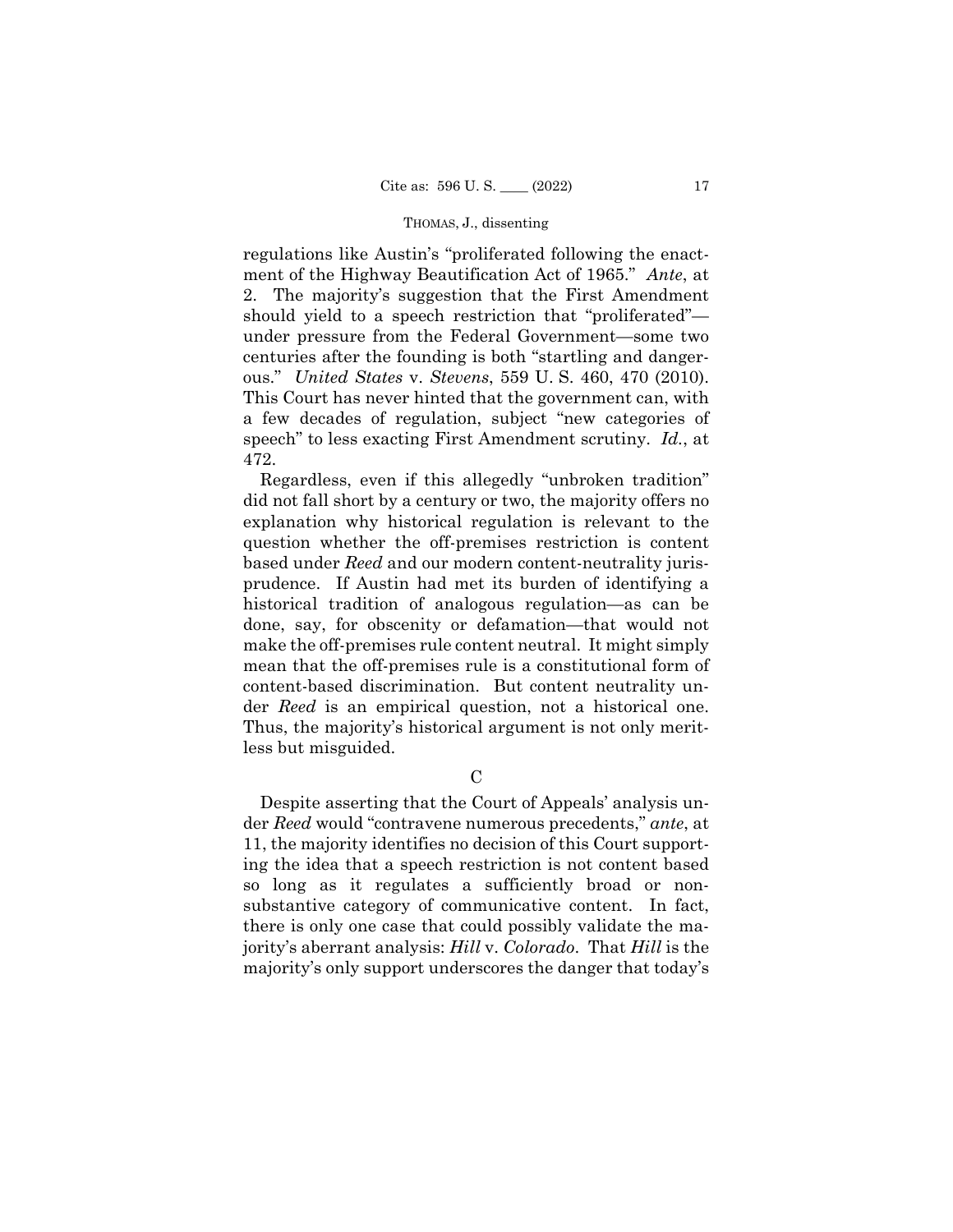decision poses to the First Amendment.

*Hill* involved a law that prohibited persons outside abortion clinics from knowingly approaching within eight feet of another person without consent "for the purpose of . . . engaging in oral protest, education, or counseling." 530 U. S., at 707 (internal quotation marks omitted). *Hill* concluded, implausibly, that this regulation was content neutral.

 communications." 530 U. S., at 723. The majority also tries The majority's reasoning in this case is just as implausible. The majority asserts that the off-premises rule is not content based because it does not target a sufficiently "specific" or "substantive" category of communications. *Ante*, at 8. *Hill* correspondingly held that restrictions on "protest, education, or counseling" were not content-based classifications because they cover "an extremely broad category of to disguise its redefinition of content neutrality by characterizing Austin's rule as a "neutral, location-based" restriction. *Ante*, at 6. So too did *Hill* try to conceal its doctrinal innovation by characterizing the buffer-zone law as a neutral "place restriction." 530 U. S., at 723. Finally, the majority finds it immaterial that Austin's rule can be enforced only by "reading a [sign] to determine whether it" contains an off-premises message. *Ante*, at 8. *Hill* likewise found it irrelevant that "the content of the oral statements" would need to "be examined to determine whether" the prohibition applied. 530 U. S., at 720.

The parallel between the majority's opinion and *Hill*  should be discomforting given that *Hill* represented "an unprecedented departure" from this Court's First Amendment jurisprudence. *Id.*, at 772 (Kennedy, J., dissenting). Its content-neutrality analysis was, as Justice Scalia explained, "absurd" given that the buffer-zone law was "obviously and undeniably content based." *Id.*, at 742–743 (dissenting opinion). First Amendment scholars from across the ideological spectrum agree. See, *e.g.*, M.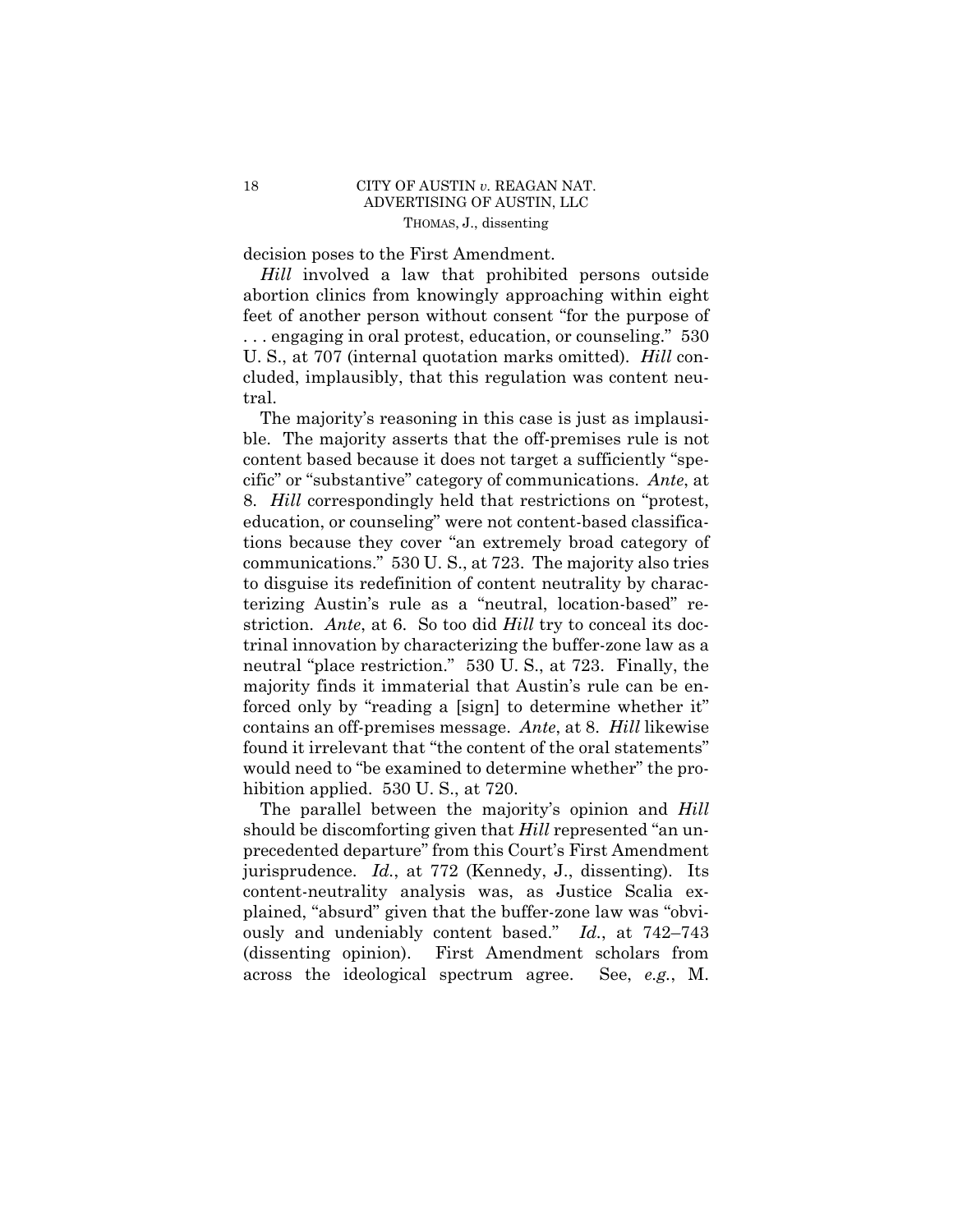McConnell, Professor Michael W. McConnell's Response, in K. Sullivan, Sex, Money, and Groups: Free Speech and Association Decisions in the October 1999 Term, 28 Pepperdine L. Rev. 723, 748 (2001) ("The Court said that this statute is content-neutral. I just literally cannot see how they could possibly come to that conclusion"); Colloquium, *id*., at 750 (Laurence Tribe stating *Hill* "was slam-dunk simple and slam-dunk wrong"); R. Fallon, Strict Judicial Scrutiny, 54 UCLA L. Rev. 1267, 1298, and n. 174 (2007) (*Hill* "unconvincingly . . . maintain[ed] that a content-based restriction on speech [was] not really content-based"). And, since *Hill*, this Court has all but interred its flawed contentneutrality analysis in both *McCullen*, see *supra*, at 11, and *Reed*. See *Price* v. *Chicago*, 915 F. 3d 1107, 1118 (CA7 2019) ("In the wake of *McCullen* and *Reed*, it's not too strong to say that what *Hill* explicitly rejected is now prevailing  $law$ ").

The majority's refusal to acknowledge *Hill* simply underscores the decision's defunct status. Again, *Hill* is the only case that could support the majority's ill-conceived contentneutrality analysis, and yet the majority disclaims reliance on it. Lower courts should take the majority's disclaimer at face value: *Hill* is "a decision that we do not cite." *Ante*, at 13. And today's decision amounts to little more than an ad hoc exemption for the "location-based" and supposedly "content-agnostic on-/off-premises distinction." *Ibid*.

Even so, the majority's approach should offer little comfort because arbitrary carveouts from *Reed* undermine the "clear and firm rule governing content neutrality" that we understood to be "an essential means of protecting the freedom of speech." 576 U. S., at 171. The majority's deviation from that "clear and firm rule" poses two serious threats to the First Amendment's protections.

First, transforming *Reed*'s clear definition of "content based regulation" back into an opaque and malleable "term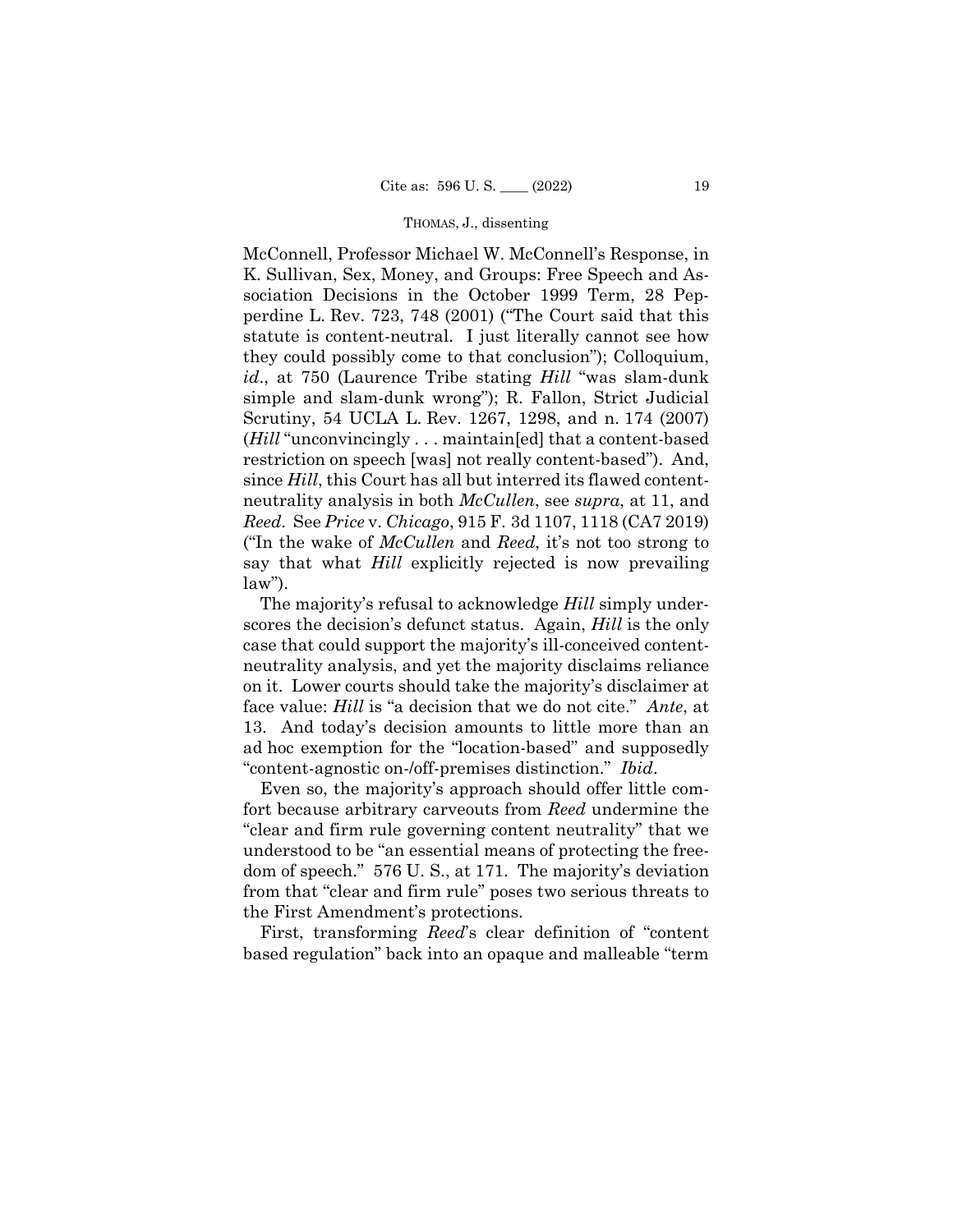## 20 CITY OF AUSTIN *v.* REAGAN NAT. ADVERTISING OF AUSTIN, LLC THOMAS, J., dissenting

 zarre *result*." *Ante*, at 13 (emphasis added). But *Reed* manof art" turns the concept of content neutrality into a "vehicle for the implementation of individual judges' policy preferences." *Tennessee* v. *Lane*, 541 U. S. 509, 556 (2004) (Scalia, J., dissenting). *Hill* exemplifies this danger. See 530 U. S., at 742 (Scalia, J., dissenting) ("I have no doubt that this regulation would be deemed content based *in an instant* if the case before us involved antiwar protesters, or union members seeking to 'educate' the public about the reasons for their strike"). The majority's approach in this case is cut from the same cloth. As the majority transparently admits, it seeks to "apply [our] precedents to reach the 'commonsense' *result*" and avoid what it perceives as a "bidates a "commonsense" test for content neutrality even if the *result* is that "laws that might seem entirely reasonable will sometimes be struck down." 576 U. S., at 163, 171 (internal quotation marks omitted).

 *covery Network*, *Inc.*, 507 U. S. 410, 423–424, n. 19 (1993). Second, sanctioning certain content-based classifications but not others ignores that even seemingly reasonable content-based restrictions are ready tools for those who would "suppress disfavored speech." *Id*., at 167; see also *Hill*, 530 U. S., at 743 (Scalia, J., dissenting) ("'The vice of content-based legislation . . . is not that it is always used for invidious, thought-control purposes, but that it lends itself to use for those purposes'"). This is because "the responsibility for distinguishing between" permissible and impermissible content "carries with it the potential for invidious discrimination of disfavored subjects." *Cincinnati* v. *Dis-*That danger only grows when the content-based distinctions are "by no means clear," giving more leeway for government officials to punish disfavored speakers and ideas. *Ibid.* 

The content-based distinction drawn by Austin's offpremises speech restriction is "by no means clear," *ibid.*, and plainly lends itself "to suppress[ing] disfavored